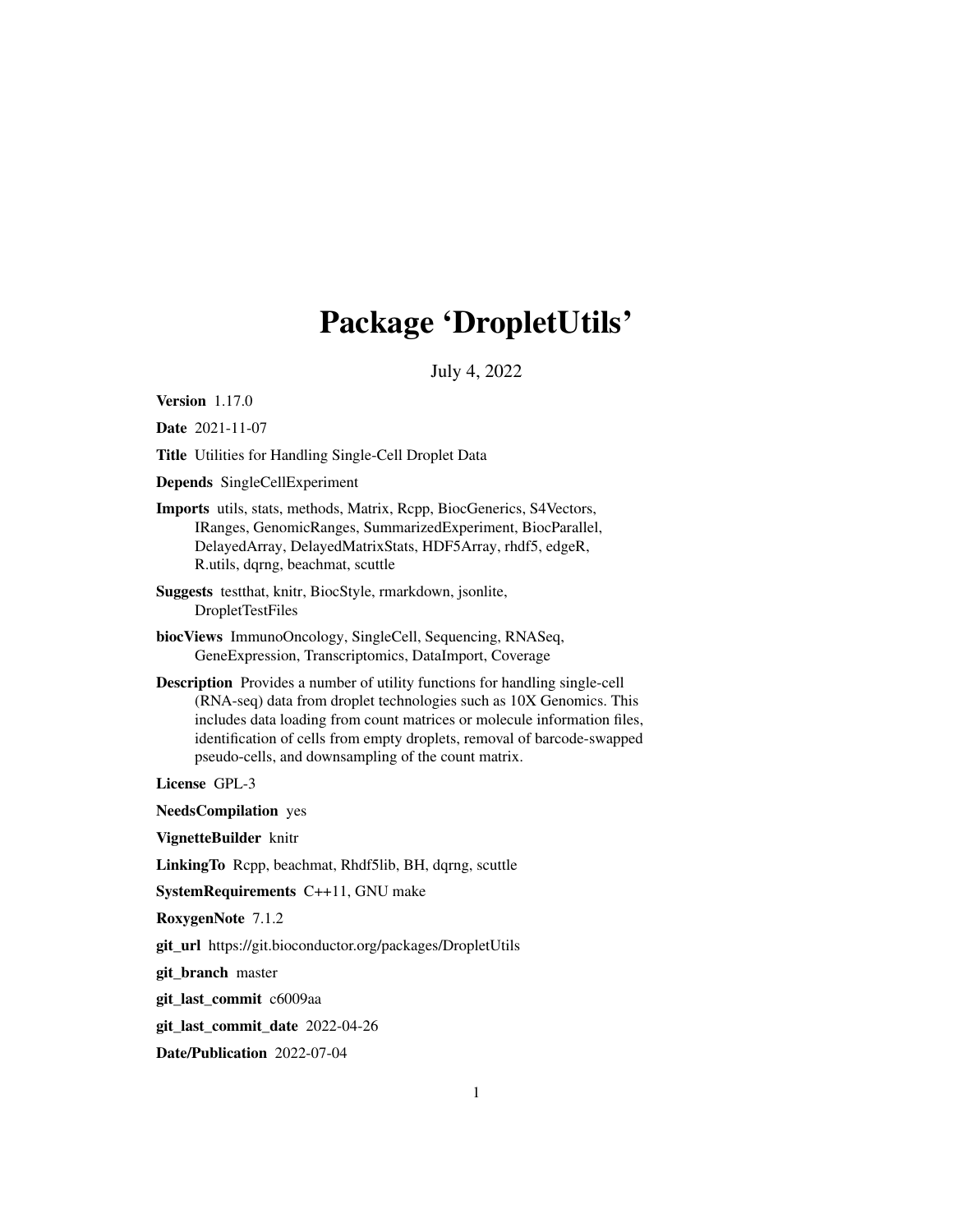```
Author Aaron Lun [aut],
      Jonathan Griffiths [ctb, cre],
      Davis McCarthy [ctb],
      Dongze He [ctb],
      Rob Patro [ctb]
```
Maintainer Jonathan Griffiths <jonathan.griffiths.94@gmail.com>

## R topics documented:

|       | -5 |
|-------|----|
|       |    |
|       |    |
|       |    |
|       |    |
|       |    |
|       |    |
|       |    |
|       | 23 |
|       |    |
|       |    |
|       |    |
|       | 34 |
|       |    |
|       | 40 |
|       | 42 |
|       | 45 |
|       | 47 |
|       | 49 |
|       |    |
| Index | 55 |

<span id="page-1-1"></span>ambientContribMaximum *Ambient contribution by maximum scaling*

## Description

Compute the maximum contribution of the ambient solution to an expression profile for a group of droplets, by scaling the ambient profile and testing for significant deviations in the count profile.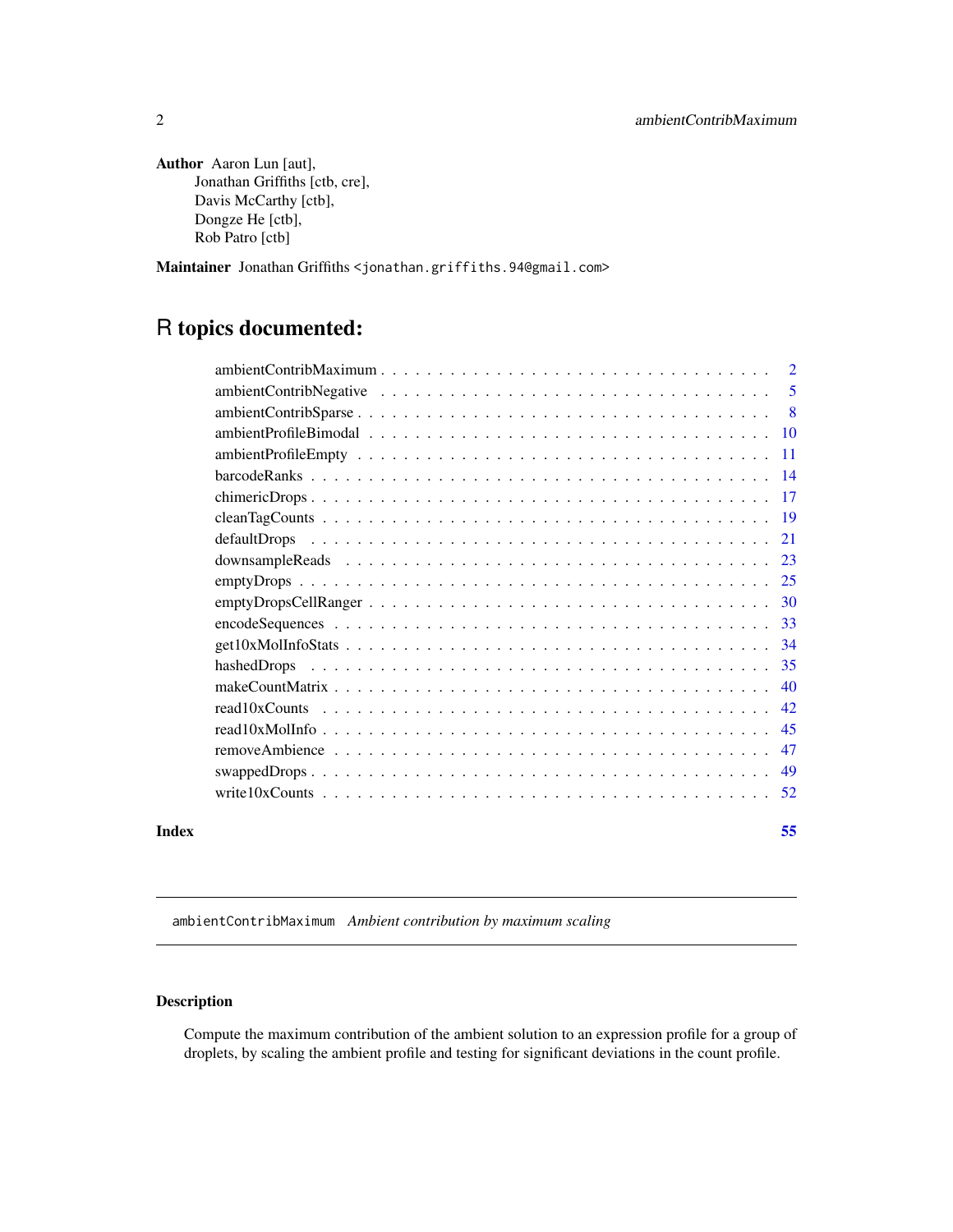## <span id="page-2-0"></span>ambientContribMaximum 3

## Usage

```
maximumAmbience(...)
ambientContribMaximum(y, ...)
## S4 method for signature 'ANY'
ambientContribMaximum(
 y,
 ambient,
 threshold = 0.1,
 dispersion = 0,
 num.points = 100,
 num.iter = 5,
 mode = c("scale", "profile", "proportion"),
 BPPARAM = SerialParam()
\mathcal{L}
```

```
## S4 method for signature 'SummarizedExperiment'
ambientContribMaximum(y, ..., assay.type = "counts")
```
## Arguments

|                | For the generic, further arguments to pass to individual methods.                                                                                                                                                                                                                                 |
|----------------|---------------------------------------------------------------------------------------------------------------------------------------------------------------------------------------------------------------------------------------------------------------------------------------------------|
|                | For the SummarizedExperiment method, further arguments to pass to the ANY<br>method.                                                                                                                                                                                                              |
|                | For controlAmbience, arguments to pass to ambientContribMaximum.                                                                                                                                                                                                                                  |
| У              | A numeric matrix-like object containing counts, where each row represents a<br>gene and each column represents a cluster of cells (see Caveats).                                                                                                                                                  |
|                | Alternatively, a SummarizedExperiment object containing such a matrix.                                                                                                                                                                                                                            |
|                | y can also be a numeric vector of counts; this is coerced into a one-column<br>matrix.                                                                                                                                                                                                            |
| ambient        | A numeric vector of length equal to $nrow(y)$ , containing the proportions of<br>transcripts for each gene in the ambient solution. Alternatively, a matrix where<br>each row corresponds to a row of y and each column contains a specific ambient<br>profile for the corresponding column of y. |
| threshold      | Numeric scalar specifying the p-value threshold to use, see Details.                                                                                                                                                                                                                              |
| dispersion     | Numeric scalar specifying the dispersion to use in the negative binomial model.<br>Defaults to zero, <i>i.e.</i> , a Poisson model.                                                                                                                                                               |
| num.points     | Integer scalar specifying the number of points to use for the grid search.                                                                                                                                                                                                                        |
| num.iter       | Integer scalar specifying the number of iterations to use for the grid search.                                                                                                                                                                                                                    |
| mode           | String indicating the output to return, see Value.                                                                                                                                                                                                                                                |
| <b>BPPARAM</b> | A BiocParallelParam object specifying how parallelization should be performed.                                                                                                                                                                                                                    |
| assay.type     | Integer or string specifying the assay containing the count matrix.                                                                                                                                                                                                                               |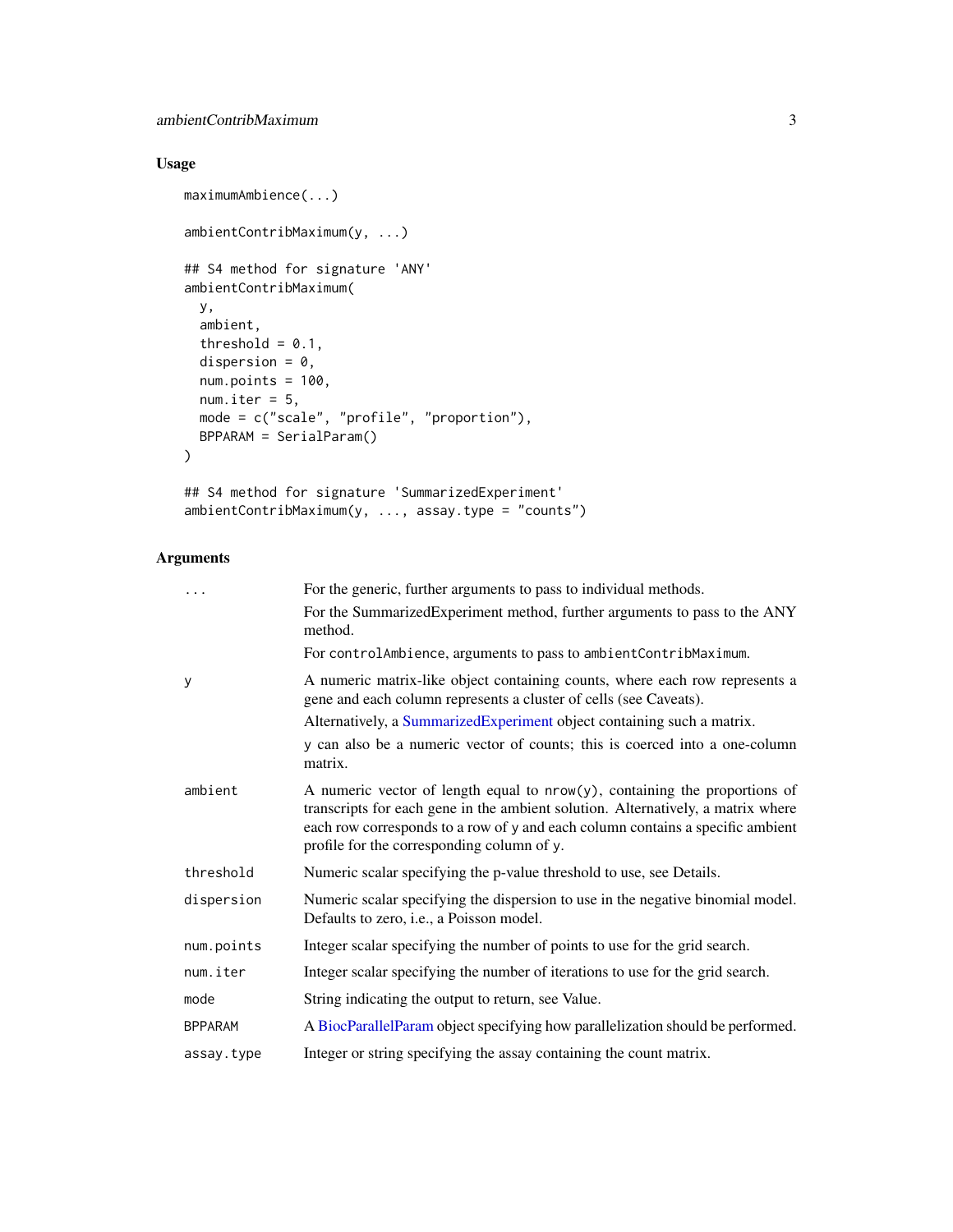#### <span id="page-3-0"></span>Details

On occasion, it is useful to estimate the maximum possible contribution of the ambient solution to a count profile. This represents the most pessimistic explanation of a particular expression pattern and can be used to identify and discard suspect genes or clusters prior to downstream analyses.

This function implements the following algorithm:

- 1. We compute the mean ambient contribution for each gene by scaling ambient by some factor. ambient itself is usually derived by summing counts across barcodes with low total counts, see the output of [emptyDrops](#page-24-1) for an example.
- 2. We compute a p-value for each gene based on the probability of observing a count equal to or below that in y, using the lower tail of a negative binomial (or Poisson) distribution with mean set to the ambient contribution. The per-gene null hypothesis is that the expected count in y is equal to the sum of the scaled ambient proportion and some (non-negative) contribution from actual intra-cellular transcripts.
- 3. We combine p-values across all genes using Simes' method. This represents the evidence against the joint null hypothesis (that all of the per-gene nulls are true).
- 4. We find the largest scaling factor that fails to reject this joint null at the specified threshold. If sum(ambient) is equal to unity, this scaling factor can be interpreted as the maximum number of transcript molecules contributed to y by the ambient solution.

The process of going from a scaling factor to a combined p-value has no clean analytical solution, so we use an iterative grid search to identify to largest possible scaling factor at a decent resolution. num.points and num.iter control the resolution of the grid search, and generally do not need to be changed.

maximumAmbience is soft-deprecated; use ambientContribMaximum instead.

#### Value

If mode="scale", a numeric vector is returned quantifying the maximum "contribution" of the ambient solution to each column of y. Scaling ambient by each entry yields the maximum ambient profile for the corresponding column of y.

If mode="profile", a numeric matrix is returned containing the maximum ambient profile for each column of y. This is computed by scaling as described above; if ambient is a matrix, each column is scaled by the corresponding entry of the scaling vector.

If mode="proportion", a numeric matrix is returned containing the maximum proportion of counts in y that are attributable to ambient contamination. This is computed by simply dividing the output of mode="profile" by y and capping all values at 1.

#### **Caveats**

The above algorithm is rather *ad hoc* and offers little in the way of theoretical guarantees. The pvalue is used as a score rather than providing any meaningful error control. Empirically, increasing threshold will return a higher scaling factor by making the estimation more robust to drop-outs in y, at the cost of increasing the risk of over-estimation of the ambient contribution.

Our abuse of the p-value machinery means that the reported scaling often exceeds the actual contribution, especially at low counts where the reduced power fails to penalize overly large scaling factors. Hence, the function works best when y contains aggregated counts for one or more groups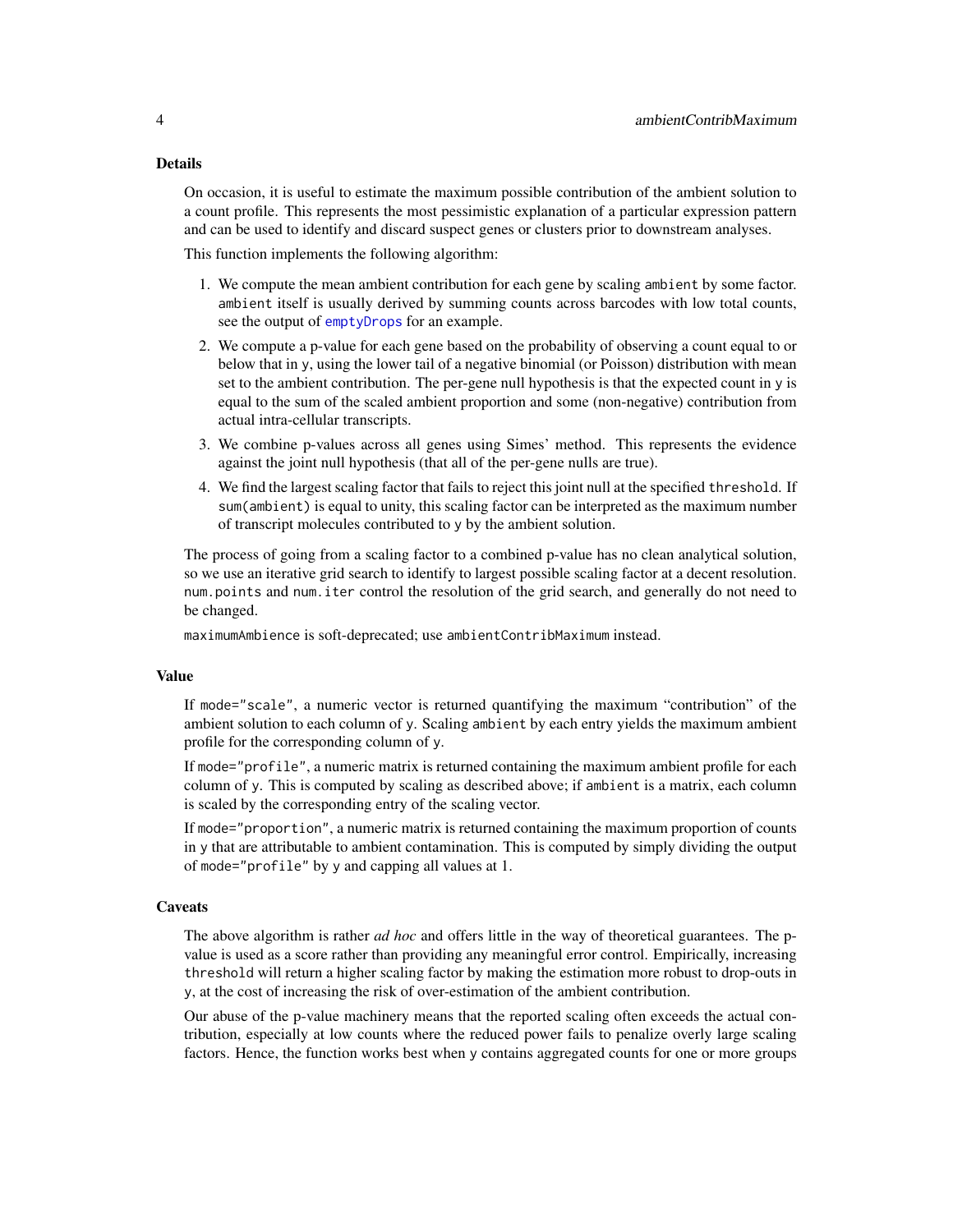<span id="page-4-0"></span>of droplets with the same expected expression profile, e.g., clusters of related cells. Higher counts provide more power to detect deviations, hopefully leading to a more accurate estimate of the scaling factor. (On a practical note, this function is rather slow so it is more feasible to calculate on cluster-level profiles rather than per cell.)

Note that this function returns the *maximum possible* contribution of the ambient solution to y, not the actual contribution. In the most extreme case, if the ambient profile is similar to the expectation of y (e.g., due to sequencing a relatively homogeneous cell population), the maximum possible contribution of the ambient solution would be 100% of y, and subtraction would yield an empty count vector!

## Author(s)

Aaron Lun

## See Also

[ambientProfileEmpty](#page-10-1) and [ambientProfileBimodal](#page-9-1), to estimate the ambient profile.

[ambientContribSparse](#page-7-1) and [ambientContribNegative](#page-4-1), for other methods to estimate the ambient contribution.

[emptyDrops](#page-24-1), which uses the ambient profile to call cells.

[ambientProfileEmpty](#page-10-1) or [ambientProfileBimodal](#page-9-1), to obtain an estimate to use in ambient.

[ambientContribNegative](#page-4-1) or [ambientContribSparse](#page-7-1), for other methods of estimating the contribution.

#### Examples

```
# Making up some data for, e.g., a single cluster.
ambient <- c(runif(900, 0, 0.1), runif(100))
y <- rpois(1000, ambient * 100)
y[1:100] <- y[1:100] + rpois(100, 20) # actual biology.
```

```
# Estimating the maximum possible scaling factor:
scaling <- ambientContribMaximum(y, ambient)
scaling
```

```
# Estimating the maximum contribution to 'y' by 'ambient'.
contribution <- ambientContribMaximum(y, ambient, mode="profile")
DataFrame(ambient=drop(contribution), total=y)
```
<span id="page-4-1"></span>ambientContribNegative

*Ambient contribution from negative controls*

#### **Description**

Estimate the contribution of the ambient solution to a particular expression profile, based on the abundance of negative control features that should not be expressed in the latter.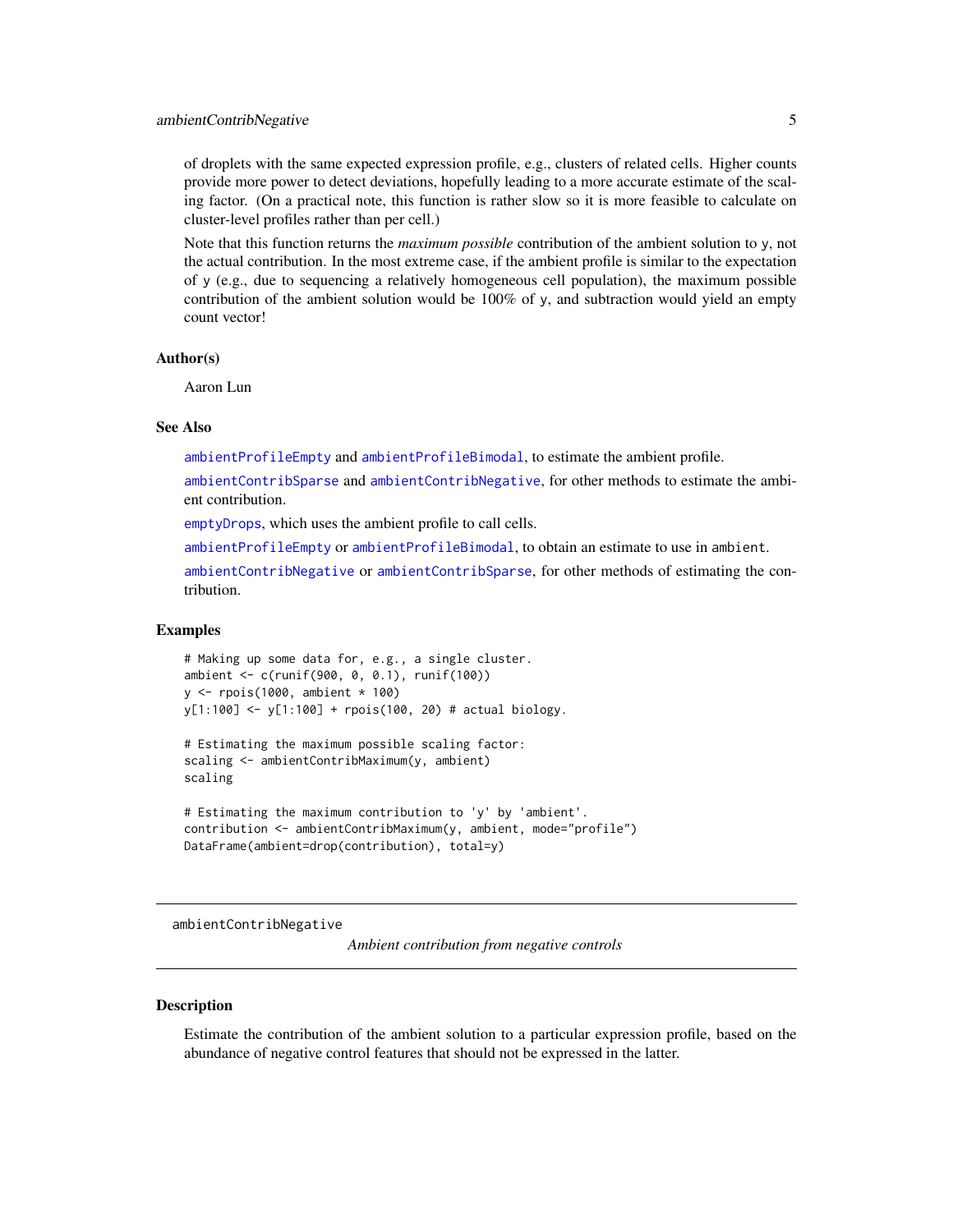## Usage

```
controlAmbience(...)
ambientContribNegative(y, ...)
## S4 method for signature 'ANY'
ambientContribNegative(
 y,
  ambient,
 features,
 mode = c("scale", "profile", "proportion")
\lambda## S4 method for signature 'SummarizedExperiment'
ambientContribNegative(y, ..., assay.type = "counts")
```
#### Arguments

|            | For the generic, further arguments to pass to individual methods.                                                                                                                                                                                                                                 |
|------------|---------------------------------------------------------------------------------------------------------------------------------------------------------------------------------------------------------------------------------------------------------------------------------------------------|
|            | For the SummarizedExperiment method, further arguments to pass to the ANY<br>method.                                                                                                                                                                                                              |
|            | For controlAmbience, arguments to pass to ambientContribNegative.                                                                                                                                                                                                                                 |
| y          | A numeric matrix-like object containing counts, where each row represents a<br>feature (e.g., a gene or a conjugated tag) and each column represents either a<br>cell or group of cells.                                                                                                          |
|            | Alternatively, a SummarizedExperiment object containing such a matrix.                                                                                                                                                                                                                            |
|            | y can also be a numeric vector of counts; this is coerced into a one-column<br>matrix.                                                                                                                                                                                                            |
| ambient    | A numeric vector of length equal to $nrow(y)$ , containing the proportions of<br>transcripts for each gene in the ambient solution. Alternatively, a matrix where<br>each row corresponds to a row of y and each column contains a specific ambient<br>profile for the corresponding column of y. |
| features   | A logical, integer or character vector specifying the negative control features in<br>y and ambient.                                                                                                                                                                                              |
|            | Alternatively, a list of vectors specifying mutually exclusive sets of features.                                                                                                                                                                                                                  |
| mode       | String indicating the output to return, see Value.                                                                                                                                                                                                                                                |
| assay.type | Integer or string specifying the assay containing the count matrix.                                                                                                                                                                                                                               |

## Details

Negative control features should be those that cannot be expressed and thus fully attributable to ambient contamination. This is most commonly determined *a priori* from the biological context and experimental system. For example, if spike-ins were introduced into the solution prior to cell capture, these would serve as a gold standard for ambient contamination in y. For single-nuclei sequencing, mitochondrial transcripts can serve a similar role under the assumption that all highquality libraries are stripped nuclei.

<span id="page-5-0"></span>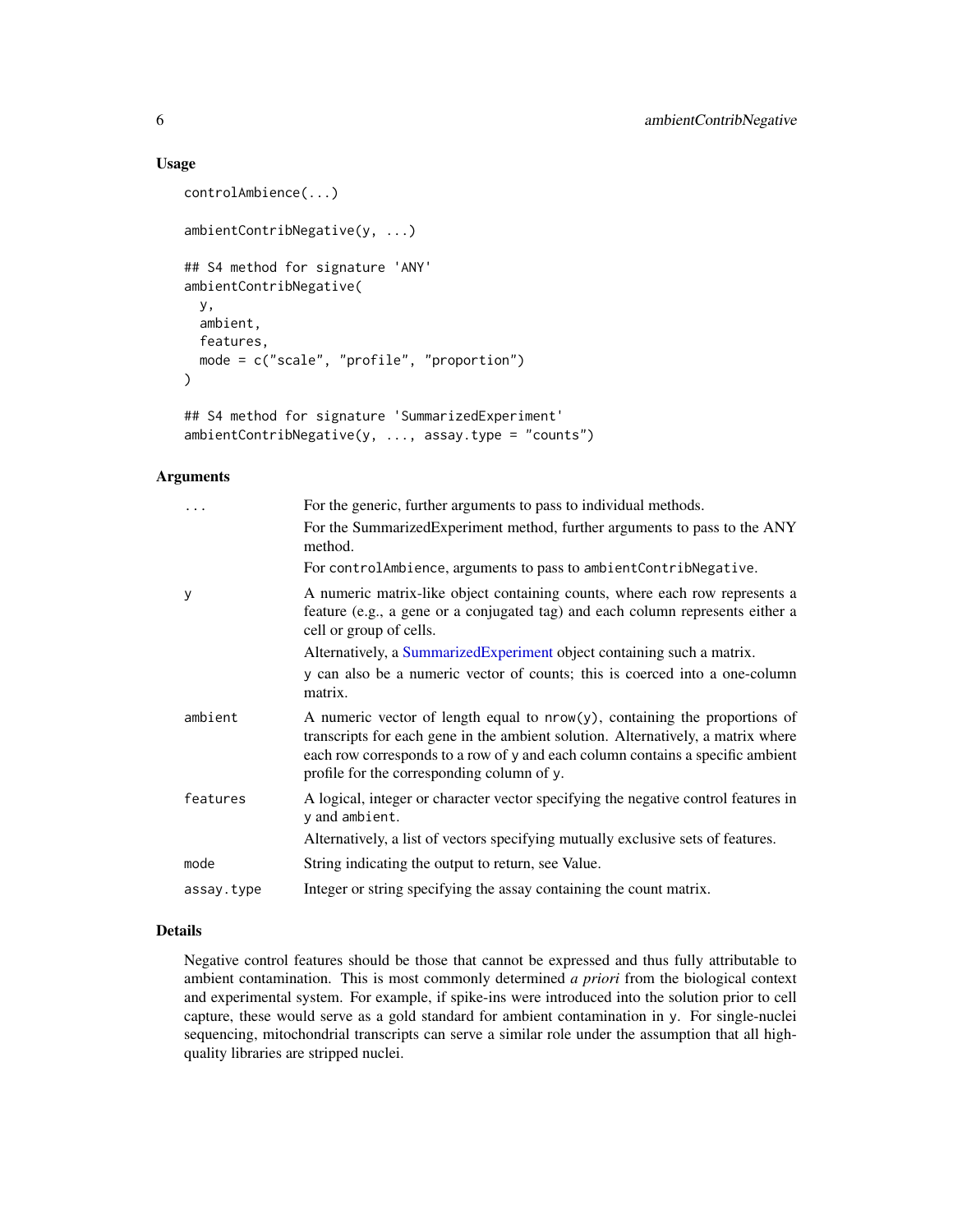<span id="page-6-0"></span>If features is a list, it is expected to contain multiple sets of mutually exclusive features. Each cell should only express features in at most one set; no cell should express features in different sets. The expression of multiple sets can thus be attributed to ambient contamination. For this mode, an archetypal pairing is that of hemoglobins with immunoglobulins (Young and Behjati, 2018), which should not be co-expressed in any (known) cell type.

controlAmbience is soft-deprecated; use ambientContribNegative instead.

#### Value

If mode="scale", a numeric vector is returned quantifying the estimated "contribution" of the ambient solution to each column of y. Scaling ambient by each entry yields the maximum ambient profile for the corresponding column of y.

If mode="profile", a numeric matrix is returned containing the estimated ambient profile for each column of y. This is computed by scaling as described above; if ambient is a matrix, each column is scaled by the corresponding entry of the scaling vector.

If mode="proportion", a numeric matrix is returned containing the estimated proportion of counts in y that are attributable to ambient contamination. This is computed by simply dividing the output of mode="profile" by y and capping all values at 1.

#### Author(s)

Aaron Lun

#### References

Young MD and Behjati S (2018). SoupX removes ambient RNA contamination from droplet based single-cell RNA sequencing data. *biorXiv*.

#### See Also

[ambientProfileEmpty](#page-10-1) or [ambientProfileBimodal](#page-9-1), to obtain a profile estimate to use in ambient.

[ambientContribMaximum](#page-1-1) or [ambientContribSparse](#page-7-1), for other methods of estimating contribution when negative control features are not available.

#### Examples

```
# Making up some data.
ambient <- c(runif(900, 0, 0.1), runif(100))
y <- rpois(1000, ambient * 50)
y <- y + c(integer(100), rpois(900, 5)) # actual biology, but first 100 genes silent.
```

```
# Using the first 100 genes as negative controls:
scaling <- ambientContribNegative(y, ambient, features=1:100)
scaling
```

```
# Estimating the negative control contribution to 'y' by 'ambient'.
contribution <- ambientContribNegative(y, ambient, features=1:100, mode="profile")
DataFrame(ambient=drop(contribution), total=y)
```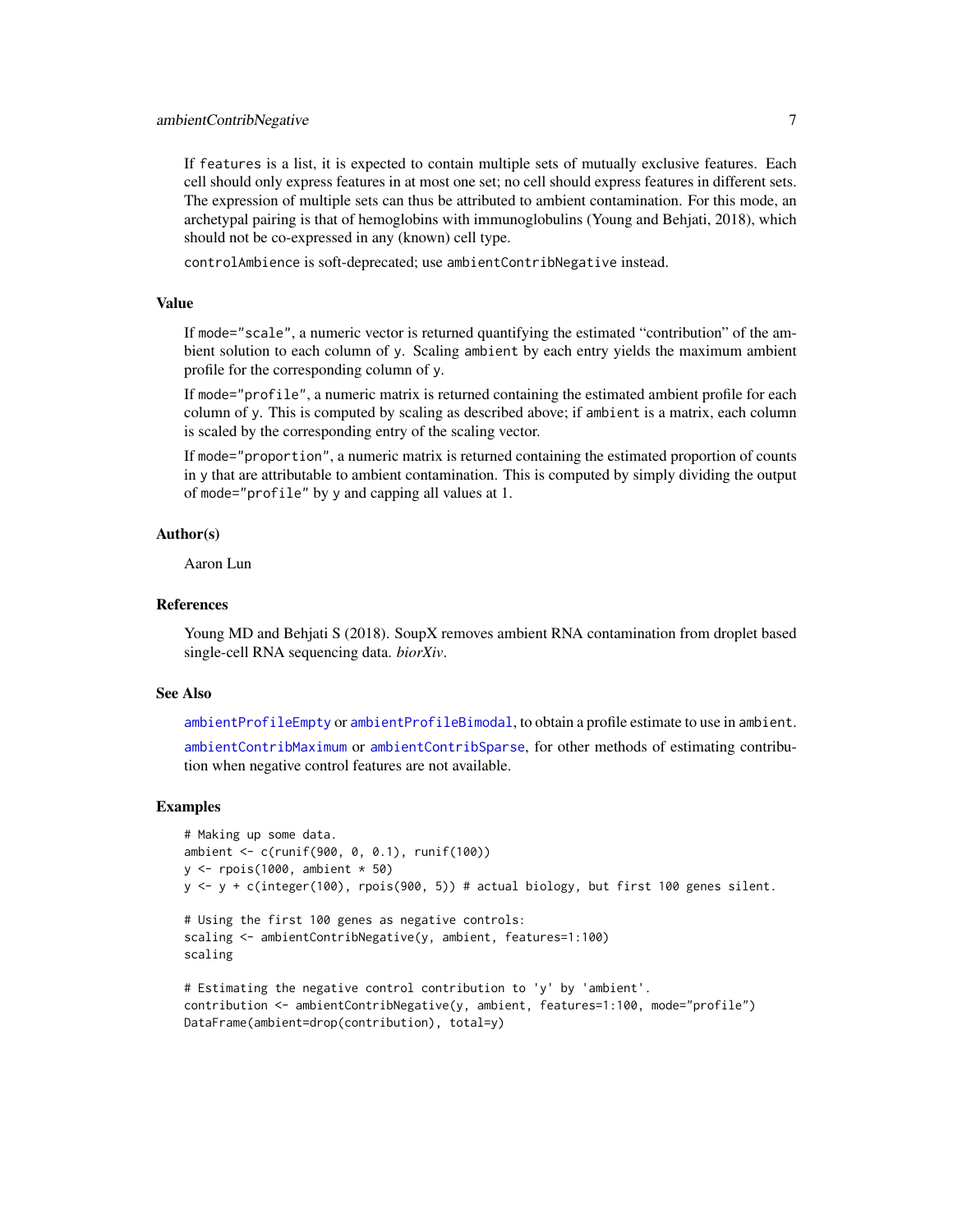<span id="page-7-1"></span><span id="page-7-0"></span>ambientContribSparse *Ambient contribution by assuming sparsity*

## Description

Estimate the contribution of the ambient solution to each droplet by assuming that no more than a certain percentage of features are actually present/expressed in the cell.

## Usage

```
ambientContribSparse(y, ...)
## S4 method for signature 'ANY'
ambientContribSparse(
 y,
 ambient,
 prop = 0.5,
 mode = c("scale", "profile", "proportion"),
 BPPARAM = SerialParam()
)
```

```
## S4 method for signature 'SummarizedExperiment'
ambientContribSparse(y, ..., assay.type = "counts")
```
## Arguments

| У              | A numeric matrix-like object containing counts, where each row represents a<br>feature (usually a conjugated tag) and each column represents a cell or group of<br>cells. |
|----------------|---------------------------------------------------------------------------------------------------------------------------------------------------------------------------|
|                | Alternatively, a Summarized Experiment object containing such a matrix.                                                                                                   |
|                | y can also be a numeric vector of counts; this is coerced into a one-column<br>matrix.                                                                                    |
|                | For the generic, further arguments to pass to individual methods.                                                                                                         |
|                | For the SummarizedExperiment method, further arguments to pass to the ANY<br>method.                                                                                      |
| ambient        | A numeric vector of length equal to $nrow(y)$ , containing the proportions of<br>transcripts for each feature in the ambient solution.                                    |
| prop           | Numeric scalar specifying the maximum proportion of features that are expected<br>to be present for any cell.                                                             |
| mode           | String indicating the output to return, see Value.                                                                                                                        |
| <b>BPPARAM</b> | A BiocParallelParam object specifying how parallelization should be performed.                                                                                            |
| assay.type     | Integer or string specifying the assay containing the count matrix.                                                                                                       |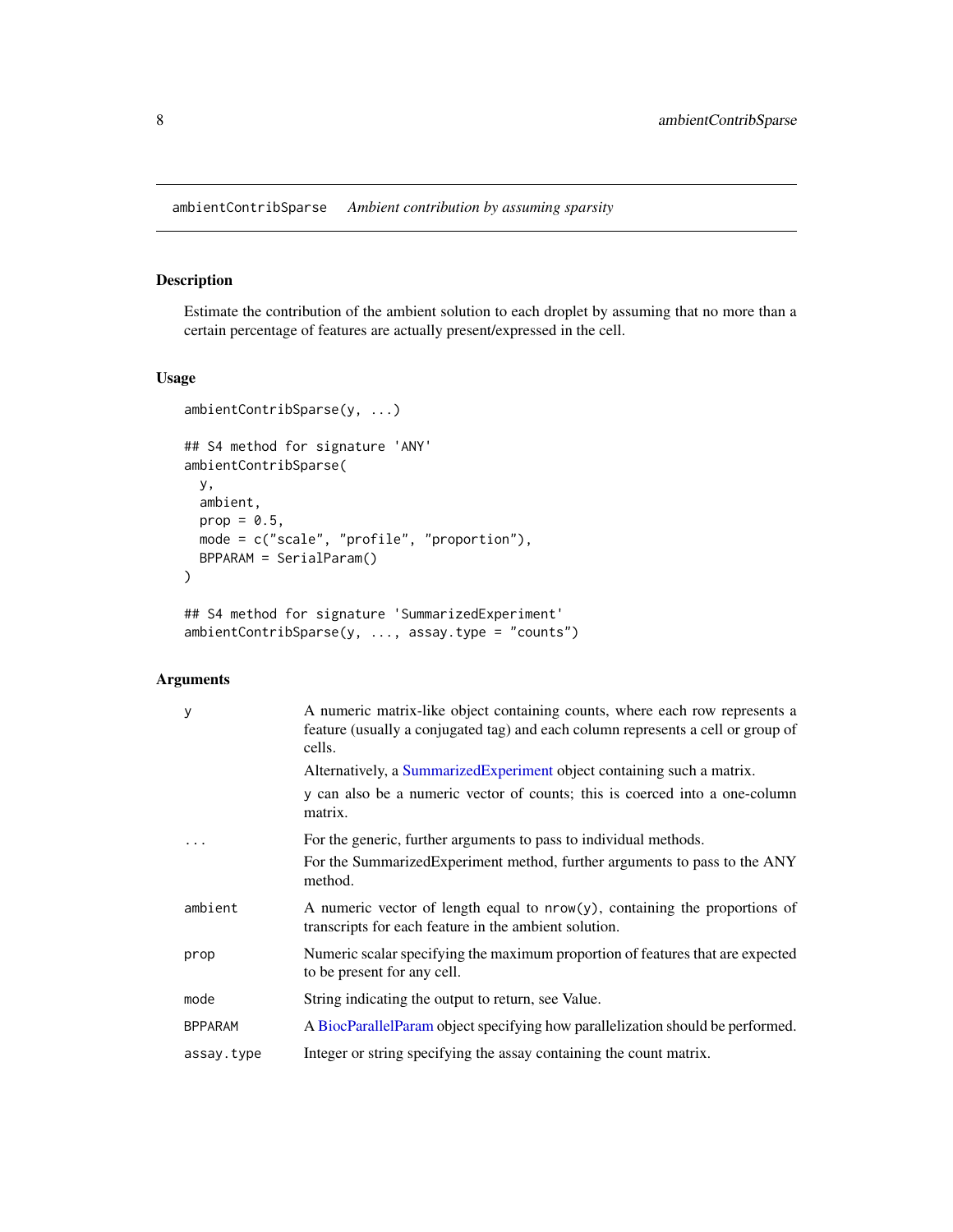#### <span id="page-8-0"></span>Details

The assumption here is that of sparsity, i.e., no more than  $prop * nrow(y)$  features should be actually present in each cell with a non-zero number of molecules. This is reasonable for most tag-based applications where we would expect only 1-2 tags (for cell hashing) or a minority of tags (for general CITE-seq) to be present per cell. Thus, counts for all other features must be driven by ambient contamination, allowing us to estimate a scaling factor for each cell based on the ratio to the ambient profile.

For gene expression, the sparsity assumption is less justifiable. Each cell could feasibly express a majority of the transcriptome (once we ignore constitutively silent features in the annotation, like pseudogenes). The sparsity of gene expression data also yields less precise scale estimates, reducing their utility in downstream applications. See [ambientContribNegative](#page-4-1) or [ambientContribMaximum](#page-1-1) instead, which operate from different assumptions.

#### Value

If mode="scale", a numeric vector is returned quantifying the estimated "contribution" of the ambient solution to each column of y. Scaling ambient by each entry yields the estimated ambient profile for the corresponding column of y.

If mode="profile", a numeric matrix is returned containing the estimated ambient profile for each column of y. This is computed by scaling as described above; if ambient is a matrix, each column is scaled by the corresponding entry of the scaling vector.

If mode="proportion", a numeric matrix is returned containing the proportion of counts in y that are attributable to ambient contamination. This is computed by simply dividing the output of mode="profile" by y and capping all values at 1.

## Author(s)

Aaron Lun

## See Also

[ambientProfileBimodal](#page-9-1), to estimate the ambient profile for use in ambient.

[cleanTagCounts](#page-18-1), where this function is used to estimate ambient scaling factors.

## Examples

```
amb < -1:10y <- matrix(rpois(10000, lambda=amb), nrow=10)
y[sample(length(y), 1000, replace=TRUE)] <- 1000
scaling <- ambientContribSparse(y, ambient=amb)
hist(scaling)
```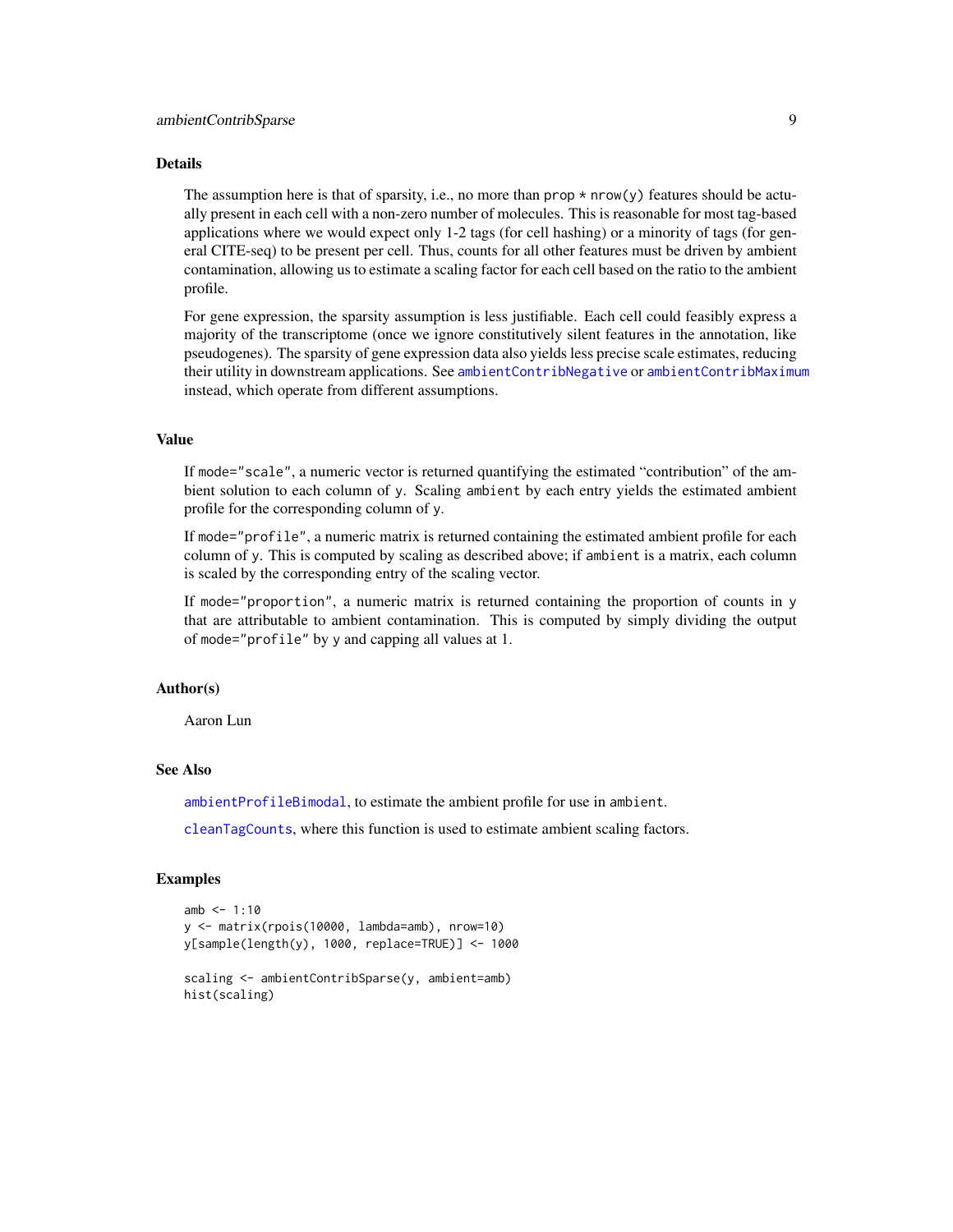<span id="page-9-1"></span><span id="page-9-0"></span>ambientProfileBimodal *Ambient profile from bimodality*

## Description

Estimate the concentration of each feature in the ambient solution from a filtered count matrix containing only counts for cells, by assuming that each feature has a bimodal abundance distribution with ambient and high-expressing components.

#### Usage

```
inferAmbience(...)
ambientProfileBimodal(x, ...)
## S4 method for signature 'ANY'
ambientProfit [Bimodal(x, min.prop = 0.05)]## S4 method for signature 'SummarizedExperiment'
```
ambientProfileBimodal(x, ..., assay.type = "counts")

## Arguments

| $\cdot$      | For the generic, further arguments to pass to individual methods.                                                                                                        |
|--------------|--------------------------------------------------------------------------------------------------------------------------------------------------------------------------|
|              | For the SummarizedExperiment method, further arguments to pass to the ANY<br>method.                                                                                     |
|              | For inferAmbience, arguments to pass to ambient Profile Bimodal.                                                                                                         |
| $\mathsf{x}$ | A numeric matrix-like object containing counts for each feature (row) and cell<br>(column). Alternatively, a Summarized Experiment object containing such a ma-<br>trix. |
| min.prop     | Numeric scalar in $(0, 1)$ specifying the expected minimum proportion of bar-<br>codes contributed by each sample.                                                       |
| assay.type   | Integer or scalar specifying the assay containing the count matrix.                                                                                                      |

## Details

In some cases, we want to know the ambient profile but we only have the count matrix for the cell-containing libraries. This can be useful in functions such as [hashedDrops](#page-34-1) or as a reference profile in [medianSizeFactors](#page-0-0). However, as we only have the cell-containing libraries, we cannot use [ambientProfileEmpty](#page-10-1).

This function estimates the ambient profile by assuming that each feature only labels a minority of the cells. Under this assumption, each feature's log-count distribution has a bimodal distribution where the lower mode represents ambient contamination. This is generally reasonable for tag-based applications like cell hashing or CITE-seq where data is usually binary, i.e., the marker is either present or not. We fit a two-component mixture model and identify all barcodes assigned to the lower component; and the mean of those counts is used as an estimate of the ambient contribution.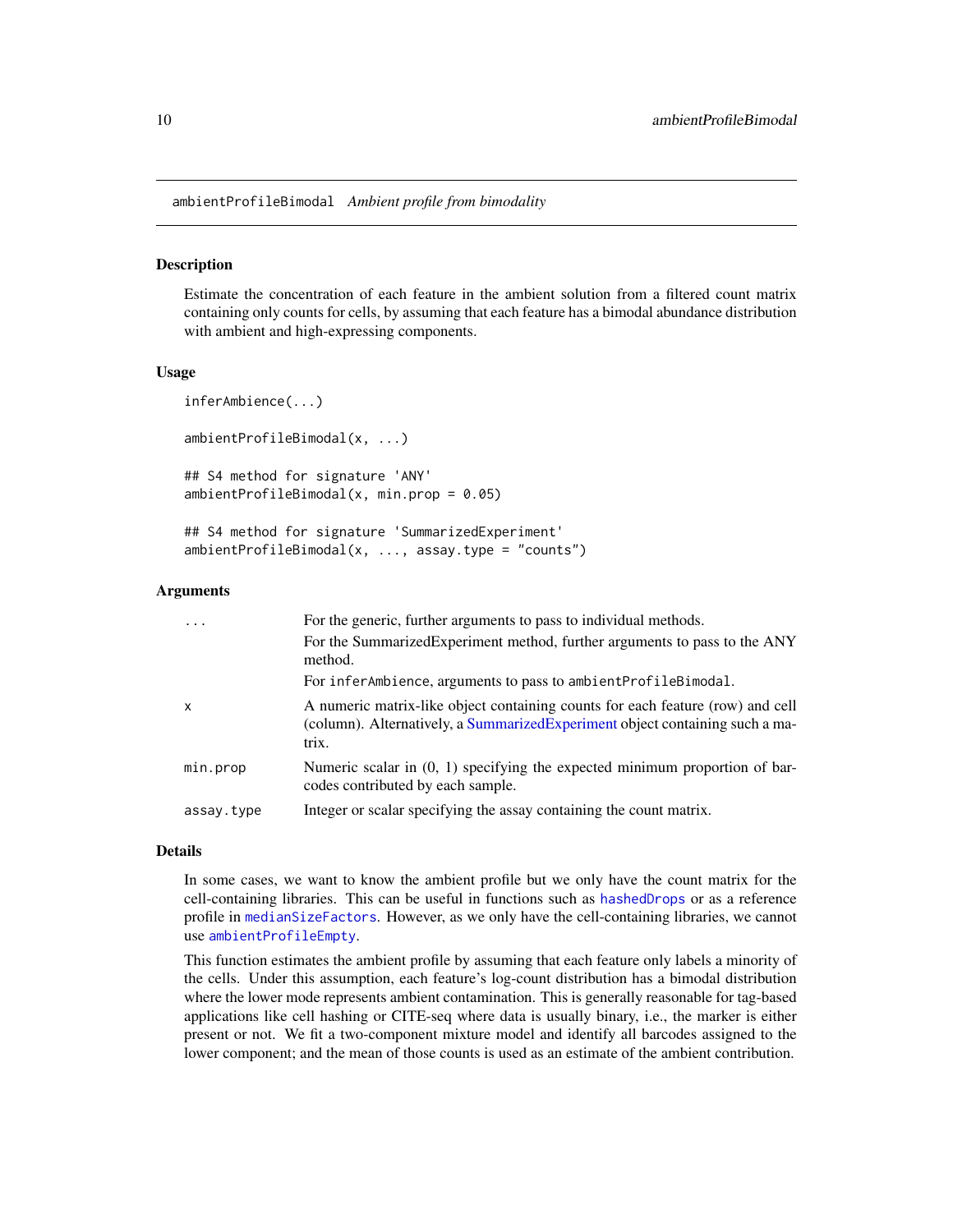#### <span id="page-10-0"></span>ambientProfileEmpty 11

The initialization of the mixture model is controlled by min.prop, which starts the means of the lower and upper components at the min.prop and 1-min.prop quantiles, respectively. This means that each sample is expected to contribute somewhere between [min.prop, 1-min.prop] barcodes. Larger values improve convergence but require stronger assumptions about the relative proportions of multiplexed samples.

inferAmbience is soft-deprecated; use ambientProfileBimodal instead.

#### Value

A numeric vector of length equal to  $nrow(x)$ , containing the estimated ambient proportions for each feature.

## Author(s)

Aaron Lun

## See Also

[hashedDrops](#page-34-1), where this function is used in the absence of an ambient profile.

[ambientProfileEmpty](#page-10-1), which should be used when the raw matrix (prior to filtering for cells) is available.

[ambientContribSparse](#page-7-1) and related functions, to estimate the contribution of ambient contamination in each library.

#### Examples

```
x \leftarrow \text{rbind}(rpois(1000, rep(c(100, 1), c(100, 900))),
    rpois(1000, rep(c(2, 100, 2), c(100, 100, 800))),
    rpois(1000, rep(c(3, 100, 3), c(200, 700, 100)))
\mathcal{L}# Should be close to 1, 2, 3
ambientProfileBimodal(x)
```
<span id="page-10-1"></span>ambientProfileEmpty *Estimate the ambient profile from empty droplets*

#### <span id="page-10-2"></span>Description

Estimate the transcript proportions in the ambient solution from an unfiltered count matrix, assuming that low-count barcodes correspond to "known empty" droplets. Zeroes are filled in using the Good-Turing method.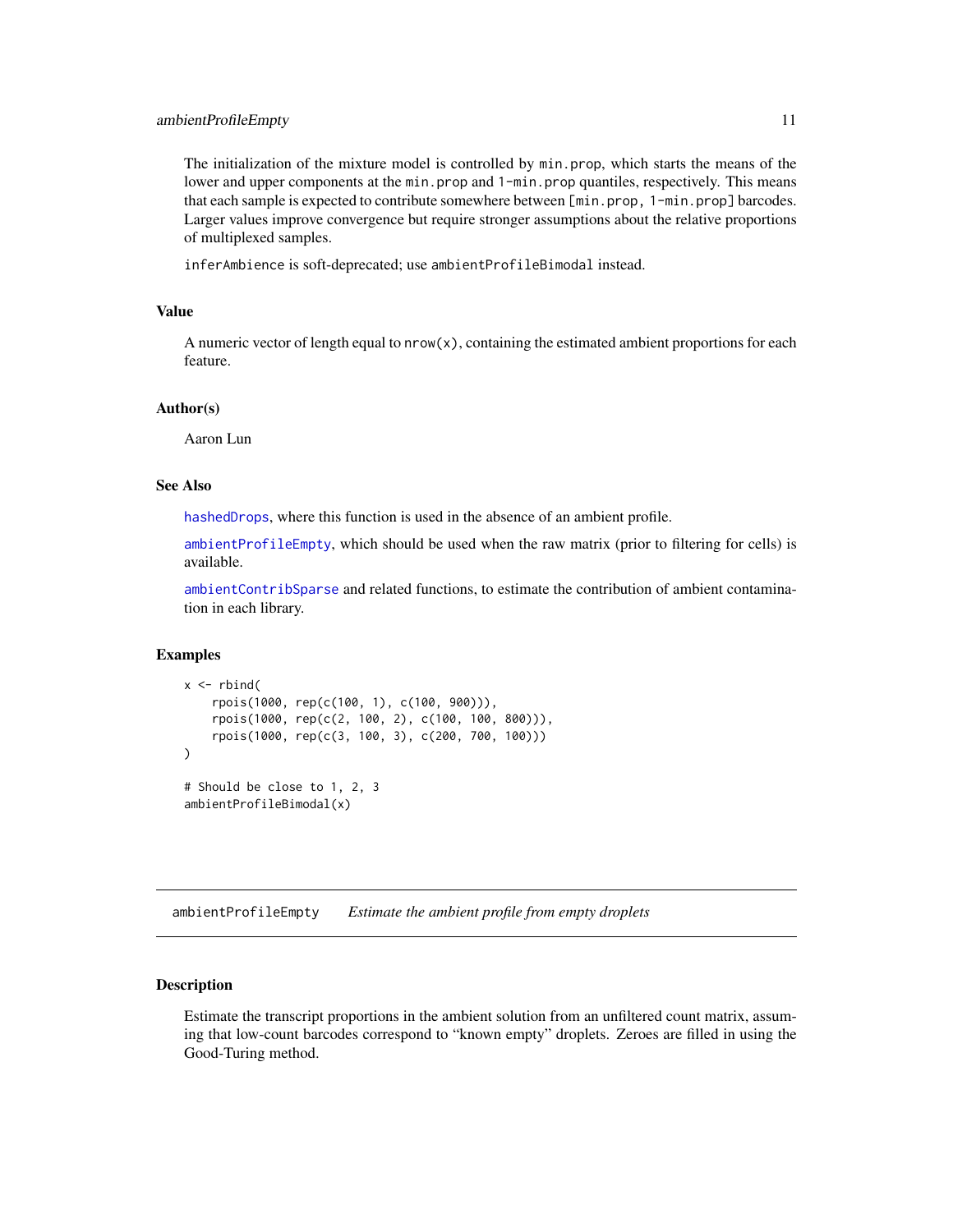## Usage

```
estimateAmbience(...)
ambientProfileEmpty(m, ...)
## S4 method for signature 'ANY'
ambientProfileEmpty(
 m,
  lower = 100,by.rank = NULL,
  round = TRUE,
  good.turing = TRUE,
 BPPARAM = SerialParam()
\mathcal{L}## S4 method for signature 'SummarizedExperiment'
ambientProfileEmpty(m, ..., assay.type = "counts")
```
## Arguments

| $\ddots$       | For the generic, further arguments to pass to individual methods.                                                                                                                                   |
|----------------|-----------------------------------------------------------------------------------------------------------------------------------------------------------------------------------------------------|
|                | For the SummarizedExperiment method, further arguments to pass to the ANY<br>method.                                                                                                                |
|                | For estimateAmbience, arguments to pass to ambientProfileEmpty.                                                                                                                                     |
| m              | A numeric matrix-like object - usually a dgTMatrix or dgCMatrix - containing<br>droplet data prior to any filtering or cell calling. Columns represent barcoded<br>droplets, rows represent genes.  |
|                | For emptyDrops, this may also be a SummarizedExperiment object containing<br>such a matrix.                                                                                                         |
| lower          | A numeric scalar specifying the lower bound on the total UMI count, at or below<br>which all barcodes are assumed to correspond to empty droplets.                                                  |
| by.rank        | An integer scalar or vector of length 2, used as an alternative to lower to identi-<br>fying assumed empty droplets - see Details.                                                                  |
| round          | Logical scalar indicating whether to check for non-integer values in m and, if<br>present, round them for ambient profile estimation (see ?ambientProfileEmpty)<br>and the multinomial simulations. |
| good.turing    | Logical scalar indicating whether to perform Good-Turing estimation of the pro-<br>portions.                                                                                                        |
| <b>BPPARAM</b> | A BiocParallelParam object indicating whether parallelization should be used.                                                                                                                       |
| assay.type     | Integer or string specifying the assay containing the count matrix.                                                                                                                                 |
|                |                                                                                                                                                                                                     |

## Details

This function obtains an estimate of the composition of the ambient pool of RNA based on the barcodes with total UMI counts less than or equal to lower. For each gene, counts are summed across all low-count barcodes and the resulting count vector is used for Good-Turing estimation

<span id="page-11-0"></span>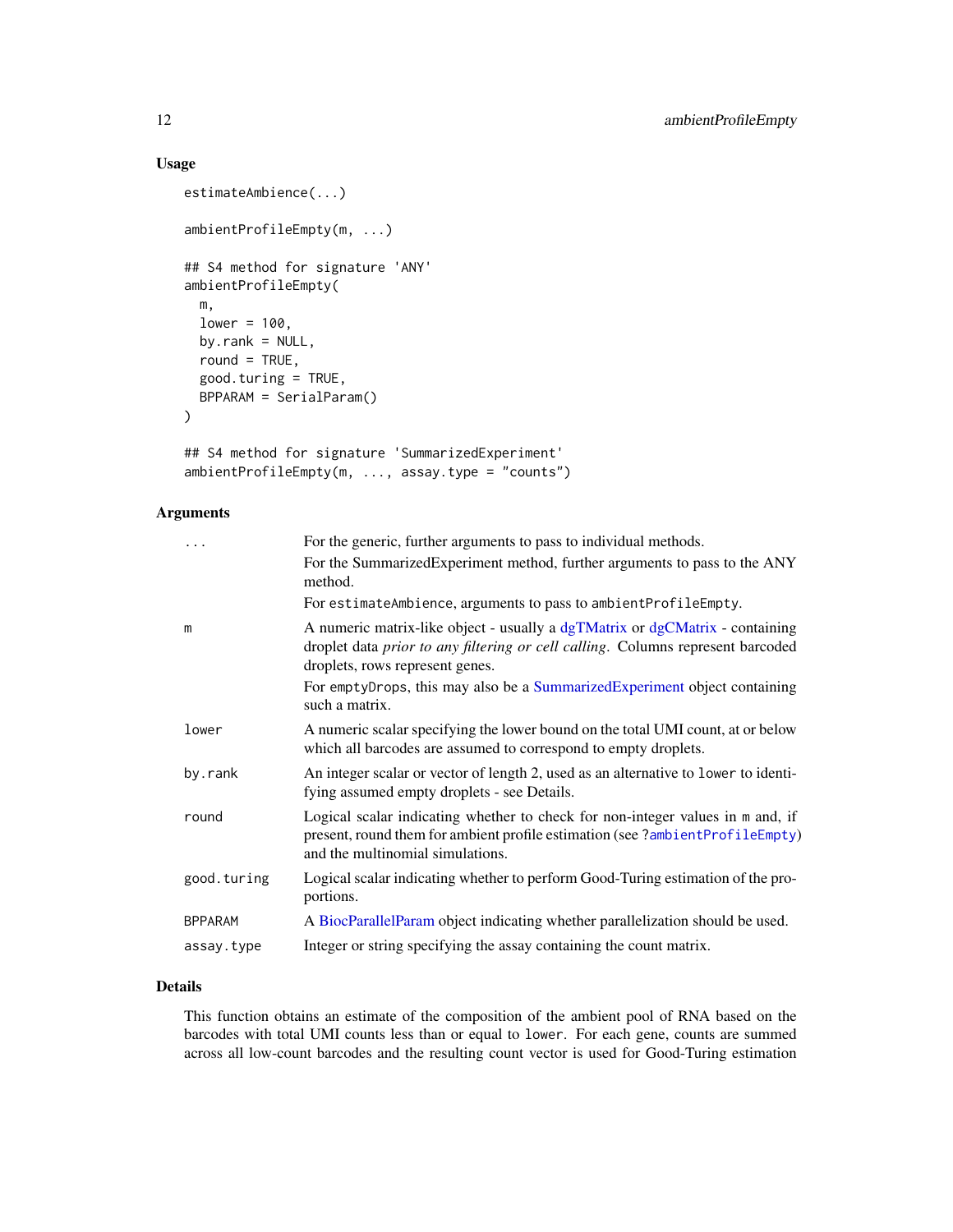<span id="page-12-0"></span>of the proportions for each transcript. The aim here is to obtain reasonable proportions for genes with counts of zero in low-count barcodes but non-zero counts for other barcodes (thus avoiding likelihoods of zero when modelling the latter with the proportions).

This function will also attempt to detect whether m contains non-integer values by seeing if the column and row sums are discrete. If such values are present, m is first [round](#page-0-0)ed to the nearest integer value before proceeding. This may be relevant when the count matrix is generated from pseudoalignment methods like Alevin (see the tximeta package for details). Rounding is performed by default as discrete count values are necessary for the Good-Turing algorithm, but if m is known to be discrete, setting round=FALSE can provide a small efficiency improvement.

Setting good. turing=FALSE may be convenient to obtain raw counts for use in further modelling.

estimateAmbience is soft-deprecated; use ambientProfileEmpty instead.

## Value

A numeric vector of length equal to nrow(m), containing the estimated proportion of each transcript in the ambient solution.

If good.turing=FALSE, the vector instead contains the sum of counts for each gene across all lowcount barcodes.

## Behavior at zero counts

Good-Turing returns zero probabilities for zero counts if none of the summed counts are equal to 1. This is technically correct but not helpful, so we protect against this by adding a single "pseudo-feature" with a count of 1 to the profile. The modified profile is used to calculate a Good-Turing estimate of observing any feature that has zero counts, which is then divided to get the per-feature probability. We scale down all the other probabilities to make space for this new pseudoprobability, which has some properties of unclear utility (see [https://github.com/MarioniLab/](https://github.com/MarioniLab/DropletUtils/issues/39) [DropletUtils/issues/39](https://github.com/MarioniLab/DropletUtils/issues/39)).

Note that genes with counts of zero across all barcodes in m automatically have proportions of zero. This ensures that the estimation is not affected by the presence/absence of non-expressed genes in different annotations. In any case, such genes are likely to be completely irrelevant to downstream steps and can be safely ignored.

#### Finding the assumed empty droplets

The default approach is to assume that all barcodes with total counts less than or equal to lower are empty. This is generally effective but may not be adequate for datasets with unusually low or high sequencing depth, such that all or none of the barcodes are detected as empty respectively. For example, there is no obvious choice for lower in CITE-seq data given that the coverage can be highly variable.

In such cases, an alternative approach can be used by passing an integer to the by.rank argument. This specifies the number of barcodes with the highest total counts to ignore; the remaining barcodes are assumed to be ambient. The idea is that, even if the exact threshold is unknown, we can be certain that a given experiment does not contain more than a particular number of genuine cell-containing barcodes based on the number of cells that were loaded into the machine. By setting by.rank to something greater than this *a priori* known number, we exclude the most likely candidates and use the remaining barcodes to compute the ambient profile.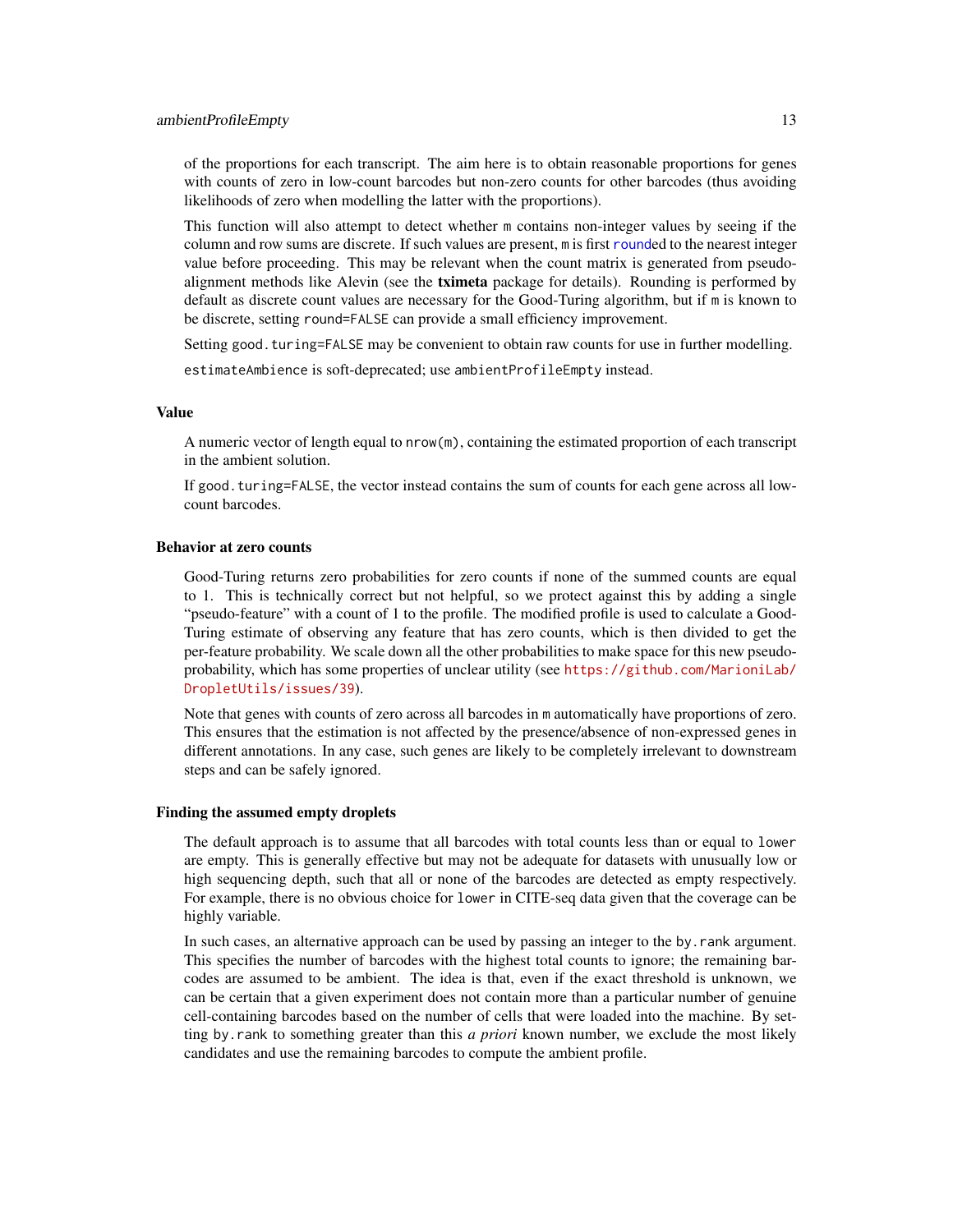## <span id="page-13-0"></span>Author(s)

Aaron Lun

## See Also

[emptyDrops](#page-24-1) and [hashedDrops](#page-34-1), where the ambient profile estimates are used for testing.

[ambientContribMaximum](#page-1-1) and related functions, to estimate the contribution of ambient contamination in each library.

#### Examples

```
# Mocking up some data:
set.seed(0)
my.counts <- DropletUtils:::simCounts()
ambience <- ambientProfileEmpty(my.counts)
head(ambience)
```
<span id="page-13-1"></span>

```
barcodeRanks Calculate barcode ranks
```
## Description

Compute barcode rank statistics and identify the knee and inflection points on the total count curve.

## Usage

```
barcodeRanks(m, ...)
## S4 method for signature 'ANY'
barcodeRanks(
 m,
  lower = 100,fit.bounds = NULL,
  exclude.from = 50,
 df = 20,
  ...,
 BPPARAM = SerialParam()
)
## S4 method for signature 'SummarizedExperiment'
barcodeRanks(m, ..., assay.type = "counts")
```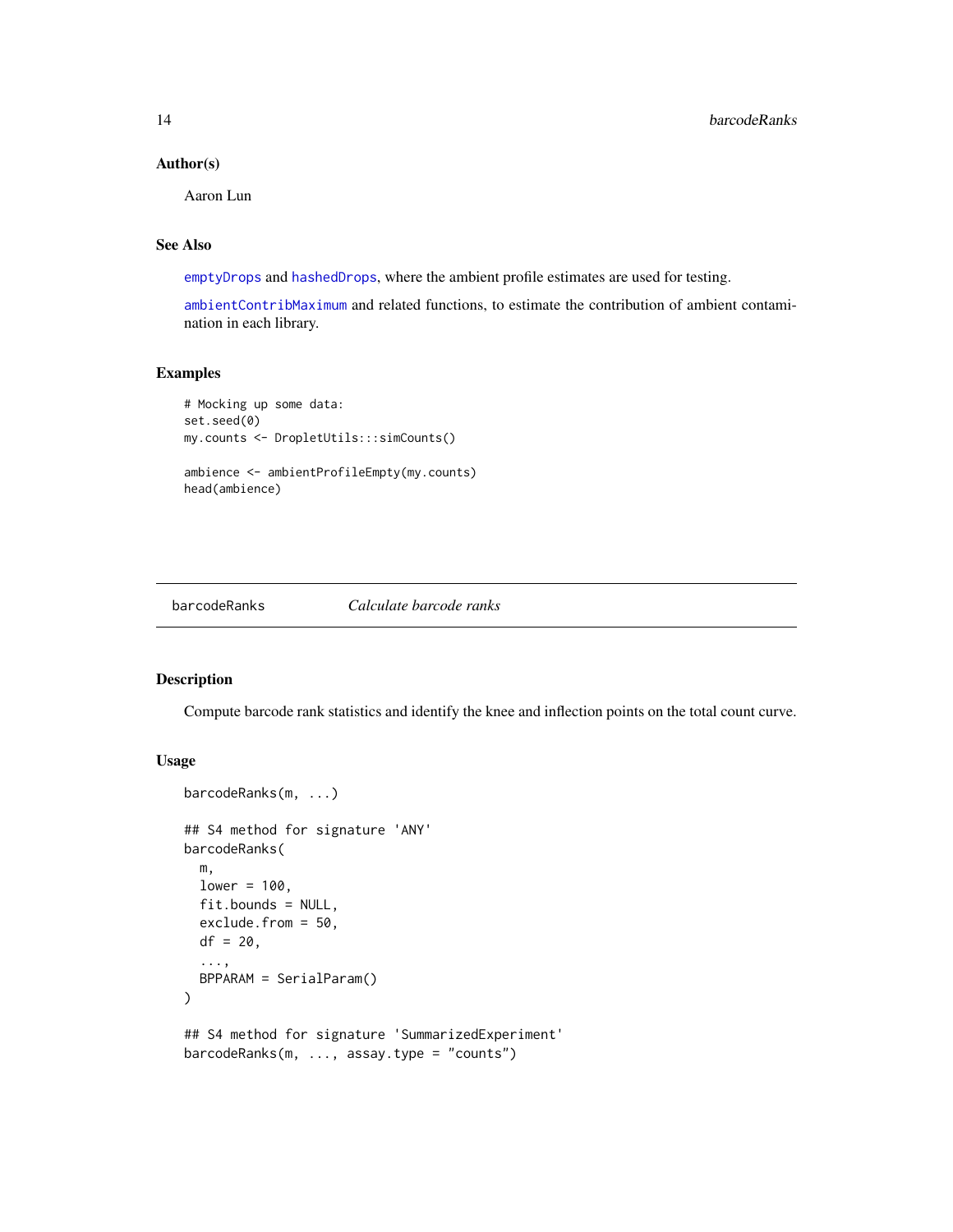## <span id="page-14-0"></span>**barcodeRanks** 15

#### **Arguments**

| m              | A numeric matrix-like object containing UMI counts, where columns represent<br>barcoded droplets and rows represent genes. Alternatively, a SummarizedEx-<br>periment containing such a matrix. |
|----------------|-------------------------------------------------------------------------------------------------------------------------------------------------------------------------------------------------|
| .              | For the generic, further arguments to pass to individual methods.                                                                                                                               |
|                | For the SummarizedExperiment method, further arguments to pass to the ANY<br>method.                                                                                                            |
|                | For the ANY method, further arguments to pass to smooth. spline.                                                                                                                                |
| lower          | A numeric scalar specifying the lower bound on the total UMI count, at or below<br>which all barcodes are assumed to correspond to empty droplets.                                              |
| fit.bounds     | A numeric vector of length 2, specifying the lower and upper bounds on the total<br>UMI count from which to obtain a section of the curve for spline fitting.                                   |
| exclude.from   | An integer scalar specifying the number of highest ranking barcodes to exclude<br>from spline fitting. Ignored if fit.bounds is specified.                                                      |
| df             | Integer scalar specifying the number of degrees of freedom, to pass to smooth. spline.                                                                                                          |
| <b>BPPARAM</b> | A BiocParallelParam object specifying how parallelization should be performed.                                                                                                                  |
| assay.type     | Integer or string specifying the assay containing the count matrix.                                                                                                                             |

## **Details**

Analyses of droplet-based scRNA-seq data often show a plot of the log-total count against the log-rank of each barcode where the highest ranks have the largest totals. This is equivalent to a transposed empirical cumulative density plot with log-transformed axes, which focuses on the barcodes with the largest counts. To help create this plot, the barcodeRanks function will compute these ranks for all barcodes in m. Barcodes with the same total count receive the same average rank to avoid problems with discrete runs of the same total.

The function will also identify the inflection and knee points on the curve for downstream use, Both of these points correspond to a sharp transition between two components of the total count distribution, presumably reflecting the difference between empty droplets with little RNA and cellcontaining droplets with much more RNA.

- The inflection point is computed as the point on the rank/total curve where the first derivative is minimized. The derivative is computed directly from all points on the curve with total counts greater than lower. This avoids issues with erratic behaviour of the curve at lower totals.
- The knee point is defined as the point on the curve where the signed curvature is minimized. This requires calculation of the second derivative, which is much more sensitive to noise in the curve. To overcome this, a smooth spline is fitted to the log-total counts against the log-rank using [smooth.spline](#page-0-0). Derivatives are then calculated from the fitted spline using [predict](#page-0-0).

## Value

A [DataFrame](#page-0-0) where each row corresponds to a column of m, and containing the following fields:

rank: Numeric, the rank of each barcode (averaged across ties).

total: Numeric, the total counts for each barcode.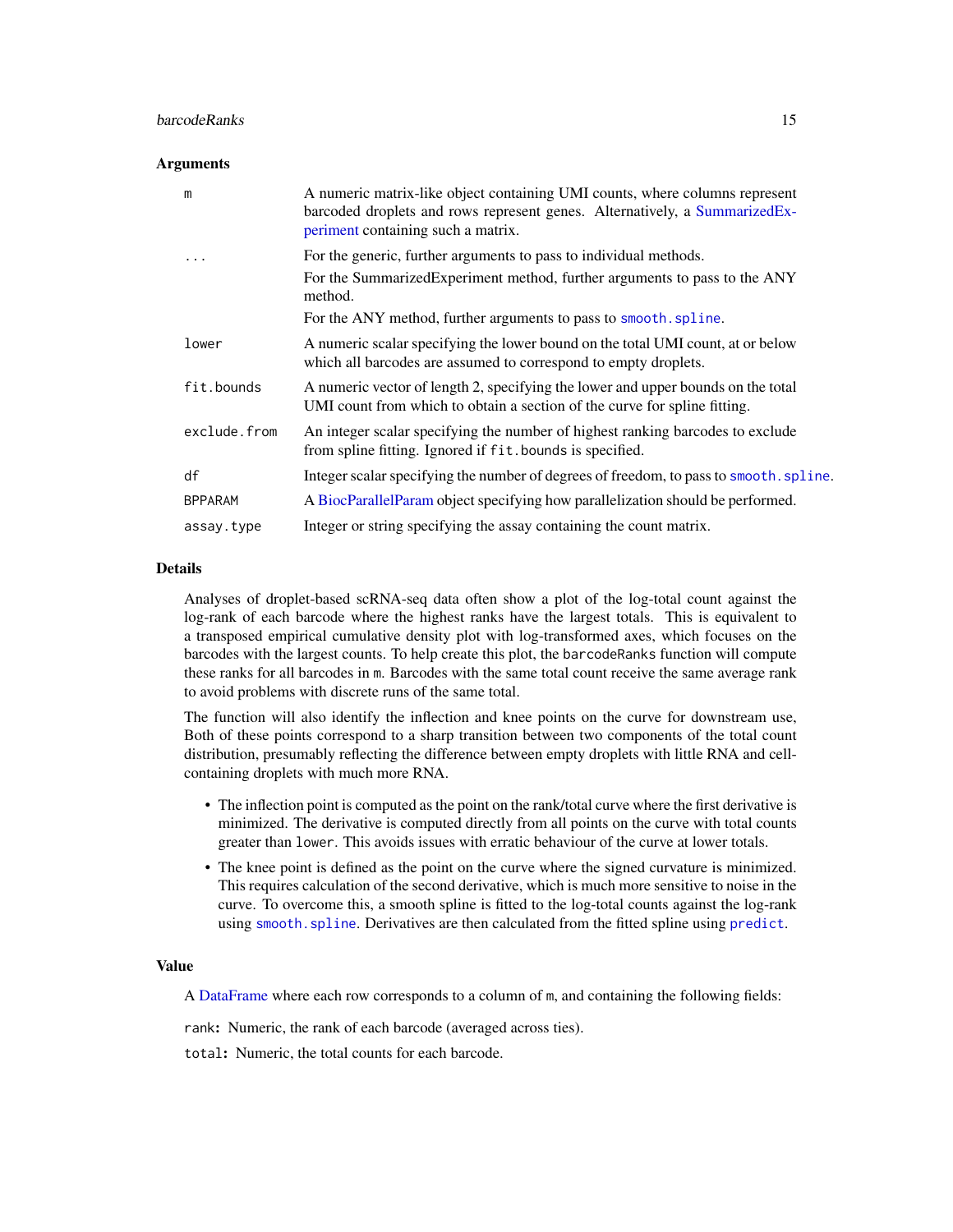fitted: Numeric, the fitted value from the spline for each barcode. This is NA for points with x outside of fit.bounds.

The metadata contains knee, a numeric scalar containing the total count at the knee point; and inflection, a numeric scalar containing the total count at the inflection point.

#### Details on curve fitting

We supply a relatively low default setting of df to avoid overfitting the spline, as this results in unstability in the higher derivatives (and thus the curvature). df and other arguments to smooth. spline can be tuned if the estimated knee point is not at an appropriate location. We also restrict the fit to lie within the bounds defined by fit.bounds to focus on the region containing the knee point. This allows us to obtain an accurate fit with low df rather than attempting to model the entire curve.

If fit.bounds is not specified, the lower bound is automatically set to the inflection point as this should lie below the knee point on typical curves. The upper bound is set to the point at which the first derivative is closest to zero, i.e., the "plateau" region before the knee point. The first exclude.from barcodes with the highest totals are ignored in this process to avoid spuriously large numerical derivatives from unstable parts of the curve with low point density.

Note that only points with total counts above lower will be considered for curve fitting, regardless of how fit.bounds is defined.

## Author(s)

Aaron Lun

## See Also

[emptyDrops](#page-24-1), where this function is used.

#### Examples

```
# Mocking up some data:
set.seed(2000)
my.counts <- DropletUtils:::simCounts()
```

```
# Computing barcode rank statistics:
br.out <- barcodeRanks(my.counts)
names(br.out)
```

```
# Making a plot.
plot(br.out$rank, br.out$total, log="xy", xlab="Rank", ylab="Total")
o <- order(br.out$rank)
lines(br.out$rank[o], br.out$fitted[o], col="red")
abline(h=metadata(br.out)$knee, col="dodgerblue", lty=2)
abline(h=metadata(br.out)$inflection, col="forestgreen", lty=2)
legend("bottomleft", lty=2, col=c("dodgerblue", "forestgreen"),
    legend=c("knee", "inflection"))
```
<span id="page-15-0"></span>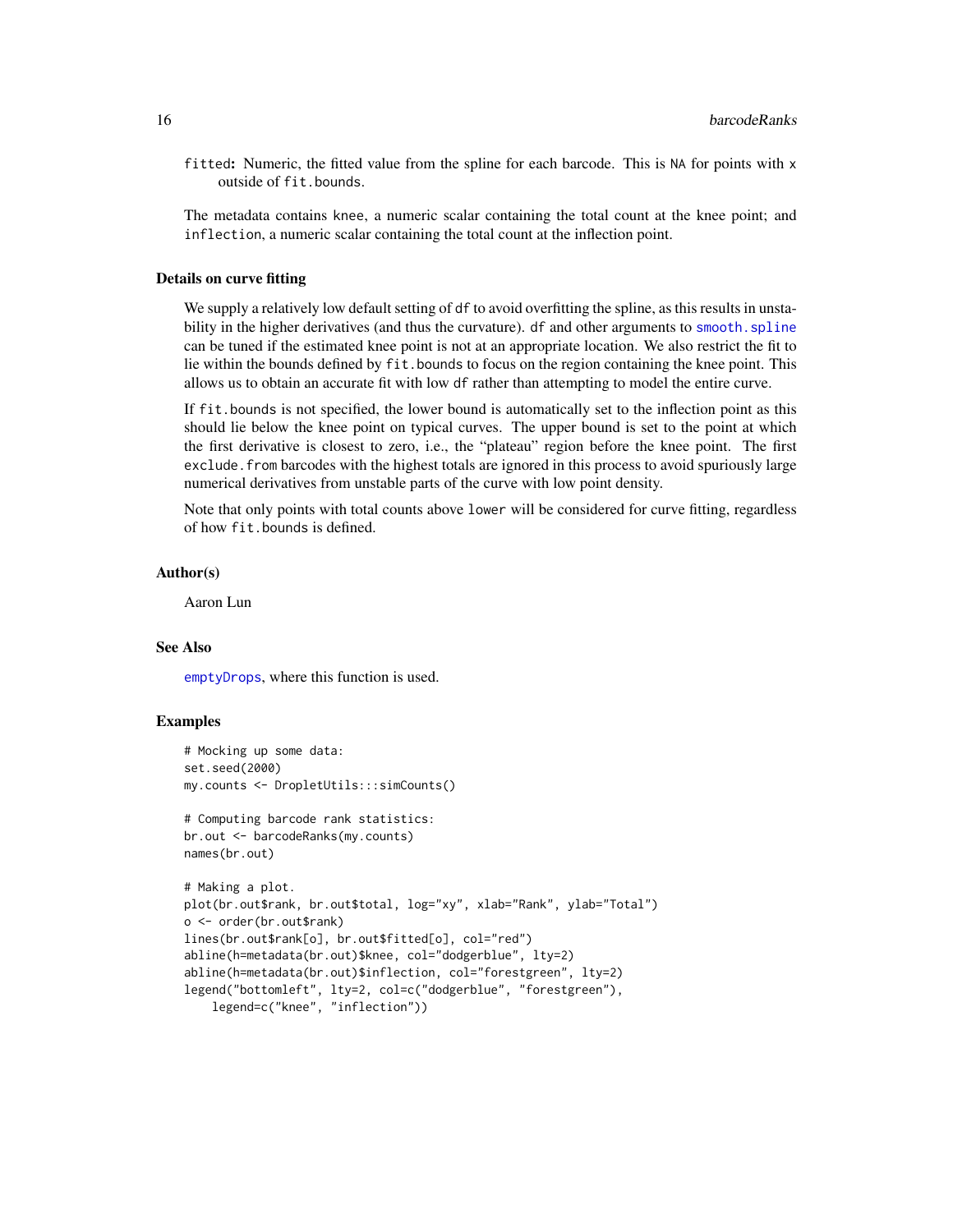<span id="page-16-0"></span>

## Description

Remove chimeric molecules within each cell barcode's library in a droplet experiment.

## Usage

```
chimericDrops(sample, barcode.length = NULL, use.library = NULL, ...)
```

```
removeChimericDrops(
 cells,
 umis,
 genes,
 nreads,
 ref.genes,
 min.frac = 0.8,
 get.chimeric = FALSE,
 get.diagnostics = FALSE
\mathcal{L}
```
## Arguments

| sample          | String containing paths to the molecule information HDF5 files, produced by<br>CellRanger for 10X Genomics data.                                                                                    |
|-----------------|-----------------------------------------------------------------------------------------------------------------------------------------------------------------------------------------------------|
| barcode.length  | An integer scalar specifying the length of the cell barcode, see read10xMolInfo.                                                                                                                    |
| use.library     | An integer vector specifying the library indices for which to extract molecules<br>from sample. Alternatively, a character string specifying one or more library<br>types, e.g., "Gene expression". |
| $\cdots$        | Further arguments to be passed to removeChimericDrops.                                                                                                                                              |
| cells           | Character vector containing cell barcodes, where each entry corresponds to one<br>molecule.                                                                                                         |
| umis            | Integer vector containing encoded UMI sequences, see ?encodeSequences for<br>details.                                                                                                               |
| genes           | Integer vector specifying the gene indices. Each index should refer to an element<br>of ref.genes.                                                                                                  |
| nreads          | Integer vector containing the number of reads per molecule.                                                                                                                                         |
| ref.genes       | A character vector containing the names or symbols of all genes.                                                                                                                                    |
| min.frac        | A numeric scalar specifying the minimum fraction of reads required for a chimeric<br>molecule to be retained.                                                                                       |
| get.chimeric    | A logical scalar indicating whether the UMI counts corresponding to chimeric<br>molecules should be returned.                                                                                       |
| get.diagnostics |                                                                                                                                                                                                     |
|                 | A logical scalar indicating whether to return statistics for each molecule group-<br>ing.                                                                                                           |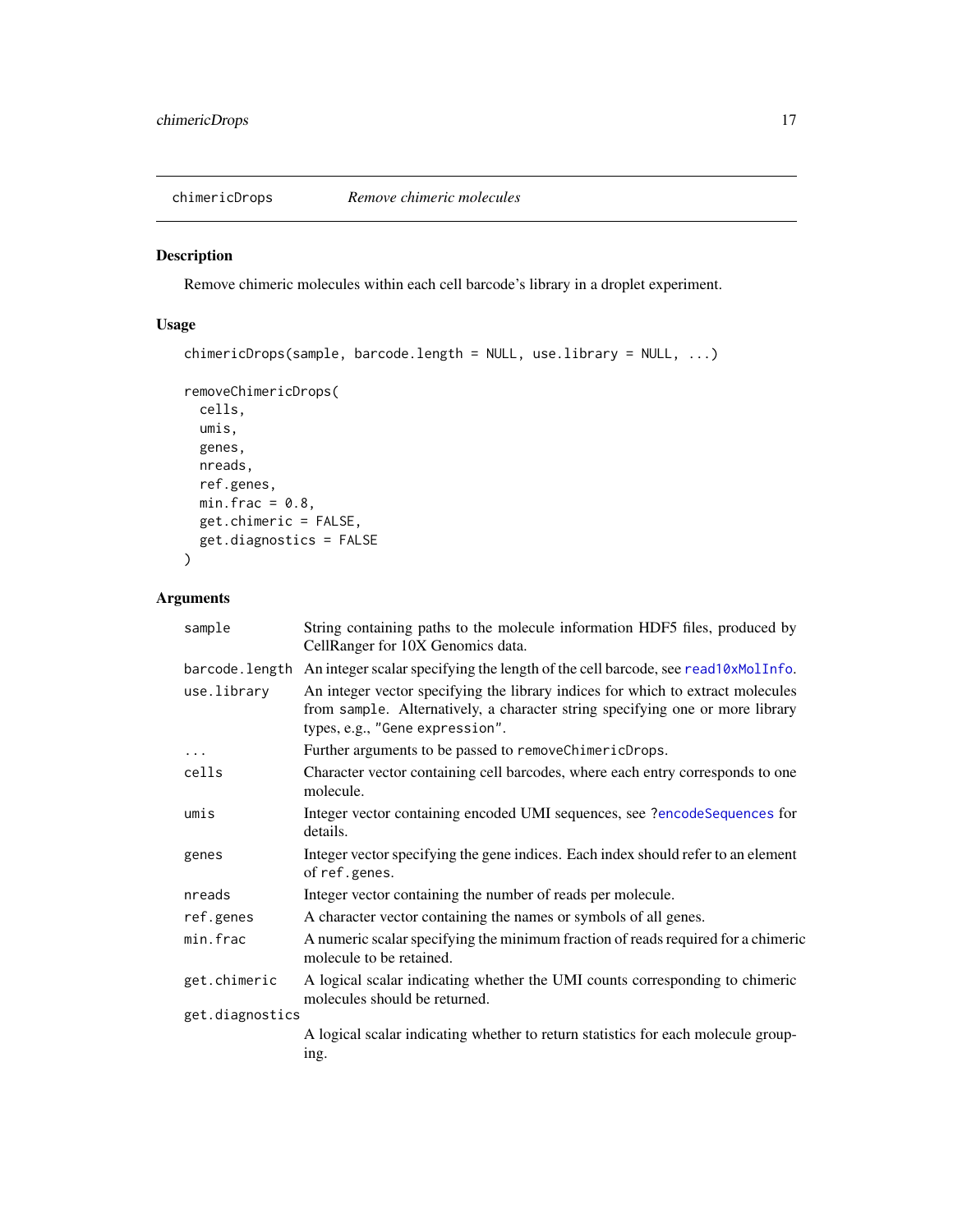## <span id="page-17-0"></span>Details

Chimeric molecules are occasionally generated during library preparation for highly multiplexed droplet experiments. Here, incomplete PCR products from one molecule hybridise to another molecule for extension using shared sequences like the poly-A tail for 3' protocols. This produces an amplicon where the UMI and cell barcode originate from one transcript molecule but the gene sequence is from another. If the second template is from another cell, this effect results in contamination of one cell's profile by another, similar to the contamination between samples discussed in [?swappedDrops](#page-48-1).

Chimerism manifests as molecules that have the same UMI sequence and cell barcode but are assigned to different genes. To remove them, this function will simply discard all molecules within the same cell that share UMI sequences. Of course, this may also remove non-chimeric molecules that have the same UMI by chance, but for typical UMI lengths (10-12 bp for 10X protocols) we expect UMI collisions to be very rare between molecules from the same cell.

Nonetheless, to mitigate losses due to collisions, we retain any molecule that has a much greater number of reads compared to all other molecules with the same UMI in the same cell. This is based on the expectation that the original non-chimeric molecule will have undergone more rounds of PCR amplification compared to its chimeric offspring, and thus will have higher read coverage. For all molecules with the same UMI within a given cell, we compute the proportion of reads assigned to each molecule and we keep the molecule with a proportion above min.frac. If no molecule passes this threshold, the entire set is discarded.

The use.library argument can be used to only check for chimeras within a given feature type, e.g., CRISPR tags. This is most relevant in situations where sample contains multiple libraries that involve different sets of shared sequences, such that chimeras are unlikely to form between molecules from different libraries. Analysis of just one library can be achieved by setting use.library to the name or index of the desired feature set.

#### Value

A list is returned with the cleaned entry, a sparse matrix containing the UMI count for each gene (row) and cell barcode (column) after removing chimeric molecules. All cell barcodes that were originally observed are reported as columns, though note that it is theoretically possible for some barcodes to contain no counts.

If get.chimeric=TRUE, a chimeric entry is returned in the list. This is a sparse matrix of UMI counts corresponding to the chimeric molecules. Adding the cleaned and chimeric matrices should yield the total UMI count prior to removal of swapped molecules.

If get.diagnostics=TRUE, the top-level list will also contain an additional diagnostics [DataFrame.](#page-0-0) Each row corresponds to a group of molecules in the same cell with the same UMI. The DataFrame holds the number of molecules in the group, the sum of reads across all molecules in the group, and the proportion of reads assigned to the most sequenced molecule.

#### Author(s)

Aaron Lun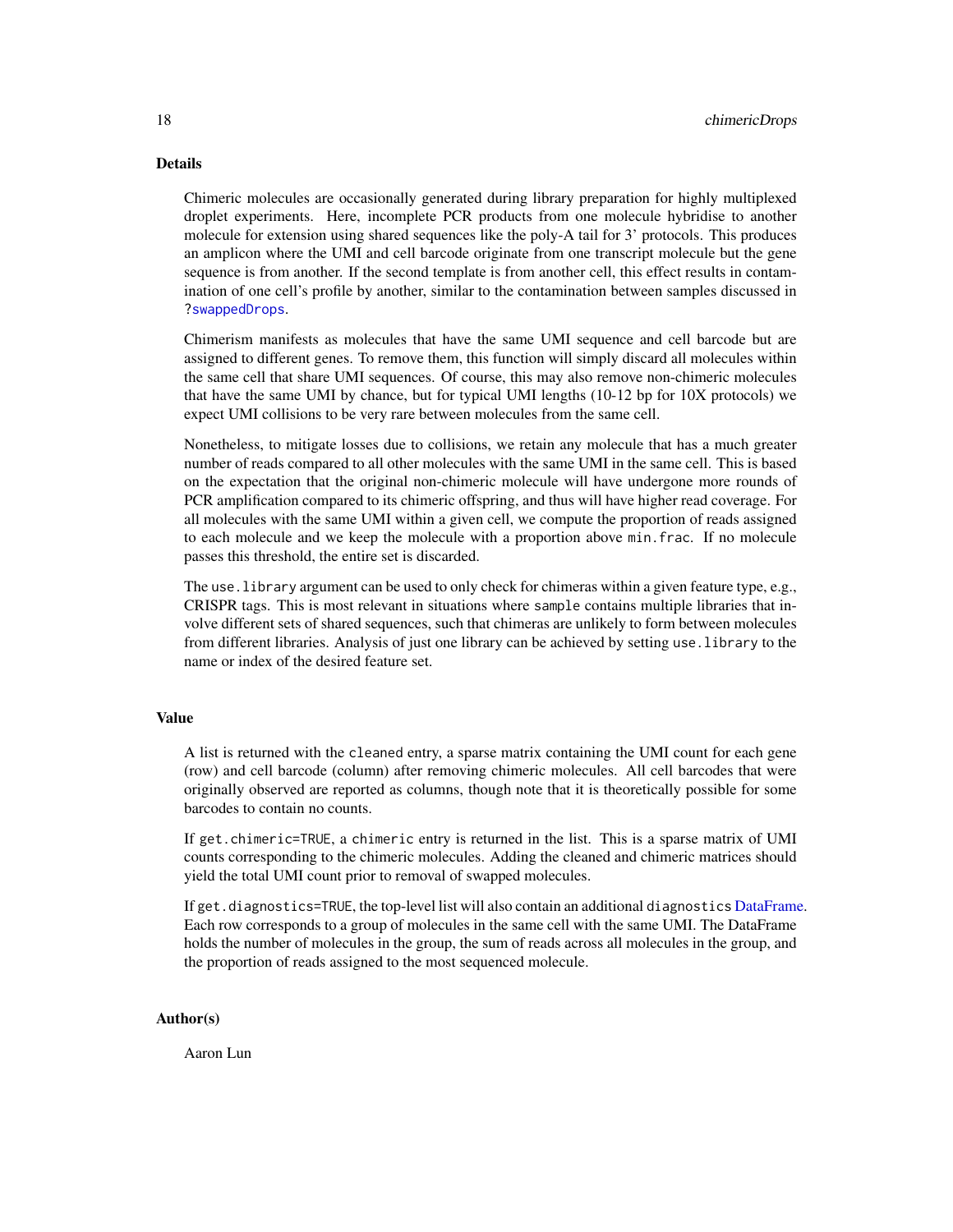## <span id="page-18-0"></span>cleanTagCounts 19

## References

Dixit A. (2016). Correcting chimeric crosstalk in single cell RNA-seq experiments. *biorXiv*, [https:](https://doi.org/10.1101/093237) [//doi.org/10.1101/093237](https://doi.org/10.1101/093237)

#### Examples

```
# Mocking up some 10x HDF5-formatted data.
curfile <- DropletUtils:::simBasicMolInfo(tempfile())
```

```
out <- chimericDrops(curfile)
dim(out$cleaned)
```

```
out2 <- chimericDrops(curfile, get.diagnostics=TRUE)
out2$diagnostics
```
<span id="page-18-1"></span>cleanTagCounts *Clean a tag-based dataset*

## Description

Remove low-quality libraries from a count matrix where each row is a tag and each column corresponds to a cell-containing barcode.

#### Usage

```
cleanTagCounts(x, ...)
## S4 method for signature 'ANY'
cleanTagCounts(
  x,
  controls,
  ...,
  ambient = NULL,exclusive = NULL,
  sparse.prop = 0.5\lambda## S4 method for signature 'SummarizedExperiment'
cleanTagCounts(x, ..., assay.type = "counts")
```
#### Arguments

x A numeric matrix-like object containing counts for each tag (row) in each cell (column). Alternatively, a [SummarizedExperiment](#page-0-0) containing such a matrix.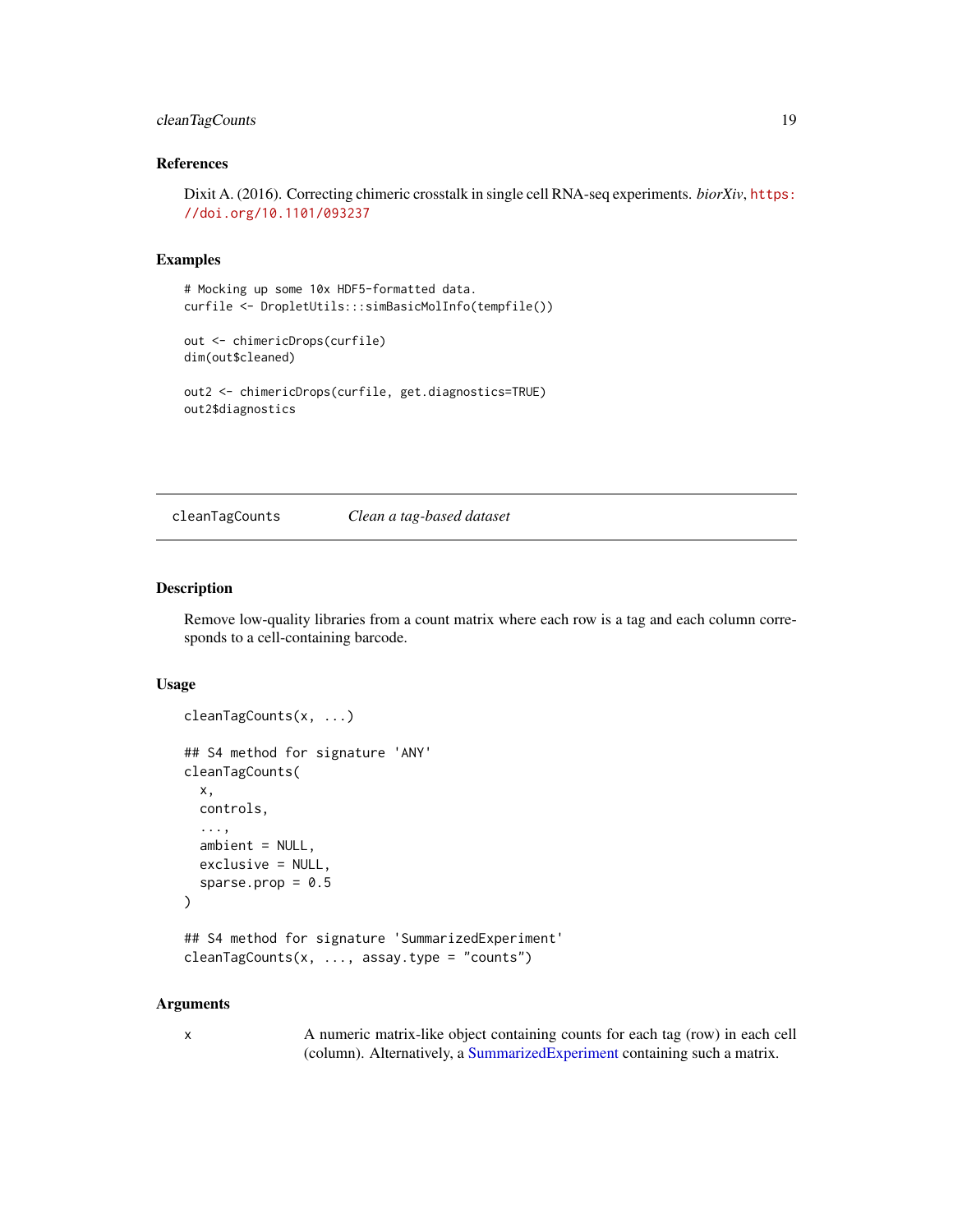<span id="page-19-0"></span>

| .           | For the generic, further arguments to pass to individual methods.                                                                                                                                                           |
|-------------|-----------------------------------------------------------------------------------------------------------------------------------------------------------------------------------------------------------------------------|
|             | For the SummarizedExperiment, further arguments to pass to the ANY method.                                                                                                                                                  |
|             | For the ANY method, further arguments to pass to isoutlier. This includes<br>batch to account for multi-batch experiments, and nmads to specify the strin-<br>gency of the outlier-based filter.                            |
| controls    | A vector specifying the rows of x corresponding to control tags. These are<br>expected to be isotype controls that should not exhibit any real binding.                                                                     |
| ambient     | A numeric vector of length equal to $nrow(x)$ , containing the relative concentra-<br>tion of each tag in the ambient solution. Defaults to ambient ProfileBimodal(x)<br>if not explicitly provided.                        |
| exclusive   | A character vector of names of mutually exclusive tags that should never be<br>expressed on the same cell. Alternatively, a list of vectors of mutually exclusive<br>sets of tags - see ambientContribNegative for details. |
| sparse.prop | Numeric scalar specifying the minimum proportion of tags that should be present<br>per cell.                                                                                                                                |
| assay.type  | Integer or string specifying the assay containing the count matrix.                                                                                                                                                         |
|             |                                                                                                                                                                                                                             |

#### Details

We remove cells for which there is no detectable ambient contamination. Specifically, we expect non-zero counts for most tags due to the deeply sequenced nature of tag-based data. If sparse, prop or more tags have zero counts, this is indicative of a failure in library preparation for that cell.

We also remove cells for which the total control count is unusually high. The control coverage is used as a proxy for non-specific binding, most notably from contamination of droplets by protein aggregates. High levels of non-specific activity are undesirable as this masks the actual marker profile of affected cells. The upper threshold is defined with [isOutlier](#page-0-0) on the log-total control count.

If controls is missing, we instead compute the ambient scaling factor for each cell. This represents the amount of ambient contamination - see [?ambientContribSparse](#page-7-1) for more details - and cells with unusually high values are assumed to be affected by protein aggregates. High outliers are again identified and removed based on the log-ambient scale.

If controls is missing and exclusive is specified, the ambient scaling factor is computed by [ambientContribNegative](#page-4-1) instead. This can be helpful for explicitly removing cells with impossible marker combinations, though it is only as comprehensive as the knowledge of mutually exclusive marker sets.

#### Value

A [DataFrame](#page-0-0) with one row per column of x, containing the following fields:

- zero.ambient, a logical field indicating whether each cell has zero ambient contamination.
- sum.controls, a numeric field containing the sum of counts for all control features. Only present if controls is supplied.
- high.controls, a logical field indicating whether each cell has unusually high control total. Only present if controls is supplied.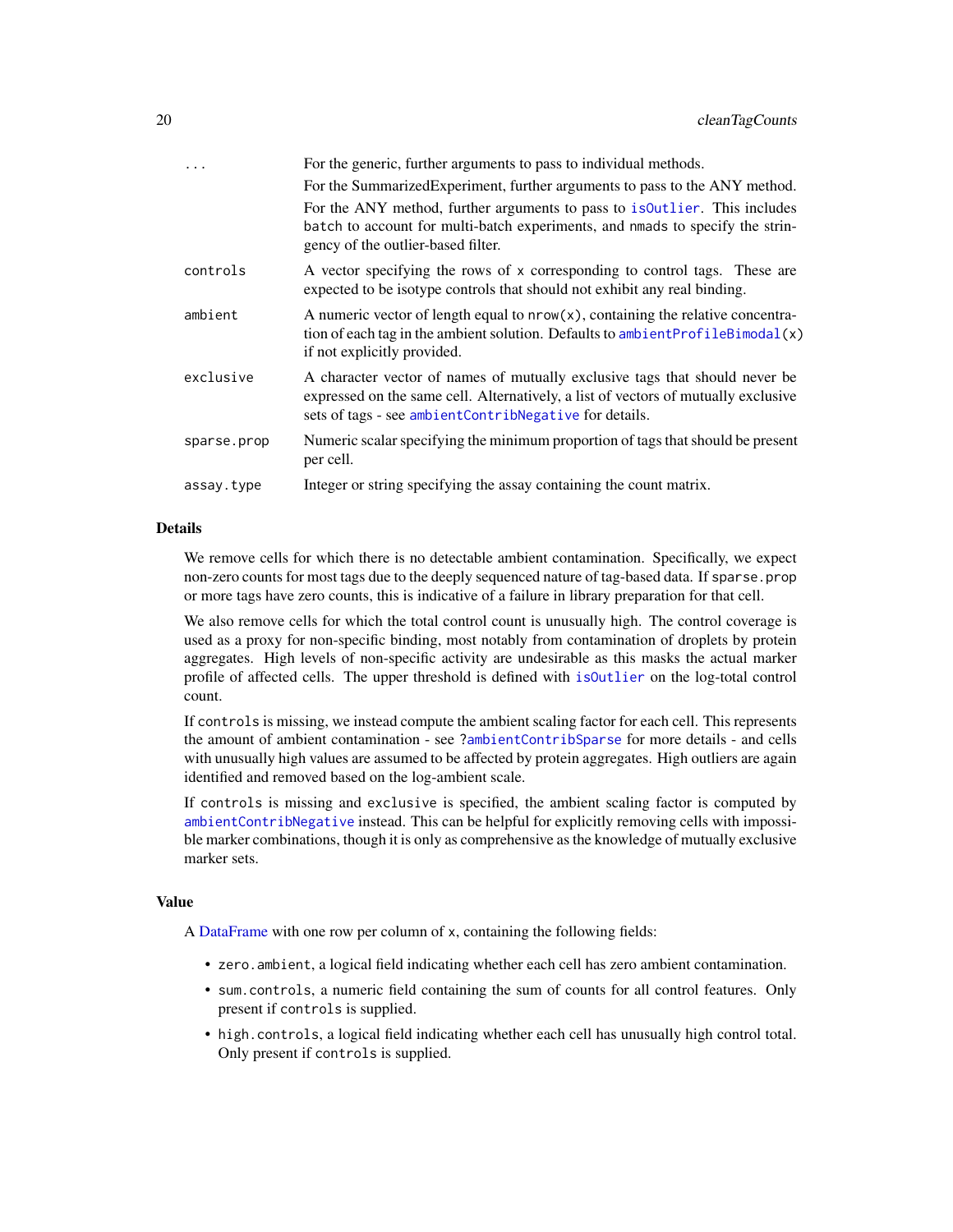#### <span id="page-20-0"></span>defaultDrops 21

- ambient.scale, a numeric field specifying the relative amount of ambient contamination. Only present if controls is *not* supplied.
- high.ambient, a numeric field indicating whether each cell has unusually high ambient contamination. Only present if controls is *not* supplied.
- discard, a logical field indicating whether a column in x should be discarded.

#### Author(s)

Aaron Lun

## See Also

[ambientContribSparse](#page-7-1), to estimate the ambient contamination for each droplet.

[isOutlier](#page-0-0), to identify the outliers in a distribution of values.

#### Examples

```
x \le - rbind(
    rpois(1000, rep(c(100, 10), c(100, 900))),
    rpois(1000, rep(c(20, 100, 20), c(100, 100, 800))),
    rpois(1000, rep(c(30, 100, 30), c(200, 700, 100)))
)
# Adding a zero-ambient column plus a high-ambient column.
x \le - \text{cbind}(0, x, 1000)df <- cleanTagCounts(x)
df
```
<span id="page-20-1"></span>defaultDrops *Call cells from their total number of UMIs*

## Description

Call cells according to the number of UMIs associated with each barcode, as implemented in Cell-Ranger version 2.

#### Usage

```
defaultDrops(m, ...)
## S4 method for signature 'ANY'
defaultDrops(m, expected = 3000, upper.quant = 0.99, lower.prop = 0.1)
## S4 method for signature 'SummarizedExperiment'
defaultDrops(m, ..., assay.type = "counts")
```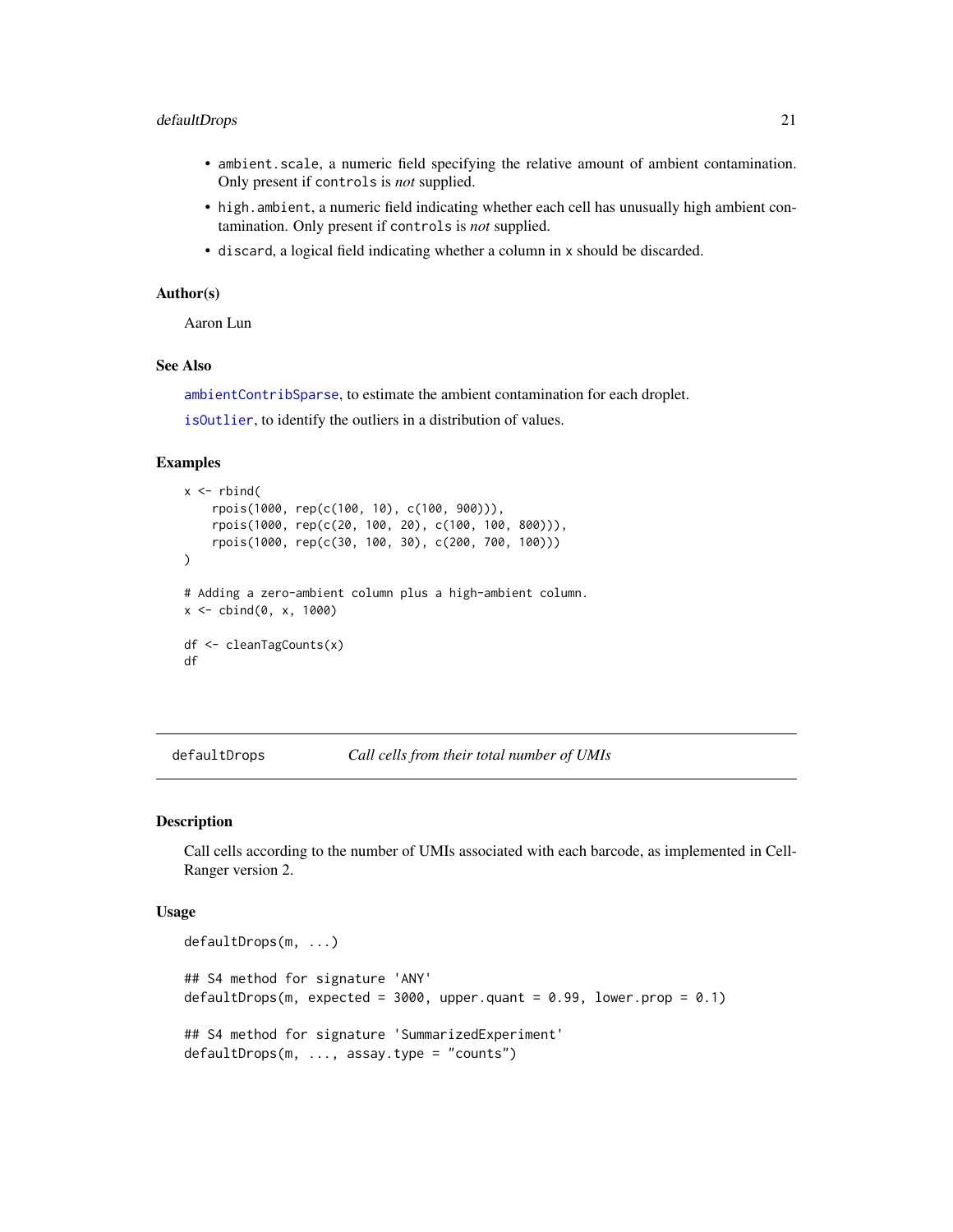#### <span id="page-21-0"></span>**Arguments**

| m           | A numeric matrix-like object containing counts, where columns represent bar-<br>coded droplets and rows represent features. The matrix should only contain<br>barcodes for an individual sample, prior to any filtering for cells. |
|-------------|------------------------------------------------------------------------------------------------------------------------------------------------------------------------------------------------------------------------------------|
|             | Alternatively, a SummarizedExperiment containing such a matrix.                                                                                                                                                                    |
| .           | For the generic, further arguments to pass to individual methods.                                                                                                                                                                  |
|             | For the SummarizedExperiment method, further arguments to pass to the ANY<br>method.                                                                                                                                               |
| expected    | A numeric scalar specifying the expected number of cells in this sample, as<br>specified in the call to CellRanger.                                                                                                                |
| upper.quant | A numeric scalar between 0 and 1 specifying the quantile of the top expected<br>barcodes to consider for the first step of the algorithm.                                                                                          |
| lower.prop  | A numeric scalar between 0 and 1 specifying the fraction of molecules of the<br>upper quantiquantile result that a barcode must exceed to be called as a cell.                                                                     |
| assay.type  | Integer or string specifying the assay containing the count matrix.                                                                                                                                                                |

## Details

The defaultDrops function will call cells based on library size similarly to the CellRanger software suite from 10X Genomics. Default arguments correspond to an exact reproduction of CellRanger's algorithm, where the number of expected cells was also left at CellRanger default value.

The method computes the upper.quant quantile of the top expected barcodes, ordered by decreasing number of UMIs. Any barcodes containing more molecules than lower.prop times this quantile is considered to be a cell, and is retained for further analysis.

This method may be vulnerable to calling very well-captured background RNA as cells, or missing real cells with low RNA content. See [?emptyDrops](#page-24-1) for an alternative approach for cell calling.

## Value

A logical vector of length ncol(m), indicating whether each column of m was called as a cell.

## Author(s)

Jonathan Griffiths

## References

10X Genomics (2017). Cell Ranger Algorithms Overview. [https://support.10xgenomics.com/](https://support.10xgenomics.com/single-cell-gene-expression/software/pipelines/latest/algorithms/overview) [single-cell-gene-expression/software/pipelines/latest/algorithms/overview](https://support.10xgenomics.com/single-cell-gene-expression/software/pipelines/latest/algorithms/overview)

## See Also

[emptyDrops](#page-24-1), for another method for calling cells.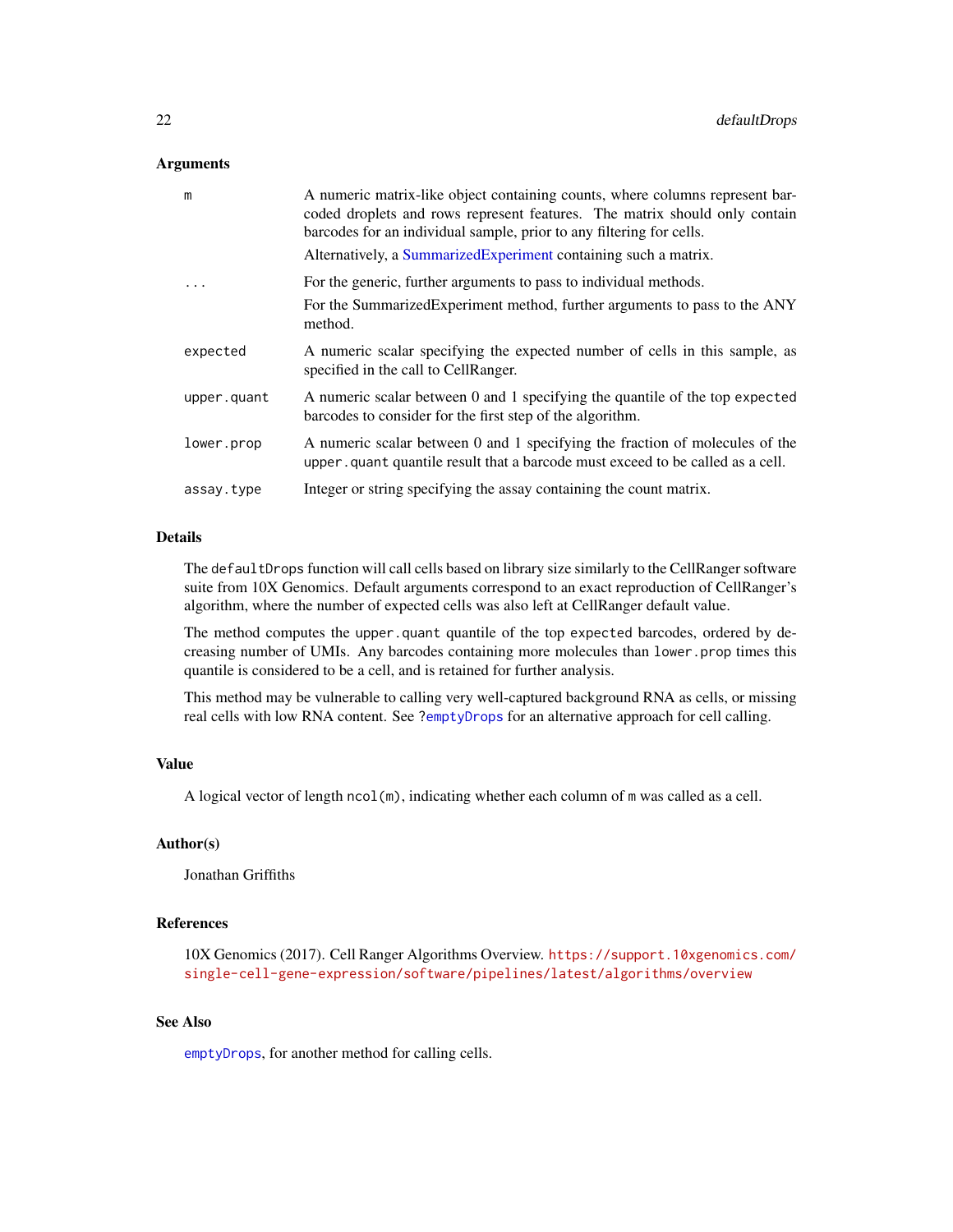## <span id="page-22-0"></span>downsampleReads 23

## Examples

```
# Mocking up some data:
set.seed(0)
my.counts <- DropletUtils:::simCounts()
# Identify likely cell-containing droplets.
called <- defaultDrops(my.counts)
table(called)
# Get matrix of called cells.
cell.counts <- my.counts[, called]
```
downsampleReads *Downsample reads in a 10X Genomics dataset*

## Description

Generate a UMI count matrix after downsampling reads from the molecule information file produced by CellRanger for 10X Genomics data.

## Usage

```
downsampleReads(
  sample,
 prop,
 barcode.length = NULL,
 bycol = FALSE,
 features = NULL,
 use.library = NULL
)
```
## Arguments

| sample      | A string containing the path to the molecule information HDF5 file.                                                                                                                           |
|-------------|-----------------------------------------------------------------------------------------------------------------------------------------------------------------------------------------------|
| prop        | A numeric scalar or, if bycol=TRUE, a vector of length $ncol(x)$ . All values<br>should lie in [0, 1] specifying the downsampling proportion for the matrix or for<br>each cell.              |
|             | barcode. Length An integer scalar specifying the length of the cell barcode, see read10xMollnfo.                                                                                              |
| bycol       | A logical scalar indicating whether downsampling should be performed on a<br>column-by-column basis.                                                                                          |
| features    | A character vector containing the names of the features on which to perform<br>downsampling.                                                                                                  |
| use.library | An integer vector specifying the library indices for which to extract molecules<br>from sample. Alternatively, a character vector specifying the library type(s),<br>e.g., "Gene expression". |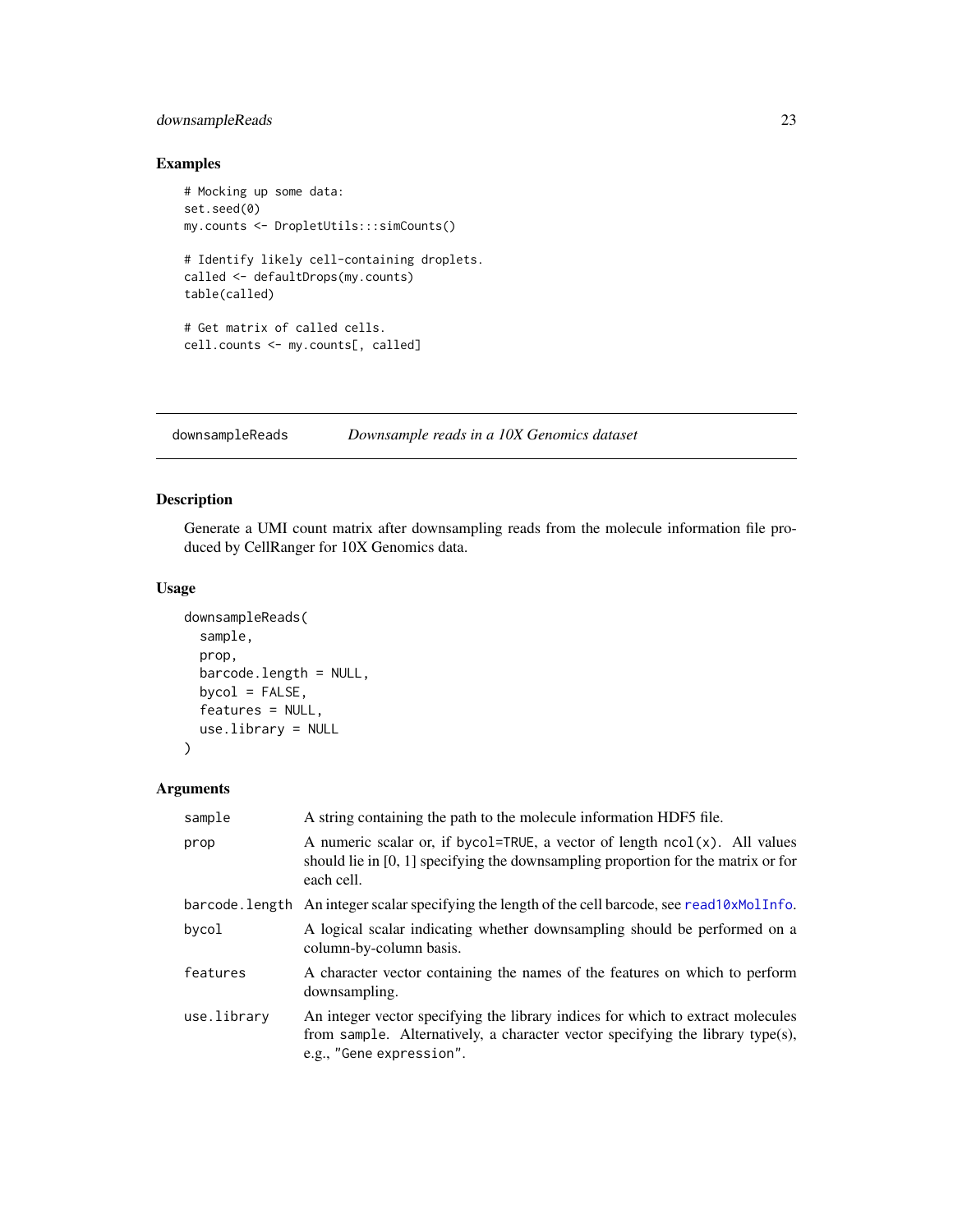#### Details

This function downsamples the reads for each molecule by the specified prop, using the information in sample. It then constructs a UMI count matrix based on the molecules with non-zero read counts. The aim is to eliminate differences in technical noise that can drive clustering by batch, as described in [downsampleMatrix](#page-0-0).

Subsampling the reads with downsampleReads recapitulates the effect of differences in sequencing depth per cell. This provides an alternative to downsampling with the CellRanger aggr function or subsampling with the 10X Genomics R kit. Note that this differs from directly subsampling the UMI count matrix with [downsampleMatrix](#page-0-0).

If bycol=FALSE, downsampling without replacement is performed on all reads from the entire dataset. The total number of reads for each cell after downsampling may not be exactly equal to prop times the original value. Note that this is the more natural approach and is the default, which differs from the default used in [downsampleMatrix](#page-0-0).

If bycol=TRUE, sampling without replacement is performed on the reads for each cell. The total number of reads for each cell after downsampling is guaranteed to be prop times the original total (rounded to the nearest integer). Different proportions can be specified for different cells by setting prop to a vector, where each proportion corresponds to a cell/GEM combination in the order returned by [get10xMolInfoStats](#page-33-1).

The use.library argument is intended for studies with multiple feature types, e.g., antibody capture or CRISPR tags. As the reads for each feature type are generated in a separate sequencing library, it is generally most appropriate to downsample reads for each feature type separately. This can be achieved by setting use.library to the name or index of the desired feature set. The features of interest can also be directly specified with features. (This will be intersected with any use.library choice if both are specified.)

#### Value

A numeric sparse matrix containing the downsampled UMI counts for each gene (row) and barcode (column). If features is set, only the rows with names in features are returned.

#### Author(s)

Aaron Lun

## See Also

[downsampleMatrix](#page-0-0), for more general downsampling of the count matrix. [read10xMolInfo](#page-44-1), to read the contents of the molecule information file.

#### Examples

```
# Mocking up some 10X HDF5-formatted data.
out <- DropletUtils:::simBasicMolInfo(tempfile())
```

```
# Downsampling by the reads.
downsampleReads(out, barcode.length=4, prop=0.5)
```
<span id="page-23-0"></span>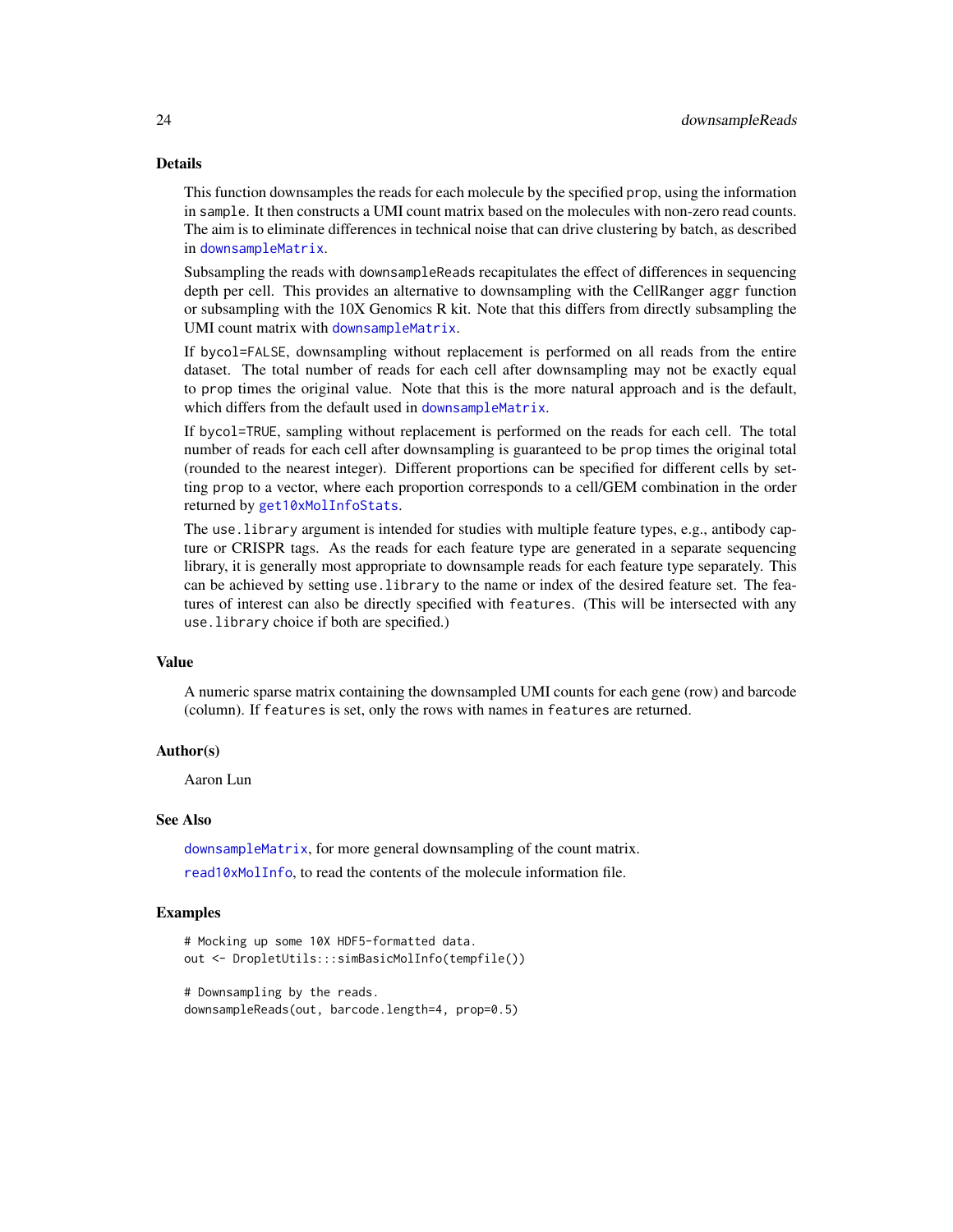<span id="page-24-1"></span><span id="page-24-0"></span>

## Description

Distinguish between droplets containing cells and ambient RNA in a droplet-based single-cell RNA sequencing experiment.

#### Usage

```
testEmptyDrops(
 m,
 lower = 100,niters = 10000,
  test.ambient = FALSE,
  ignore = NULL,
  alpha = NULL,
  round = TRUE,
 by.rank = NULL,
 BPPARAM = SerialParam()
\lambdaemptyDrops(m, ...)
## S4 method for signature 'ANY'
emptyDrops(
 m,
 lower = 100,retain = NULL,
 barcode.args = list(),
  round = TRUE,
  test.ambient = FALSE,
  ...,
 BPPARAM = SerialParam()
)
## S4 method for signature 'SummarizedExperiment'
```
## emptyDrops(m, ..., assay.type = "counts")

#### Arguments

m A numeric matrix-like object - usually a [dgTMatrix](#page-0-0) or [dgCMatrix](#page-0-0) - containing droplet data *prior to any filtering or cell calling*. Columns represent barcoded droplets, rows represent genes.

> For emptyDrops, this may also be a [SummarizedExperiment](#page-0-0) object containing such a matrix.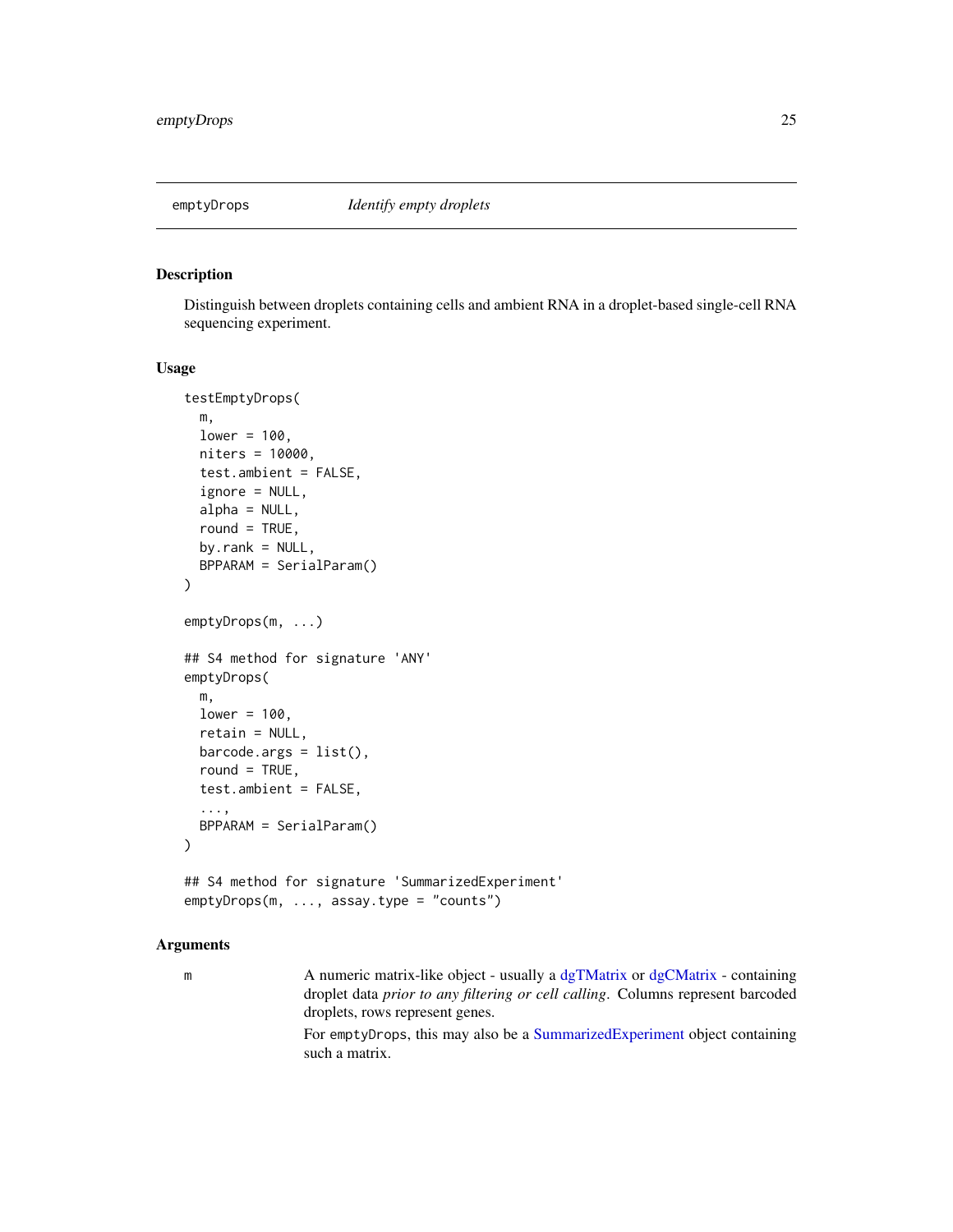<span id="page-25-0"></span>

| lower          | A numeric scalar specifying the lower bound on the total UMI count, at or below<br>which all barcodes are assumed to correspond to empty droplets.                                                                                   |
|----------------|--------------------------------------------------------------------------------------------------------------------------------------------------------------------------------------------------------------------------------------|
| niters         | An integer scalar specifying the number of iterations to use for the Monte Carlo<br>p-value calculations.                                                                                                                            |
| test.ambient   | A logical scalar indicating whether results should be returned for barcodes with<br>totals less than or equal to lower.                                                                                                              |
| ignore         | A numeric scalar specifying the lower bound on the total UMI count, at or below<br>which barcodes will be ignored (see Details for how this differs from lower).                                                                     |
| alpha          | A numeric scalar specifying the scaling parameter for the Dirichlet-multinomial<br>sampling scheme.                                                                                                                                  |
| round          | Logical scalar indicating whether to check for non-integer values in m and, if<br>present, round them for ambient profile estimation (see ?ambientProfileEmpty)<br>and the multinomial simulations.                                  |
| by.rank        | An integer scalar parametrizing an alternative method for identifying assumed<br>empty droplets - see ?ambientProfileEmpty for more details. If set, this is<br>used to redefine lower and any specified value for lower is ignored. |
| <b>BPPARAM</b> | A BiocParallelParam object indicating whether parallelization should be used.                                                                                                                                                        |
| .              | For the generic, further arguments to pass to individual methods.                                                                                                                                                                    |
|                | For the SummarizedExperiment method, further arguments to pass to the ANY<br>method.                                                                                                                                                 |
|                | For the ANY method, further arguments to pass to testEmptyDrops.                                                                                                                                                                     |
| retain         | A numeric scalar specifying the threshold for the total UMI count above which<br>all barcodes are assumed to contain cells.                                                                                                          |
| barcode.args   | Further arguments to pass to barcodeRanks.                                                                                                                                                                                           |
| assay.type     | Integer or string specifying the assay containing the count matrix.                                                                                                                                                                  |
|                |                                                                                                                                                                                                                                      |

## Value

testEmptyDrops will return a DataFrame with the following components:

Total: Integer, the total UMI count for each barcode.

- LogProb: Numeric, the log-probability of observing the barcode's count vector under the null model.
- PValue: Numeric, the Monte Carlo p-value against the null model.

Limited: Logical, indicating whether a lower p-value could be obtained by increasing niters.

emptyDrops will return a DataFrame like testEmptyDrops, with an additional FDR field.

The metadata of the output DataFrame will contains the ambient profile in ambient, the estimated/specified value of alpha, the specified value of lower (possibly altered by use.rank) and the number of iterations in niters. For emptyDrops, the metadata will also contain the retention threshold in retain.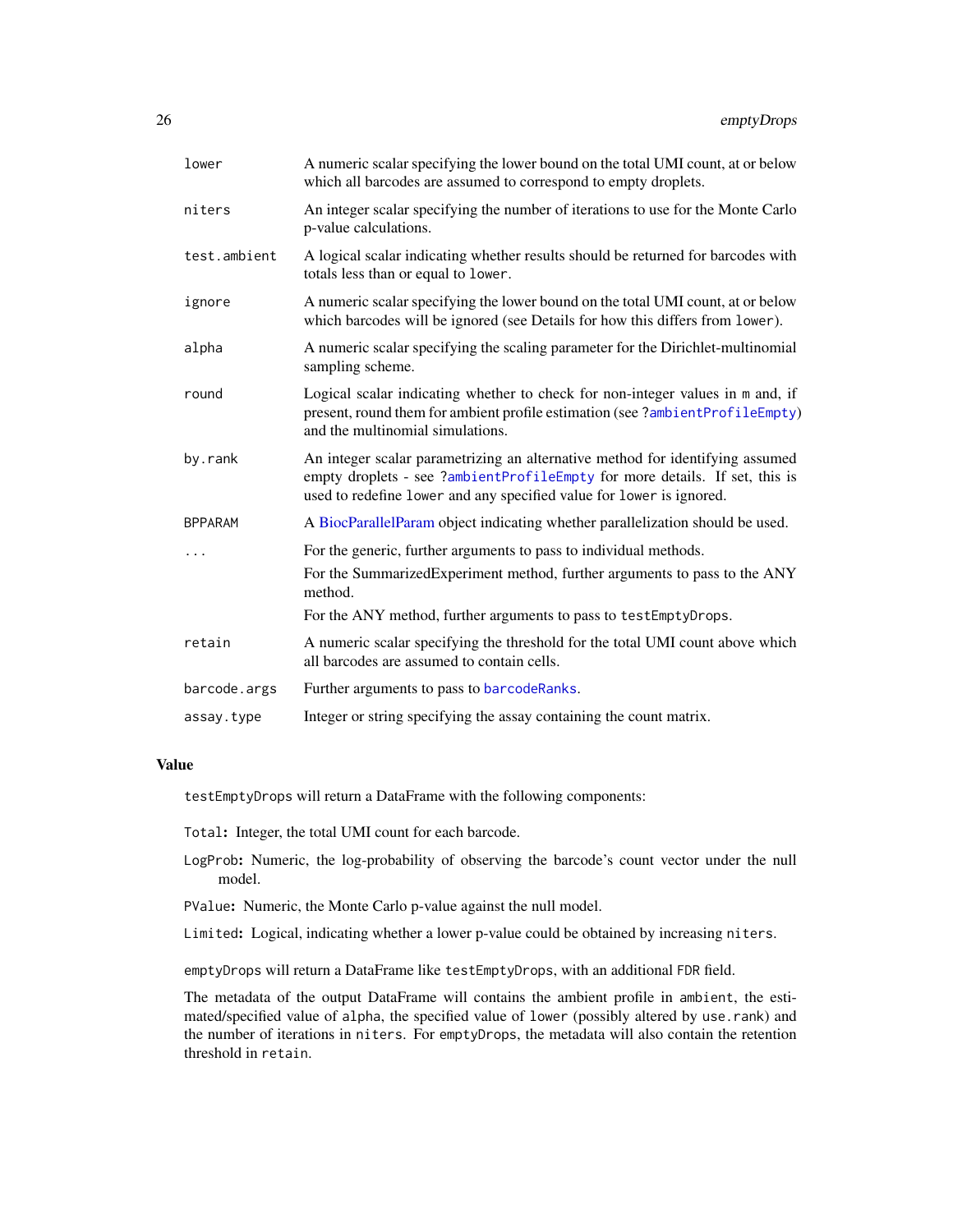#### <span id="page-26-0"></span>emptyDrops 27

#### Details about testEmptyDrops

The testEmptyDrops function first obtains an estimate of the composition of the ambient pool of RNA based on the barcodes with total UMI counts less than or equal to lower (see [?ambientProfileEmpty](#page-10-1) for details). This assumes that a cell-containing droplet would generally have higher total counts than empty droplets containing RNA from the ambient pool. Counts for the low-count barcodes are pooled together, and an estimate of the proportion vector for the ambient pool is calculated using [goodTuringProportions](#page-0-0). The count vector for each barcode above lower is then tested for a significant deviation from these proportions.

Then, testEmptyDrops will test each barcode for significant deviations from the ambient profile. The null hypothesis is that transcript molecules are included into droplets by multinomial sampling from the ambient profile. For each barcode, the probability of obtaining its count vector based on the null model is computed. Then, niters count vectors are simulated from the null model. The proportion of simulated vectors with probabilities lower than the observed multinomial probability for that barcode is used to calculate the p-value.

We use this Monte Carlo approach as an exact multinomial p-value is difficult to calculate. However, the p-value is lower-bounded by the value of niters (Phipson and Smyth, 2010), which can result in loss of power if niters is too small. Users can check whether this loss of power has any practical consequence by checking the Limited field in the output. If any barcodes have Limited=TRUE but does *not* reject the null hypothesis, it suggests that niters should be increased.

The stability of the Monte Carlo \$p\$-values depends on niters, which is only set to a default of 10000 for speed. Larger values improve stability with the only cost being that of time, so users should set niters to the largest value they are willing to wait for.

The ignore argument can also be set to ignore barcodes with total counts less than or equal to ignore. This differs from the lower argument in that the ignored barcodes are not necessarily used to compute the ambient profile. Users can interpret ignore as the minimum total count required for a barcode to be considered as a potential cell. In contrast, lower is the maximum total count below which all barcodes are assumed to be empty droplets.

#### Details about emptyDrops

The emptyDrops function identifies droplets that are likely to contain cells by calling testEmptyDrops. The Benjamini-Hochberg correction is applied to the Monte Carlo p-values to correct for multiple testing. Cells can then be defined by taking all barcodes with significantly non-ambient profiles, e.g., at a false discovery rate of 0.1%.

Barcodes that contain more than retain total counts are always retained. This ensures that large cells with profiles that are very similar to the ambient pool are not inadvertently discarded. If retain is not specified, it is set to the total count at the knee point detected by [barcodeRanks](#page-13-1). Manual specification of retain may be useful if the knee point was not correctly identified in complex log-rank curves. Users can also set retain=Inf to disable automatic retention of barcodes with large totals.

All barcodes with total counts above retain are assigned p-values of zero *during correction*, reflecting our assumption that they are true positives. This ensures that their Monte Carlo p-values do not affect the correction of other genes, and also means that they will have FDR values of zero. However, their original Monte Carlo p-values are still reported in the output, as these may be useful for diagnostic purposes.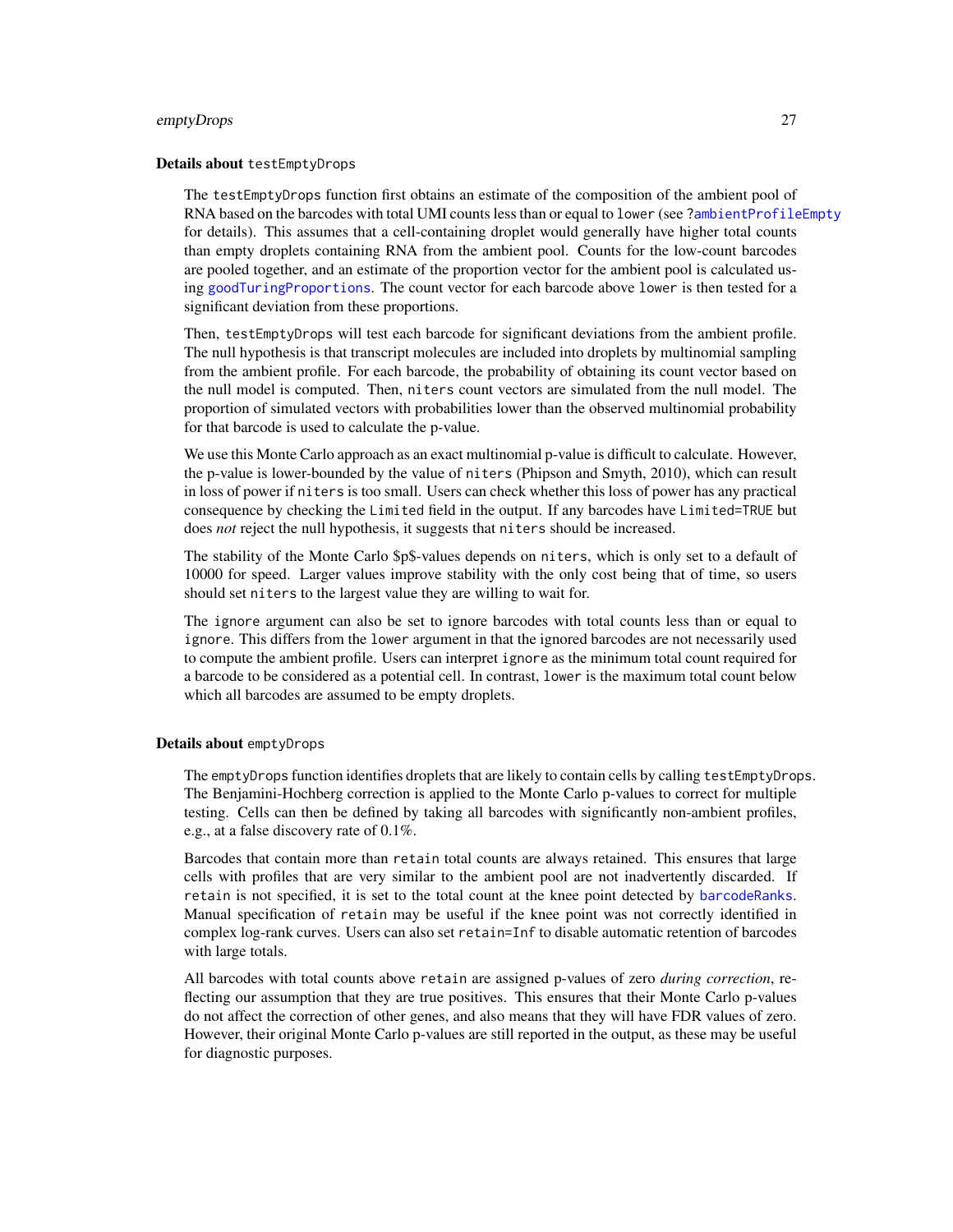<span id="page-27-0"></span>This effect also means that users will not be able to recover the reported FDR by simply running [p.adjust](#page-0-0) on the reported PValue. Similarly, setting test.ambient=TRUE will also modify the p-values prior to correction, see commentary below.

In general, users should call emptyDrops rather than testEmptyDrops. The latter is a "no frills" version that is largely intended for use within other functions.

#### Handling overdispersion

If alpha is set to a positive number, sampling is assumed to follow a Dirichlet-multinomial (DM) distribution. The parameter vector of the DM distribution is defined as the estimated ambient profile scaled by alpha. Smaller values of alpha model overdispersion in the counts, due to dependencies in sampling between molecules. If alpha=NULL, a maximum likelihood estimate is obtained from the count profiles for all barcodes with totals less than or equal to lower. If alpha=Inf, the sampling of molecules is modelled with a multinomial distribution.

Users can check whether the model is suitable by extracting the p-values for all barcodes with test.ambient=TRUE. Under the null hypothesis, the p-values for presumed ambient barcodes (i.e., with total counts less than or equal to lower) should be uniformly distributed. Skews in the pvalue distribution are indicative of an inaccuracy in the model and/or its estimates (of alpha or the ambient profile).

## NA values in the results

We assume that barcodes with total UMI counts less than or equal to lower correspond to empty droplets. These are used to estimate the ambient expression profile against which the remaining barcodes are tested. Under this definition, these low-count barcodes cannot be cell-containing droplets and are excluded from the hypothesis testing. By removing these uninteresting tests, we obtain a modest improvement in detection power for the high-count barcodes.

However, it is still desirable for the number of rows of the output DataFrame to be the same as ncol(m). This allows easy subsetting of m based on a logical vector constructed from the output (e.g., to retain all FDR values below a threshold). To satisfy this requirement, the rows for the excluded barcodes are filled in with NA values for all fields in the output. We suggest using [which](#page-0-0) to pick barcodes below a FDR threshold, see the Examples.

If test. ambient=TRUE, non-NA p-values will be reported for all barcodes with positive total counts, including those not greater than lower. This is occasionally useful for diagnostics to ensure that the p-values are well-calibrated for barcodes corresponding to (presumably) empty droplets. Specifically, if the null hypothesis were true, p-values for low-count barcodes should have a uniform distribution. Any strong peaks in the p-values near zero indicate that emptyDrops is not controlling the FDR correctly.

Note that, when setting test.ambient=TRUE in [emptyDrops](#page-24-1), barcodes less than or equal to lower will still have NA values in FDR. Such barcodes are still explicitly ignored in the correction as these are considered to be uninteresting. For back-compatibility purposes, setting test.ambient=NA will include these barcodes in the correction.

#### Non-empty droplets versus cells

Technically speaking, emptyDrops is designed to identify barcodes that correspond to non-empty droplets. This is close to but not quite the same as identifying cells, as droplets containing cell fragments, stripped nuclei and damaged cells will still be significantly non-empty. As such, it may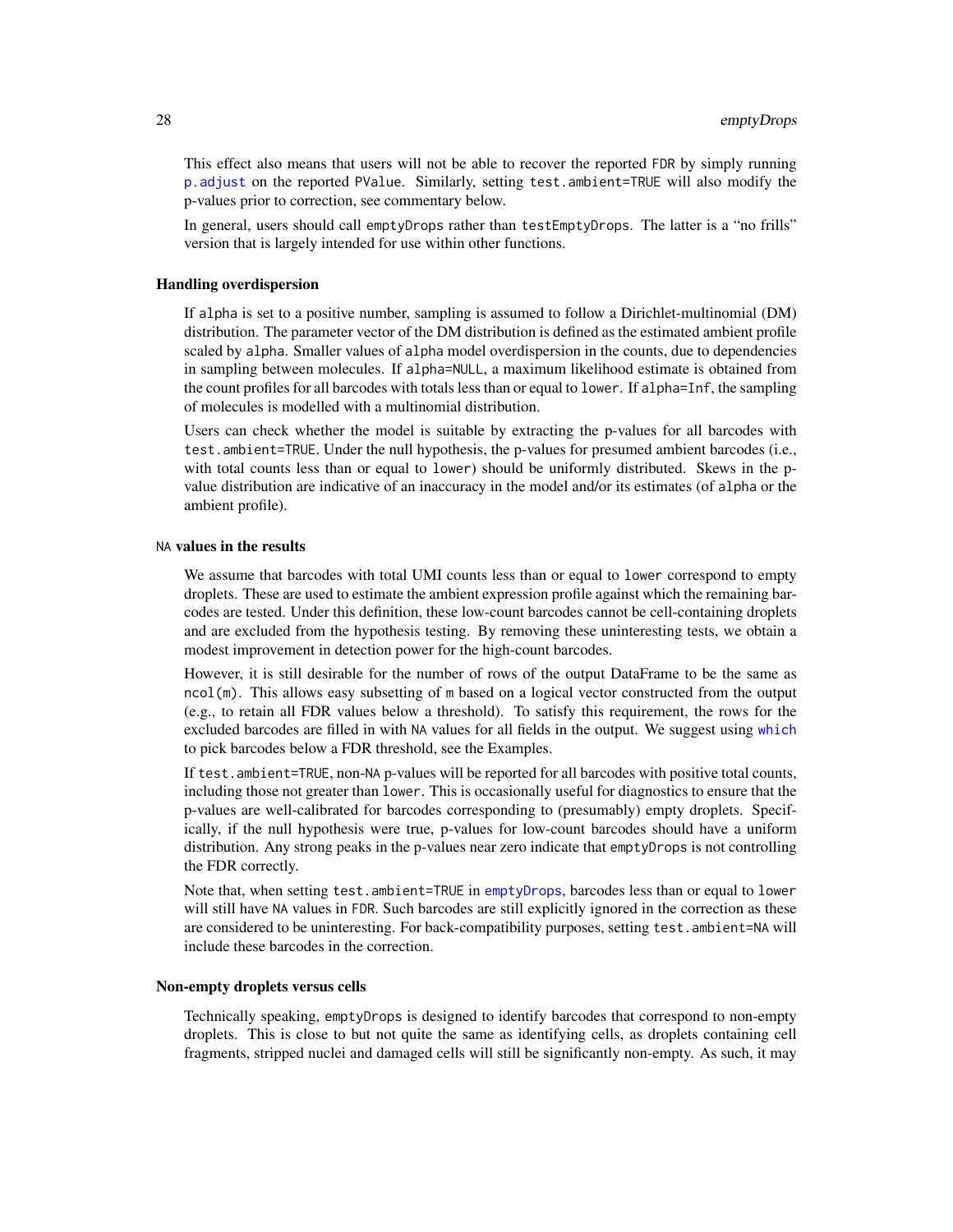#### <span id="page-28-0"></span>emptyDrops 29

often be necessary to perform additional quality control on the significant barcodes; we suggest doing so using methods from the **scater** package.

On occasion, emptyDrops may identify many more non-empty droplets than the expected number of cells. This is probably due to the generation of multiple cell fragments when a single cell is extensively damaged. In such cases, it is informative to construct a MA plot comparing the average expression between retained low-count barcodes and discarded barcodes to see which genes are driving the differences (and thus contributing to the larger number of non-empty calls). Mitochondrial and ribosomal genes are typical offenders; the former can be either up or down in the ambient solution, depending on whether the damage was severe enough to dissociate mitochondria from the cell fragments, while the latter is usually down in low-count barcodes due to loss of cytoplasmic RNA in cell fragments.

To mitigate this effect, we can filtering out the problematic genes from the matrix provided to emptyDrops. This eliminates their effect on the significance calculations and reduces the number of uninteresting non-empty calls, see [https://github.com/MarioniLab/DropletUtils/issues/](https://github.com/MarioniLab/DropletUtils/issues/36) [36](https://github.com/MarioniLab/DropletUtils/issues/36) for an example. Of course, the full set of genes can still be retained for downstream analysis.

## Author(s)

Aaron Lun

#### References

Lun A, Riesenfeld S, Andrews T, Dao TP, Gomes T, participants in the 1st Human Cell Atlas Jamboree, Marioni JC (2019). Distinguishing cells from empty droplets in droplet-based singlecell RNA sequencing data. *Genome Biol.* 20, 63.

Phipson B, Smyth GK (2010). Permutation P-values should never be zero: calculating exact Pvalues when permutations are randomly drawn. *Stat. Appl. Genet. Mol. Biol.* 9:Article 39.

## See Also

[barcodeRanks](#page-13-1), for choosing the knee point.

[defaultDrops](#page-20-1), for an implementation of the cell-calling method used by CellRanger version 2.

[ambientProfileEmpty](#page-10-1), for more details on estimation of the ambient profile.

## Examples

```
# Mocking up some data:
set.seed(0)
my.counts <- DropletUtils:::simCounts()
# Identify likely cell-containing droplets.
out <- emptyDrops(my.counts)
out
is.cell <- out$FDR <= 0.001
sum(is.cell, na.rm=TRUE)
# Subsetting the matrix to the cell-containing droplets.
# (using 'which()' to handle NAs smoothly).
```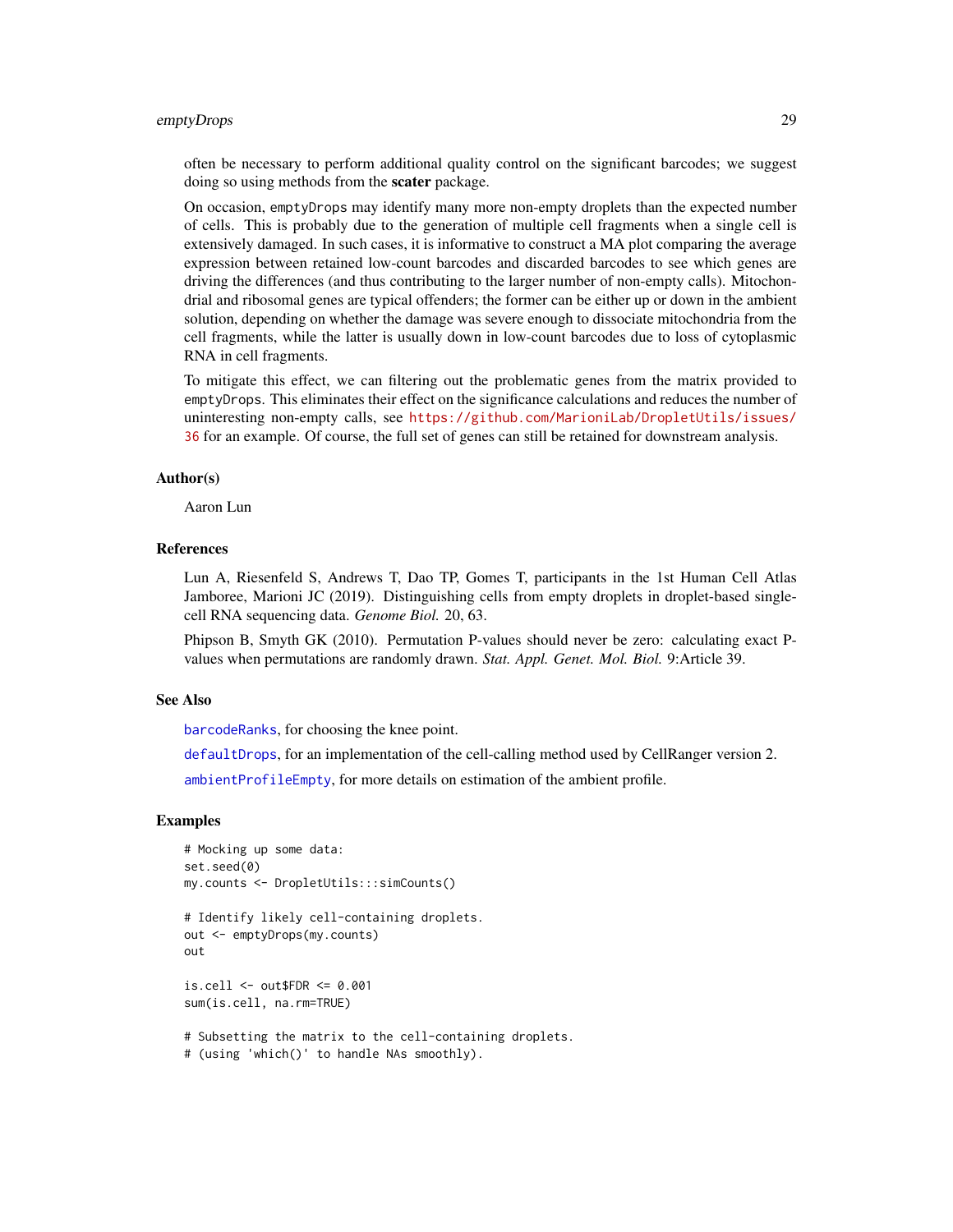```
cell.counts <- my.counts[,which(is.cell),drop=FALSE]
dim(cell.counts)
# Check if p-values are lower-bounded by 'niters'
# (increase 'niters' if any Limited==TRUE and Sig==FALSE)
table(Sig=is.cell, Limited=out$Limited)
```
emptyDropsCellRanger *CellRanger's emptyDrops variant*

## Description

An approximate implementation of the --soloCellFilter EmptyDrops\_CR filtering approach, which itself was reverse-engineered from the behavior of CellRanger 3.

#### Usage

```
emptyDropsCellRanger(m, ...)
## S4 method for signature 'ANY'
emptyDropsCellRanger(
 m,
 n.expected.cells = 3000,
 max.percentile = 0.99,
 max.min.ratio = 10,
 umi.min = 500,
  umi.min.frac.median = <math>0.01</math>,cand.max.n = 20000,ind.min = 45000,
  ind.max = 90000,round = TRUE,
 niters = 10000,
 BPPARAM = SerialParam()
\lambda## S4 method for signature 'SummarizedExperiment'
emptyDropsCellRanger(m, ..., assay.type = "counts")
```
## Arguments

| m | A numeric matrix-like object containing counts, where columns represent bar-        |
|---|-------------------------------------------------------------------------------------|
|   | coded droplets and rows represent features. The matrix should only contain bar-     |
|   | codes for an individual sample, prior to any filtering for barcodes. Alternatively, |
|   | a Summarized Experiment containing such an object.                                  |

... Further arguments to pass to individual methods. Specifically, for the SummarizedExperiment method, further arguments to pass to the ANY method.

<span id="page-29-0"></span>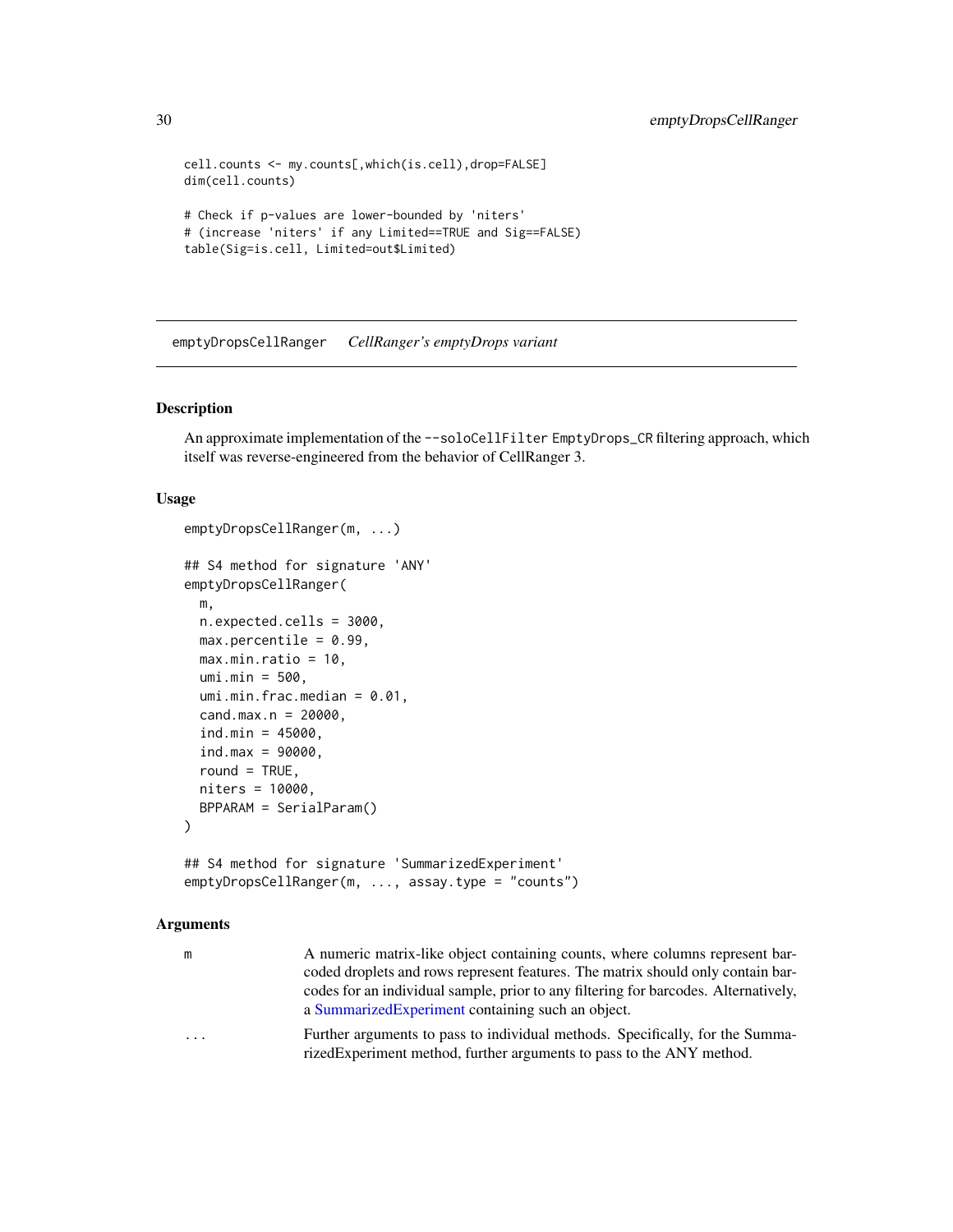<span id="page-30-0"></span>

| n.expected.cells    |                                                                                                                                                                                                                                                                                                                                                               |
|---------------------|---------------------------------------------------------------------------------------------------------------------------------------------------------------------------------------------------------------------------------------------------------------------------------------------------------------------------------------------------------------|
|                     | An integer scalar specifying the number of expected cells in a sample. Corre-<br>sponds to the nExpectedCells argument in STARsolo.                                                                                                                                                                                                                           |
| max.percentile      | A numeric scalar between 0 and 1 used to define the maximum UMI count in<br>the simple filtering algorithm. Corresponds to the maxPercentile argument in<br>STARsolo.                                                                                                                                                                                         |
| max.min.ratio       | An integer scalar specifying the ratio of the maximum and minimum UMI count<br>in the simple filtering algorithm. Corresponds to the maxMinRatio argument in<br><b>STARsolo.</b>                                                                                                                                                                              |
| umi.min             | An integer scalar specifying the minimum UMI count for inclusion of a barcode<br>in the cell candidate pool. Corresponds to the umiMin argument in STARsolo.                                                                                                                                                                                                  |
| umi.min.frac.median |                                                                                                                                                                                                                                                                                                                                                               |
|                     | A numeric scalar between 0 and 1 used to define the minimum UMI count for in-<br>clusion of a barcode in the cell candidate pool. Specifically, the minimum is de-<br>fined as umi.min.frac.median times the median UMI count of the real cells as-<br>signed by the simple filtering algorithm. Corresponds to the umiMinFracMedian<br>argument in STARsolo. |
| cand.max.n          | An integer scalar specifying the maximum number of barcodes that can be in-<br>cluded in the cell candidate pool. In effect, this applies a minimum threshold<br>that is defined as the cand. max. n-th largest UMI count among all cells that are<br>not selected by the simple filtering algorithm. Corresponds to the candMaxN in<br><b>STARsolo.</b>      |
| ind.min             | An integer scalar specifying the lowest UMI count ranking for inclusion of a<br>barcode in the ambient profile. Corresponds to the indMin argument in STAR-<br>solo.                                                                                                                                                                                          |
| ind.max             | An integer scalar specifying the highest UMI count ranking for inclusion of a<br>barcode in the ambient profile. Corresponds to the indMin argument in STAR-<br>solo.                                                                                                                                                                                         |
| round               | A logical scalar indicating whether to check for non-integer values in m and, if<br>present, round them for ambient profile estimation (see ?ambientProfileEmpty)<br>and the multinomial simulations.                                                                                                                                                         |
| niters              | An integer scalar specifying the number of iterations to use for the Monte Carlo<br>p-value calculations.                                                                                                                                                                                                                                                     |
| <b>BPPARAM</b>      | A BiocParallelParam object indicating whether parallelization should be used.                                                                                                                                                                                                                                                                                 |
| assay.type          | String or integer specifying the assay of interest.                                                                                                                                                                                                                                                                                                           |

## Details

emptyDropsCellRanger splits each sample's barcodes into three subsets.

1. The first subset contains barcodes that are selected by the "simple filtering algorithm", which are regarded as high quality cells without any further filtering. The minimum threshold  $T$  for this subset is defined by taking the max.percentile percentile of the top n.expected.cells barcodes, and then dividing by the max.min.ratio to obtain a minimum UMI count. All barcodes here will have an FDR of zero.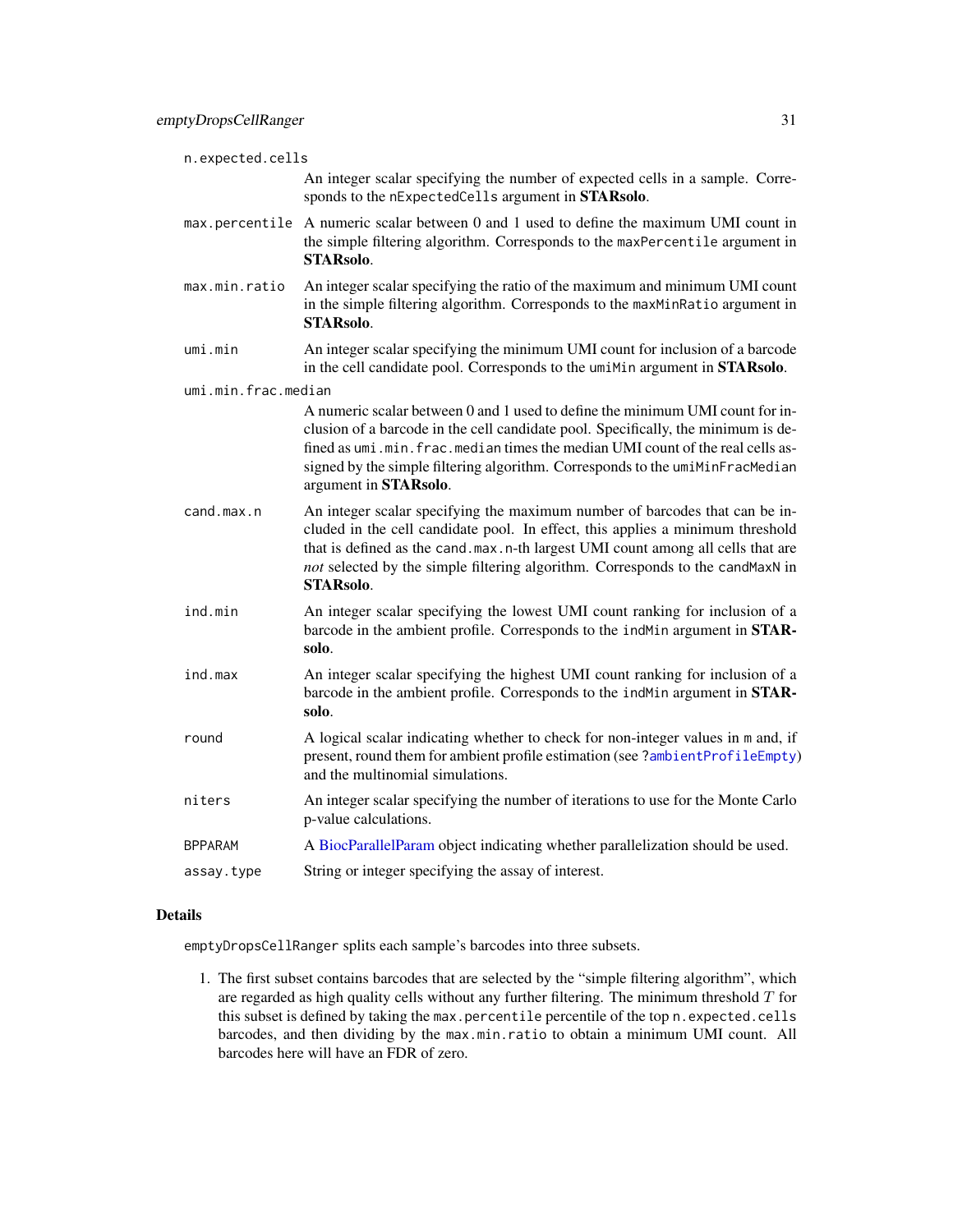- <span id="page-31-0"></span>2. The second subset contains the ambient pool and is defined as all barcodes with rankings between ind.min and ind.max. The barcodes that fall in this category will be used to compute the ambient profile. None of these barcodes are considered to be potential cells.
- 3. The third subset contains the pool of barcodes that are potential cells, i.e., cell candidates. This is defined as all barcodes with total counts below  $T$  and higher than all of the thresholds defined by umi.min, umi.min.frac.median and cand.max.n. Only the barcodes within this subset will be tested for signficant deviations from the ambient profile, i.e., FDR is not NaN.

As of time of writing, the arguments in STARsolo have a one-to-one correspondence with the arguments in emptyDropsCellRanger. All parameter defaults are set as the same as those used in STARsolo 2.7.9a.

The main differences between emptyDropsCellRanger and emptyDrops are:

- emptyDropsCellRanger applies a simple filtering strategy to identify some real cells before any further investigation.
- emptyDropsCellRanger takes barcodes whose total count ranks within a certain range by default, (45, 000, 90, 000] - to compute the ambient profile. In contrast, emptyDrops only defines the upper bound using lower or by.rank.
- emptyDropsCellRanger defines a cell candidate pool according to three parameters, umi.min,umi.min.frac.median and cand.max.n. In emptyDrops, this is only defined by lower.

#### Value

A [DataFrame](#page-0-0) with the same fields as that returned by [emptyDrops](#page-24-1).

## Author(s)

Dongze He, Rob Patro

#### References

Kaminow B, Yunusov D, Dobin A (2021). STARsolo: accurate, fast and versatile mapping/quantification of single-cell and single-nucleus RNA-seq data. [https://www.biorxiv.org/content/10.1101/](https://www.biorxiv.org/content/10.1101/2021.05.05.442755v1) [2021.05.05.442755v1](https://www.biorxiv.org/content/10.1101/2021.05.05.442755v1)

#### See Also

[emptyDrops](#page-24-1), for the original implementation.

#### Examples

```
# Mocking up some data:
set.seed(0)
my.counts <- DropletUtils:::simCounts(nempty=100000, nlarge=2000, nsmall=1000)
# Identify likely cell-containing droplets.
out <- emptyDropsCellRanger(my.counts)
out
is.cell <- out$FDR <= 0.01
```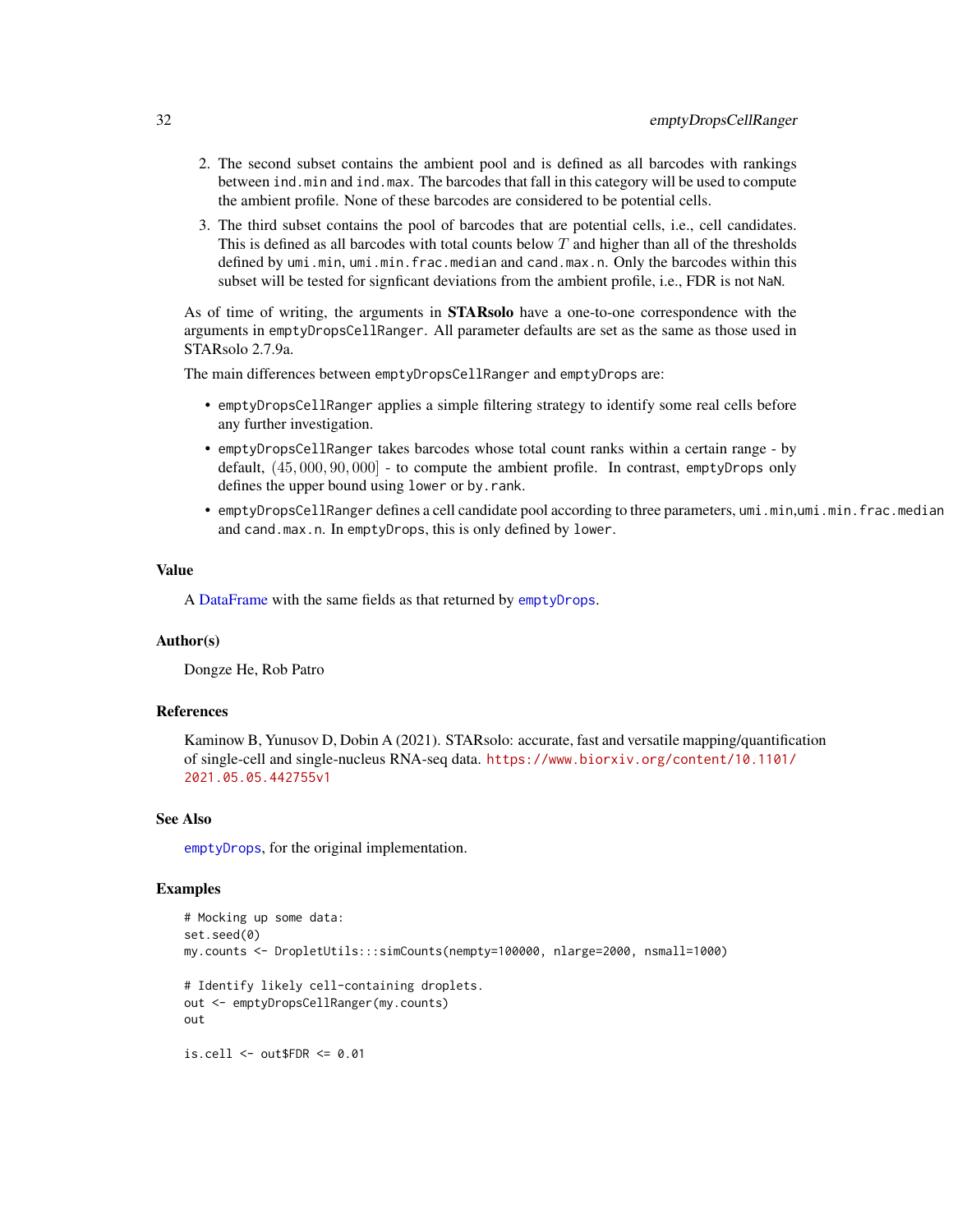## <span id="page-32-0"></span>encodeSequences 33

```
sum(is.cell, na.rm=TRUE)
# Subsetting the matrix to the cell-containing droplets.
# (using 'which()' to handle NAs smoothly).
cell.counts <- my.counts[,which(is.cell),drop=FALSE]
dim(cell.counts)
```
<span id="page-32-1"></span>encodeSequences *Encode nucleotide sequences*

## Description

Encode short nucleotide sequences into integers with a 2-bit encoding.

## Usage

```
encodeSequences(sequences)
```
## Arguments

sequences A character vector of short nucleotide sequences, e.g., UMIs or cell barcodes.

#### Details

Each pair of bits encodes a nucleotide - 00 is A, 01 is C, 10 is G and 11 is T. The least significant byte contains the 3'-most nucleotides, and the remaining bits are set to zero. Thus, the sequence "CGGACT" is converted to the binary form:

01 10 10 00 01 11

... which corresponds to the integer 1671.

A consequence of R's use of 32-bit integers means that no element of sequences can be more than 15 nt long. Otherwise, integer overflow will occur.

## Value

An integer vector containing the encoded sequences.

### Author(s)

Aaron Lun

#### References

10X Genomics (2017). Molecule info. [https://support.10xgenomics.com/single-cell-gene-](https://support.10xgenomics.com/single-cell-gene-expression/software/pipelines/latest/output/molecule_info)expression/ [software/pipelines/latest/output/molecule\\_info](https://support.10xgenomics.com/single-cell-gene-expression/software/pipelines/latest/output/molecule_info)

#### Examples

encodeSequences("CGGACT")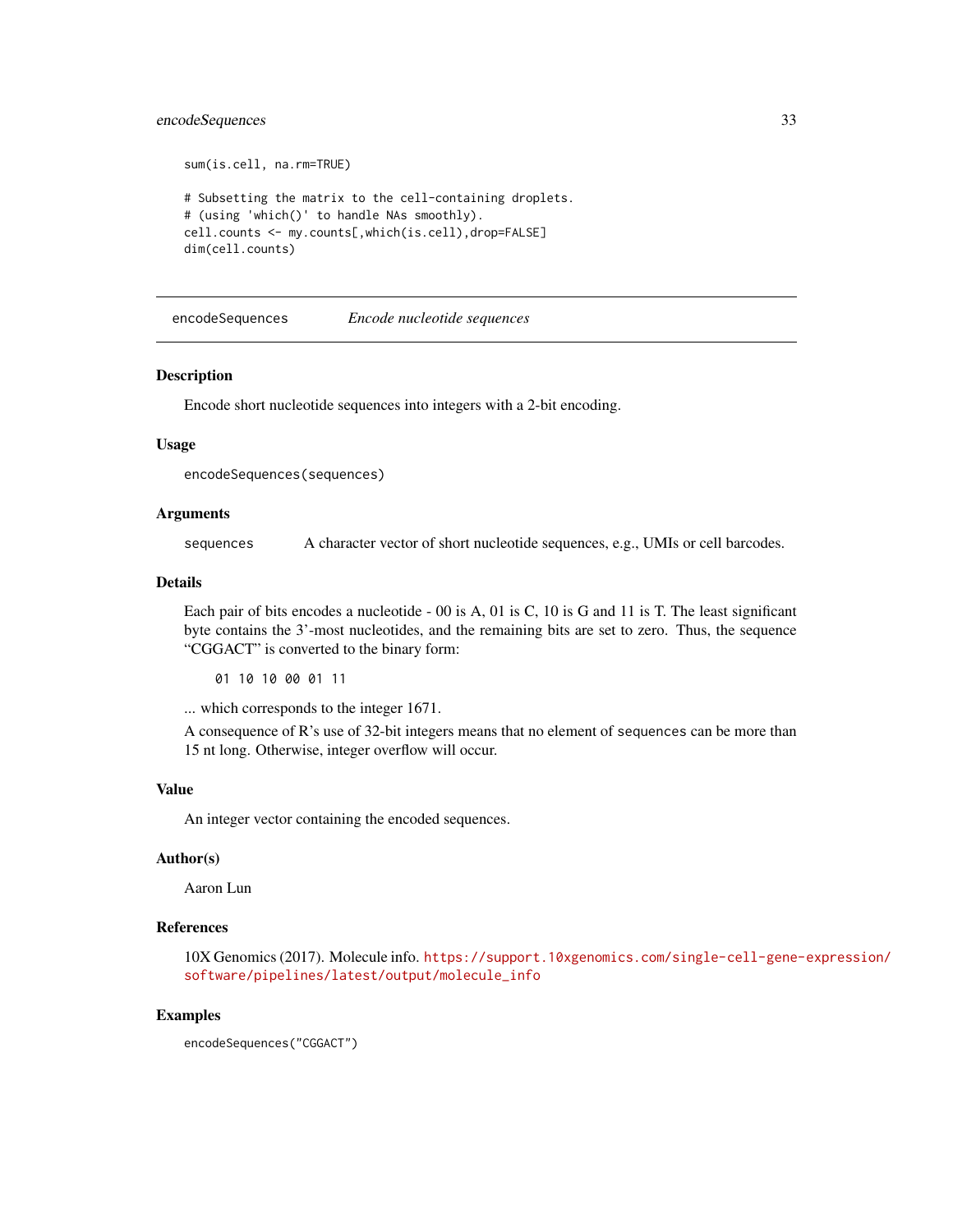<span id="page-33-1"></span><span id="page-33-0"></span>get10xMolInfoStats *Get 10x cell statistics*

## Description

Compute some basic per-cell statistics from the 10x molecule information file.

## Usage

```
get10xMolInfoStats(sample, barcode.length=NULL, use.library=NULL)
```
## Arguments

| sample      | A string containing the path to the molecule information HDF5 file.                                                                                                                           |
|-------------|-----------------------------------------------------------------------------------------------------------------------------------------------------------------------------------------------|
|             | barcode.length An integer scalar specifying the length of the cell barcode, see read10xMolInfo.                                                                                               |
| use.library | An integer vector specifying the library indices for which to extract molecules<br>from sample. Alternatively, a character vector specifying the library type(s),<br>e.g., "Gene expression". |

## Value

A DataFrame containing one row per cell library, with the fields:

cell: Character, the cell barcode.

gem\_group: Integer, the GEM group.

num.umis: Integer, the number of UMIs assigned to this cell barcode/GEM group combination.

num.reads: Integer, the number of reads for this combination.

num.genes: Integer, the number of detected genes.

## Author(s)

Aaron Lun

## See Also

## [read10xMolInfo](#page-44-1)

## Examples

```
# Mocking up some 10X HDF5-formatted data.
out <- DropletUtils:::simBasicMolInfo(tempfile())
```
get10xMolInfoStats(out)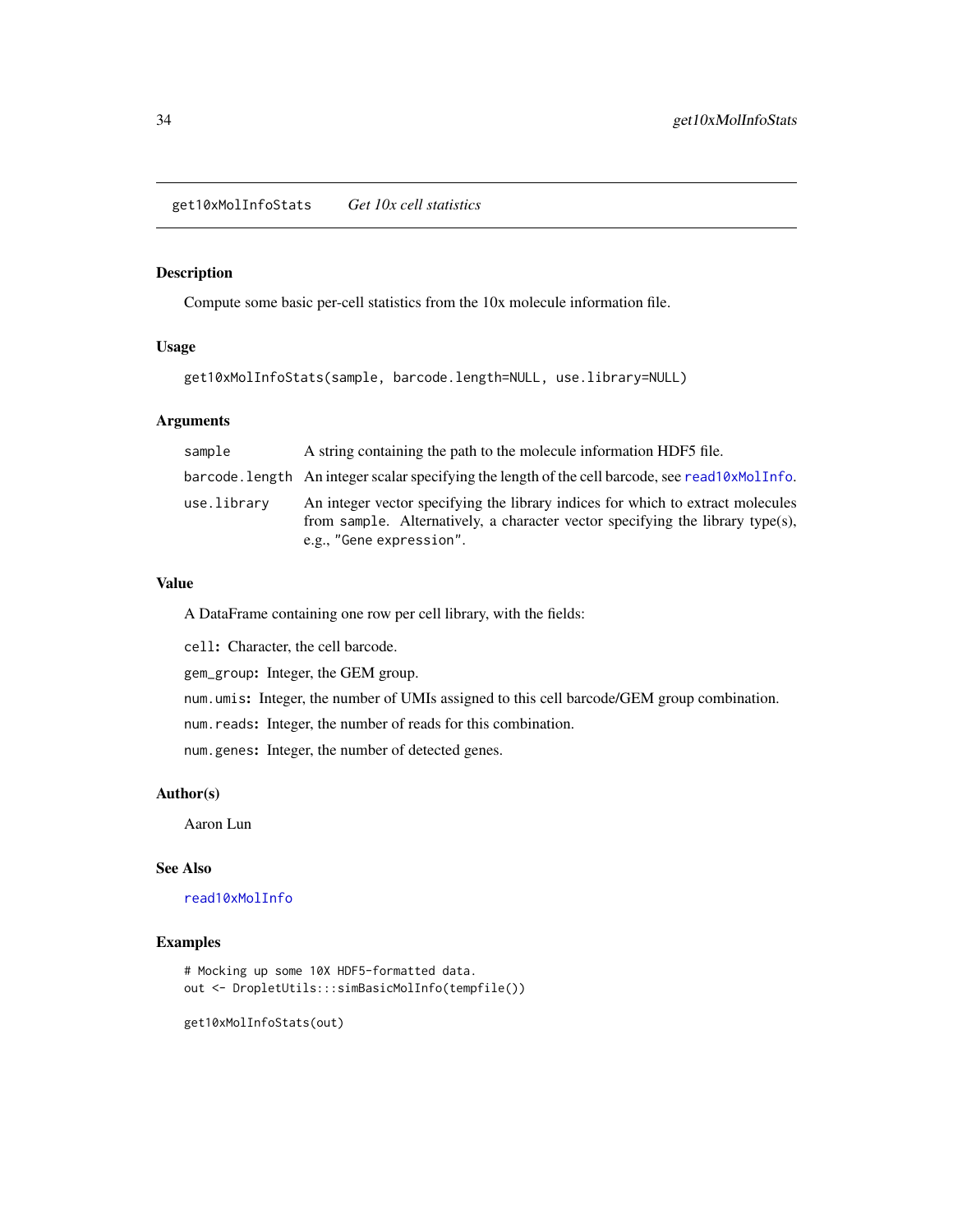<span id="page-34-1"></span><span id="page-34-0"></span>

#### Description

Demultiplex cell barcodes into their samples of origin based on the most abundant hash tag oligo (HTO). Also identify potential doublets based on the presence of multiple significant HTOs.

## Usage

```
hashedDrops(x, ...)
## S4 method for signature 'ANY'
hashedDrops(
  x,
  ambient = NULL,
 min.prop = 0.05,
 pseudo.count = 5,
  constant.ambient = FALSE,
  doublet.nmads = 3,
  doublet.min = 2,
  doublet.mixture = FALSE,
  confident.nmads = 3,
  confident.min = 2,
  combinations = NULL
)
## S4 method for signature 'SummarizedExperiment'
```

```
hashedDrops(x, ..., assay.type = "counts")
```
## Arguments

| X            | A numeric/integer matrix-like object containing UMI counts. Rows correspond<br>to HTOs and columns correspond to cell barcodes. Each barcode is assumed to<br>correspond to a cell, i.e., cell calling is assumed to have already been performed.<br>Alternatively, a Summarized Experiment object containing such a matrix. |
|--------------|------------------------------------------------------------------------------------------------------------------------------------------------------------------------------------------------------------------------------------------------------------------------------------------------------------------------------|
|              | For the generic, further arguments to pass to individual methods.<br>For the SummarizedExperiment method, further arguments to pass to the ANY<br>method.                                                                                                                                                                    |
| ambient      | A numeric vector of length equal to $nrow(x)$ , specifying the relative abundance<br>of each HTO in the ambient solution - see Details.                                                                                                                                                                                      |
| min.prop     | Numeric scalar to be used to infer the ambient profile when ambient=NULL, see<br>ambientProfileBimodal.                                                                                                                                                                                                                      |
| pseudo.count | A numeric scalar specifying the minimum pseudo-count when computing log-<br>fold changes.                                                                                                                                                                                                                                    |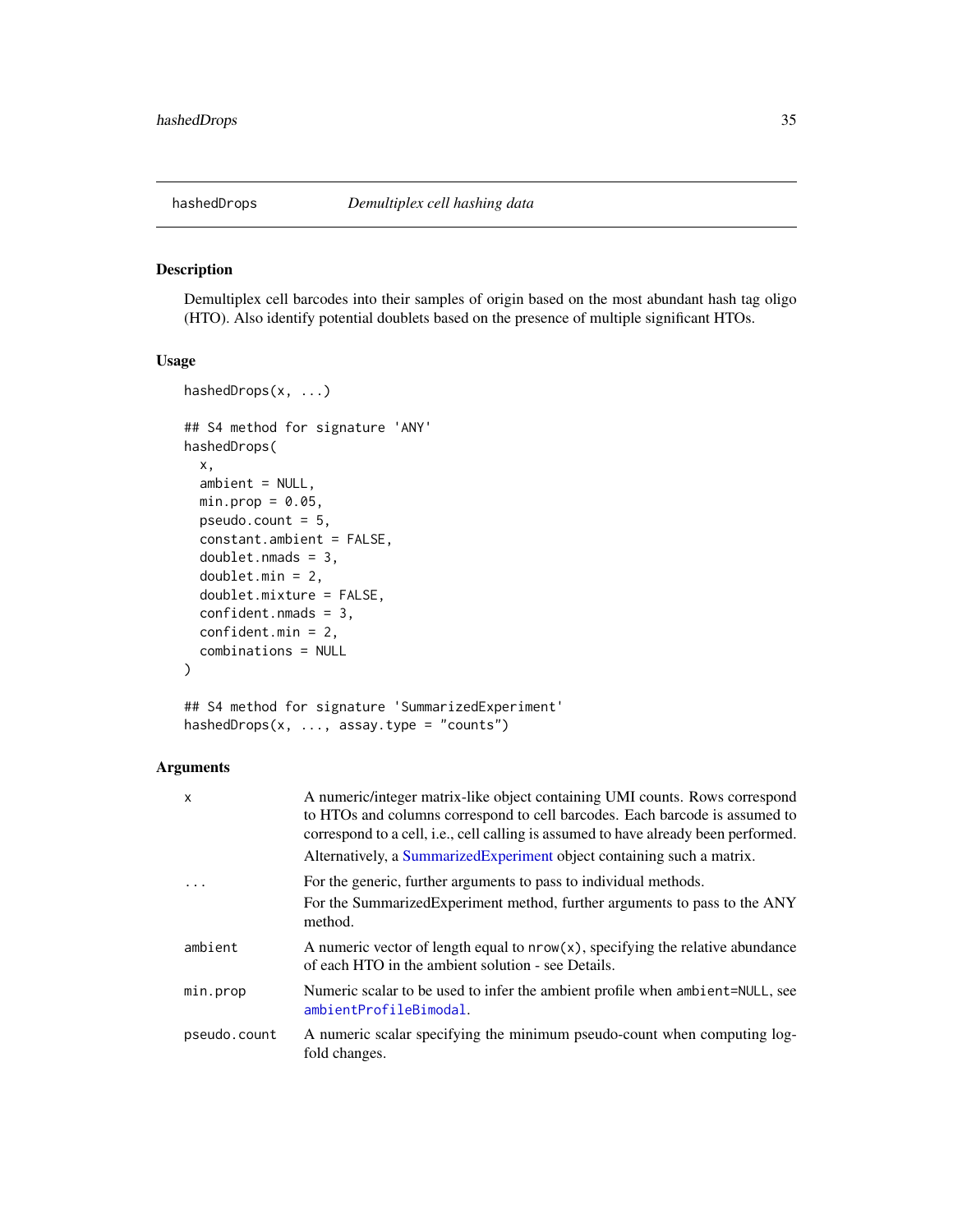| constant.ambient |                                                                                                                                                                                                             |  |
|------------------|-------------------------------------------------------------------------------------------------------------------------------------------------------------------------------------------------------------|--|
|                  | Logical scalar indicating whether a constant level of ambient contamination<br>should be used to estimate LogFC2 for all cells.                                                                             |  |
| doublet.nmads    | A numeric scalar specifying the number of median absolute deviations (MADs)<br>to use to identify doublets.                                                                                                 |  |
| doublet.min      | A numeric scalar specifying the minimum threshold on the log-fold change to<br>use to identify doublets.                                                                                                    |  |
| doublet.mixture  |                                                                                                                                                                                                             |  |
|                  | Logical scalar indicating whether to use a 2-component mixture model to iden-<br>tify doublets.                                                                                                             |  |
| confident.nmads  |                                                                                                                                                                                                             |  |
|                  | A numeric scalar specifying the number of MADs to use to identify confidently<br>assigned singlets.                                                                                                         |  |
| confident.min    | A numeric scalar specifying the minimum threshold on the log-fold change to<br>use to identify singlets.                                                                                                    |  |
|                  |                                                                                                                                                                                                             |  |
| combinations     | An integer matrix specifying valid <i>combinations</i> of HTOs. Each row corre-<br>sponds to a single sample and specifies the indices of rows in x corresponding<br>to the HTOs used to label that sample. |  |

## Details

The idea behind cell hashing is that cells from the same sample are stained with reagent conjugated with a single HTO. Cells are mixed across multiple samples and subjected to droplet-based singlecell sequencing. Cell barcode libraries can then be demultiplexed into individual samples based on whether their unique HTO is detected.

We identify the sample of origin for each cell barcode as that corresponding to the most abundant HTO. (See below for more details on exactly how "most abundant" is defined.) The log-fold change between the largest and second-largest abundances is reported for each barcode (LogFC), with large log-fold changes representing confident assignment to a single sample. We also report the logfold change of the second-most abundant HTO over the estimated level of ambient contamination (LogFC2), with large log-fold changes indicating that a doublet is present.

To facilitate quality control, we explicitly identify problematic barcodes as outliers on the relevant metrics.

- By default, we identify putative doublets as those with LogFC2 values that are (i) doublet.nmads MADs above the median and (ii) greater than doublet.min. The hard threshold is more-orless arbitrary and aims to avoid overly aggressive detection of large outliers in a naturally right-skewed distribution (given that the log-fold changes are positive by definition, and most of the distribution is located near zero).
- Alternatively, if doublet.mixture=TRUE, we fit a two-component mixture model to the LogFC2 distribution. Doublets are identified as all members of the component with the larger mean. This avoids the need for the arbitrary parameters mentioned above but only works when there are many doublets, otherwise both components will be fitted to the non-doublet values. (Initialization of the model assumes at least 5% doublets.)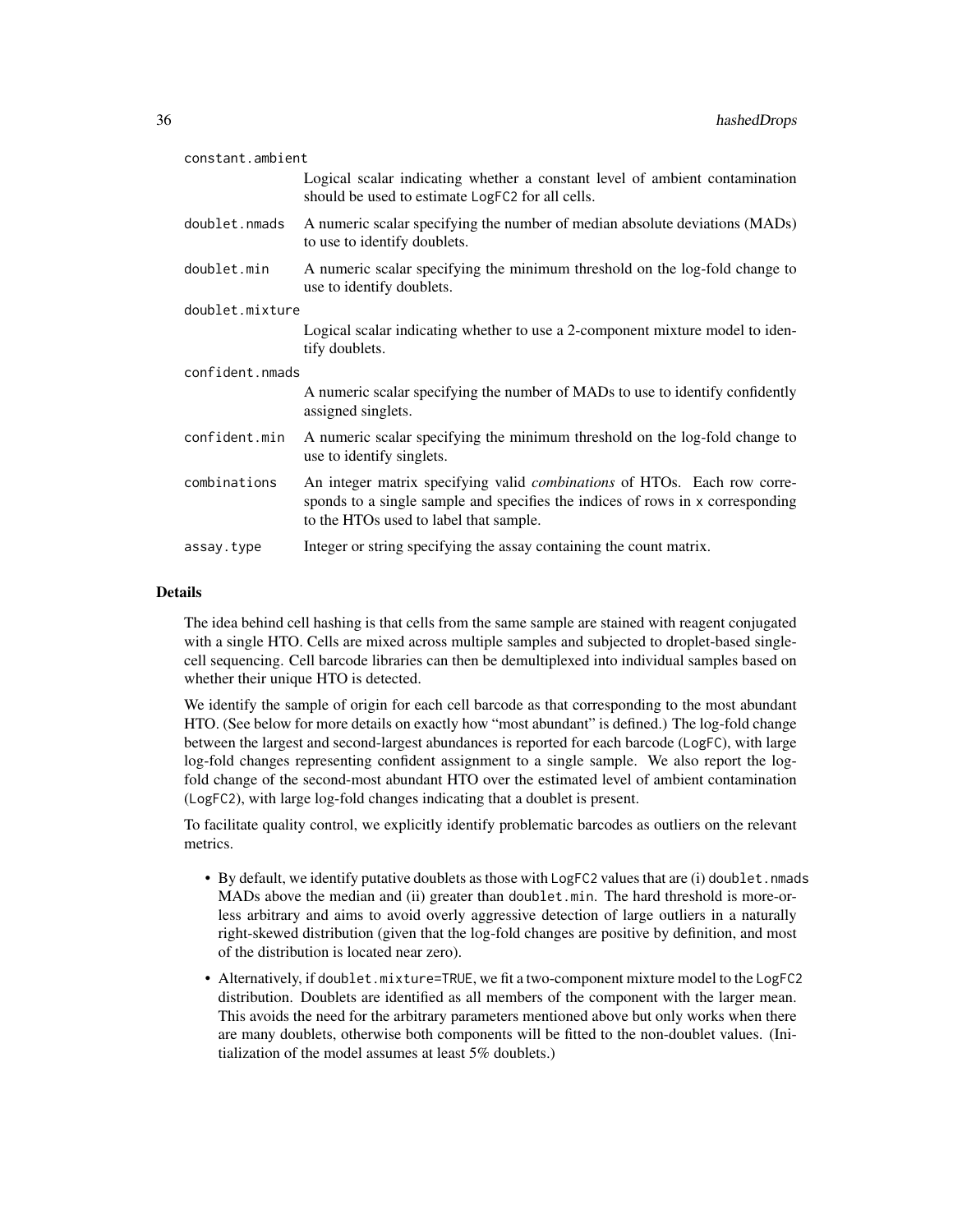#### <span id="page-36-0"></span>hashedDrops 37

Of the non-doublet libraries, we consider them to be confidently assigned to a single sample if their LogFC values are (i) *not* less than confident. nmads MADs below the median and (ii) greater than confident.min. The hard threshold is again arbitrary, but this time it aims to avoid insufficiently aggressive outlier detection - typically from an inflation of the MAD when the LogFC values are large, positive and highly variable.

#### Value

A [DataFrame](#page-0-0) with one row per column of x, containing the following fields:

- Total, integer specifying the total count across all HTOs for each barcode.
- Best, integer specifying the HTO with the highest abundance for each barcode.
- Second, integer specifying the HTO with the second-highest abundance.
- LogFC, numeric containing the log-fold change between the abundances of the best and secondbest HTO.
- LogFC2, numeric containing the log-fold change in the second-best HTO over the ambient contamination.
- Doublet, logical specifying whether a barcode is a doublet.
- Confident, logical specifying whether a barcode is a confidently assigned singlet.

In addition, the metadata contains ambient, a numeric vector containing the (estimate of the) ambient profile; doublet.threshold, the threshold applied to LogFC2 to identify doublets; and confident.threshold, the threshold applied to non-doublet LogFC values to identify confident singlets.

If combinations is specified, Best instead specifies the sample (i.e., row index of combinations). The interpretation of LogFC and LogFC2 are slightly different, and Second is not reported - see "Resolving combinatorial hashes".

#### Use only on non-empty droplets

This function assumes that cell calling has already been performed, e.g., with [emptyDrops](#page-24-1). Specifically, x should only contain columns corresponding to non-empty droplets. If empty droplets are included, their log-fold changes will simply reflect stochastic sampling in the ambient solution and violate the assumptions involved in outlier detection.

If x contains columns for both empty and non-empty droplets, it is straightforward to simply run [emptyDrops](#page-24-1) on the HTO count matrix to identify the latter. Note that some fiddling with the lower= argument may be required, depending on the sequencing depth of the HTO libraries.

#### Adjusting abundances for ambient contamination

HTO abundances require some care to compute due to the presence of ambient contamination in each library. Ideally, the experiment would be performed in such a manner that the concentration of each HTO is the same. However, if one HTO is present at higher concentration in the ambient solution, this might incorrectly cause us to assign all barcodes to the corresponding sample.

To adjust for ambient contamination, we assume that the ambient contamination in each library follows the same profile as ambient. We further assume that a minority of HTOs in a library are actually driven by the presence of cell(s), the rest coming from the ambient solution. We estimate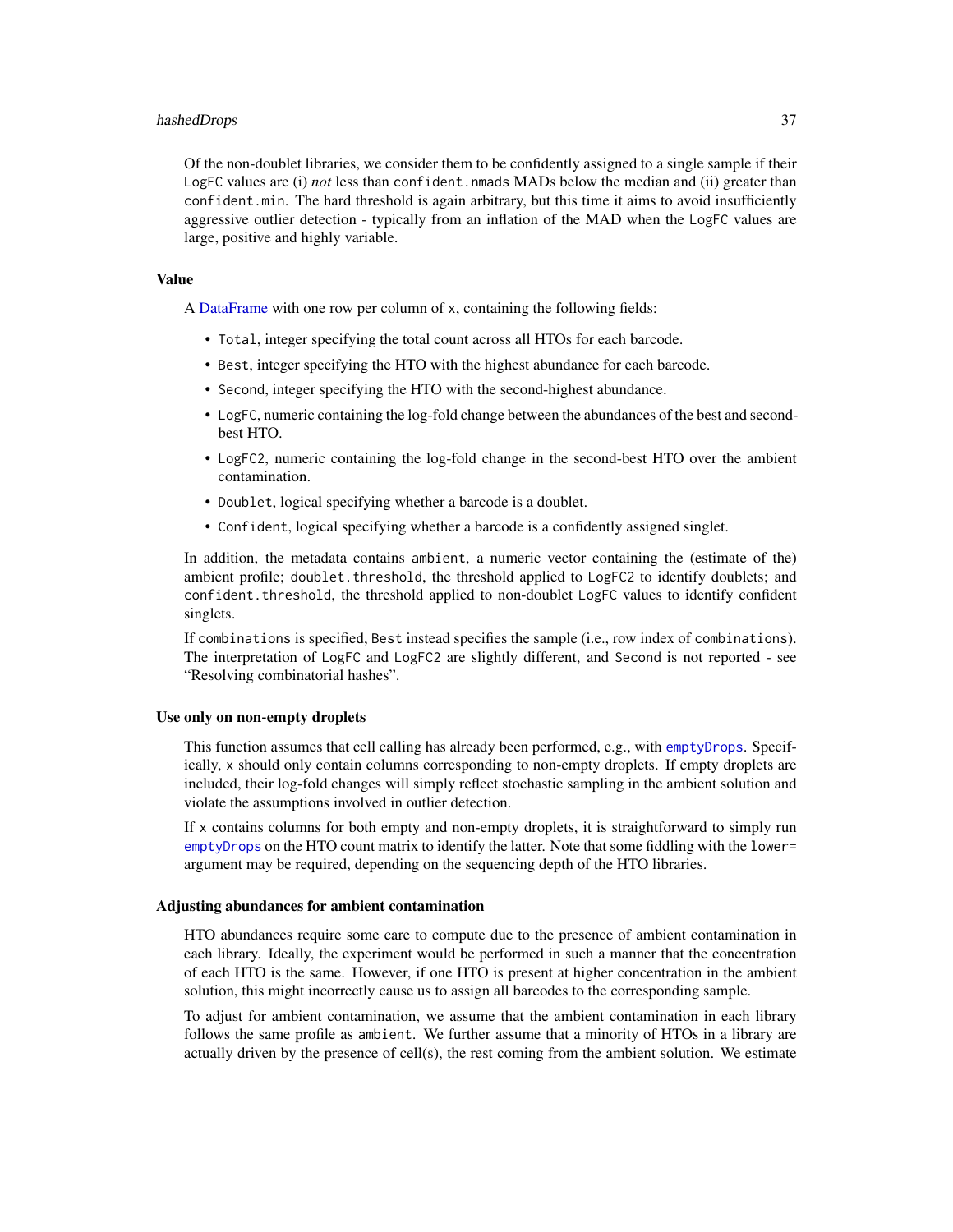<span id="page-37-0"></span>the level of ambient contamination in each barcode by scaling ambient, using a DESeq-like normalization algorithm to compute the scaling factor. (The requisite assumption of a non-DE majority follows from the two assumptions above.) We then subtract the scaled ambient proportions from the HTO count profile to remove the effect of contamination. Abundances that would otherwise be negative are set to zero.

The scaling factor for each barcode is defined by computing ratios between the HTO counts and ambient, and taking the median across all HTOs. However, this strict definition is only used when there are at least 5 HTOs being considered. For experiments with 3-4 HTOs, we assume that higher-order multiplets are negligible and define the scaling factor as the third-largest ratio. For experiments with only 2 HTOs, the second-most abundant HTO is always used to estimate the ambient contamination.

Ideally, ambient would be obtained from libraries that do not correspond to cell-containing droplets. For example, we could get this information from the [metadata](#page-0-0) of the [emptyDrops](#page-24-1) output, had we run [emptyDrops](#page-24-1) on the HTO count matrix (see below). Unfortunately, in some cases (e.g., public data), counts are provided for only the cell-containing barcodes. If ambient=NULL, the profile is inferred from x using [ambientProfileBimodal](#page-9-1).

#### Computing the log-fold changes

HTO abundances may be set to zero after subtracting the ambient noise. Thus, we need to add a pseudo-count to ensure that we can actually compute the log-fold changes described in "Value".

For each barcode, we define the pseudo-count as the average ambient HTO count, i.e., the average of the scaled ambient for that barcode. This is motivated by the assumption that the number of contaminating transcript molecules is roughly the same in each droplet, such that any differences in ambient coverage between libraries reflect barcode-specific biases (capture efficiency, sequencing depth) that would also affect cell-derived HTO counts. By using the average ambient count as the pseudo-count, we ensure that the shrinkage of the log-fold changes is not driven by the sequencing depth, e.g., a constant pseudo-count would inflict greater shrinkage on libraries that have not been sequenced as deeply. This avoids excessive variability in the log-fold change distribution that would otherwise reduce the precision of outlier detection. Another nice aspect of this approach is that it collapses to a no-op if the experiment is well-executed with identical concentrations of all HTOs in the ambient solution. (That said, we still enforce a minimum pseudo-count of pseudo.count if the average ambient count is lower than that, simply to avoid highly variable log-fold changes when dealing with very low counts.)

Once the pseudo-count is added to the ambient-subtracted abundances, we compute the log-fold changes as described in "Value". LogFC is defined as the log-fold change in the most abundant HTO over the second-most abundant HTO. LogFC2 is defined as the log-fold change in the secondmost abundant HTO over the ambient contamination. By default, the denominator for LogFC2 is set to the per-barcode average ambient count, equivalent to the pseudo-count used above. This cancels out any variation in sequencing depth for more precise outlier calls.

#### Handling 2 or fewer samples

If x has no more than two rows, LogFC2, Doublet and doublet. threshold are set to NA. Strictly speaking, doublet detection is not possible as the second HTO is always used to estimate the ambient scaling and thus LogFC2 is always zero. Confident calls are still available in the output of this function so assignment to the individual samples can still be performed. In this scenario, the nonconfident assignments are probably also doublets, though this cannot be said with much certainty.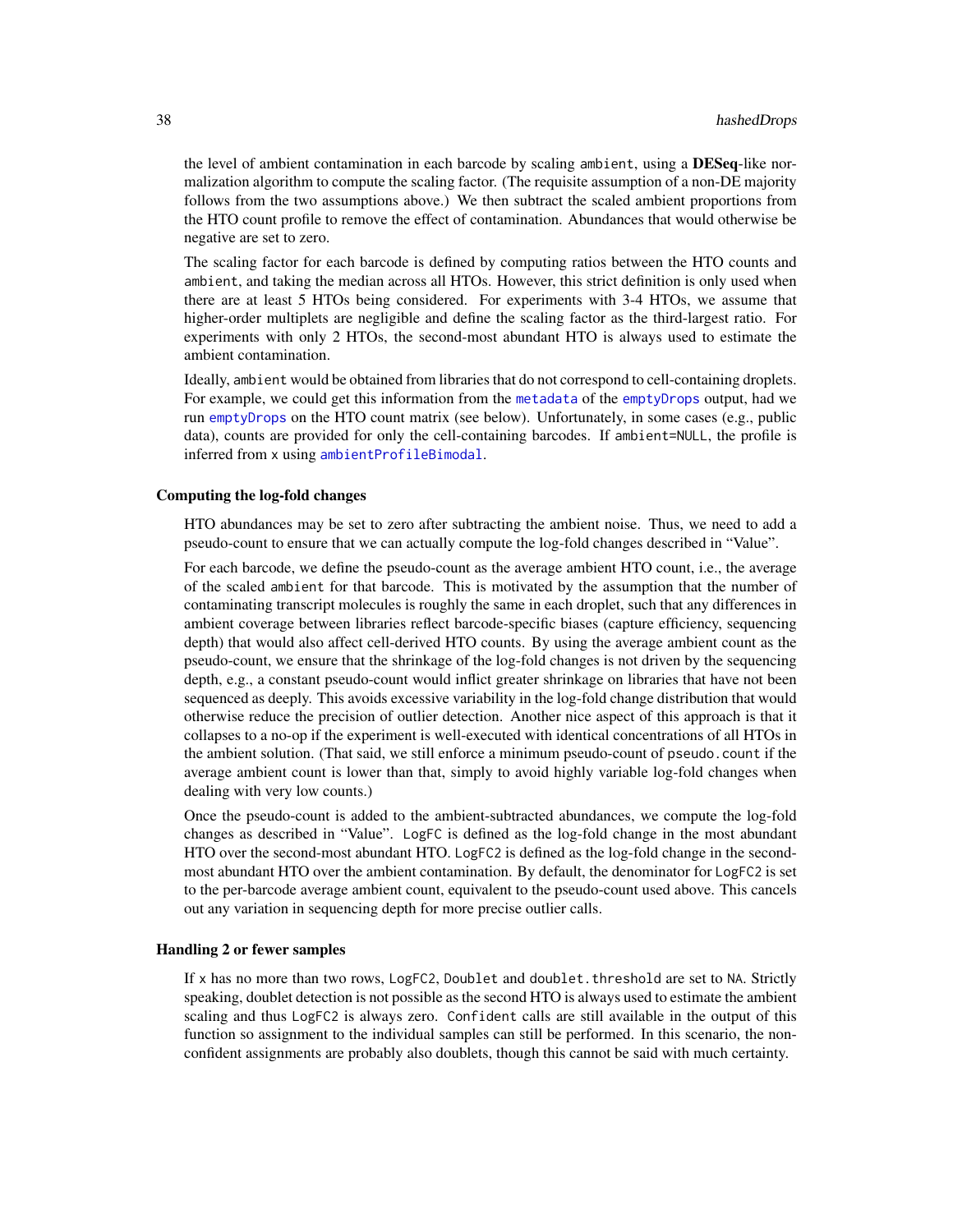#### hashedDrops 39

To work around this limitation, we can set constant.ambient=TRUE, which defines the denominator of each barcode's LogFC2 as the median of the per-barcode average ambient counts across all barcodes. This is useful in scenarios where  $now(x)$  is too small and we cannot assume that the abundances of most HTOs are driven by ambient contamination. By assuming most barcodes are not doublets, we can obtain a dataset-wide baseline for the ambient contamination to compute LogFC2. The cost of this approach is that the log-fold changes will be more variable as sequencing depth is not cancelled out.

If x has no more than one row, Confident, LogFC and confident, threshold are set to NA. Obviously, if there is only one HTO, the identity of the assigned sample is a foregone conclusion.

#### Resolving combinatorial hashes

In some applications, samples are labelled with a combination of HTOs to enable achieve greater multiplexing throughput. This is accommodated by passing combinations to specify the valid HTO combinations that were used for sample labelling. Each row of combinations corresponds to a sample and should contain non-duplicated row indices of x corresponding to the HTOs used in that sample.

The calculation for the single-HTO case is then generalized for HTO combinations. The most important differences are that:

- The reported LogFC is now the log-fold change between the nth most abundant HTO and the  $n + 1$ th HTO, where n is the number of HTOs in a valid combination. This captures the drop-off in abundance beyond the expected number of HTOs.
- The reported LogFC2 is now the log-fold change of the  $n+1$ th HTO over the ambient contamination. This captures the high abundance of the more-than-expected number of HTOs when doublets are present.
- Best no longer refers to the row index of x, but instead to the row index of combinations. This may contain NA values if a particular combination of HTOs is observed but not present in the expected set.
- Second is no longer reported as we cannot conveniently determine the identity of the second sample.

We also generalize the edge-case behavior when there are not enough HTOs to support doublet detection. Consider that an inter-sample doublet may result in up to  $2n$  abundant HTOs. Estimation of the scaling factor will attempt to avoid using the top  $2n$  ratios. If nrow(x) is equal to or less than  $2n$ , doublet statistics will not be reported at all, i.e., Doublet and LogFC2 are set to NA. This can be overcome by setting constant.ambient=TRUE as described above.

## Author(s)

Aaron Lun

#### References

Stoeckius M, Zheng S, Houck-Loomis B et al. (2018) Cell Hashing with barcoded antibodies enables multiplexing and doublet detection for single cell genomics. *Genome Biol.* 19, 1:224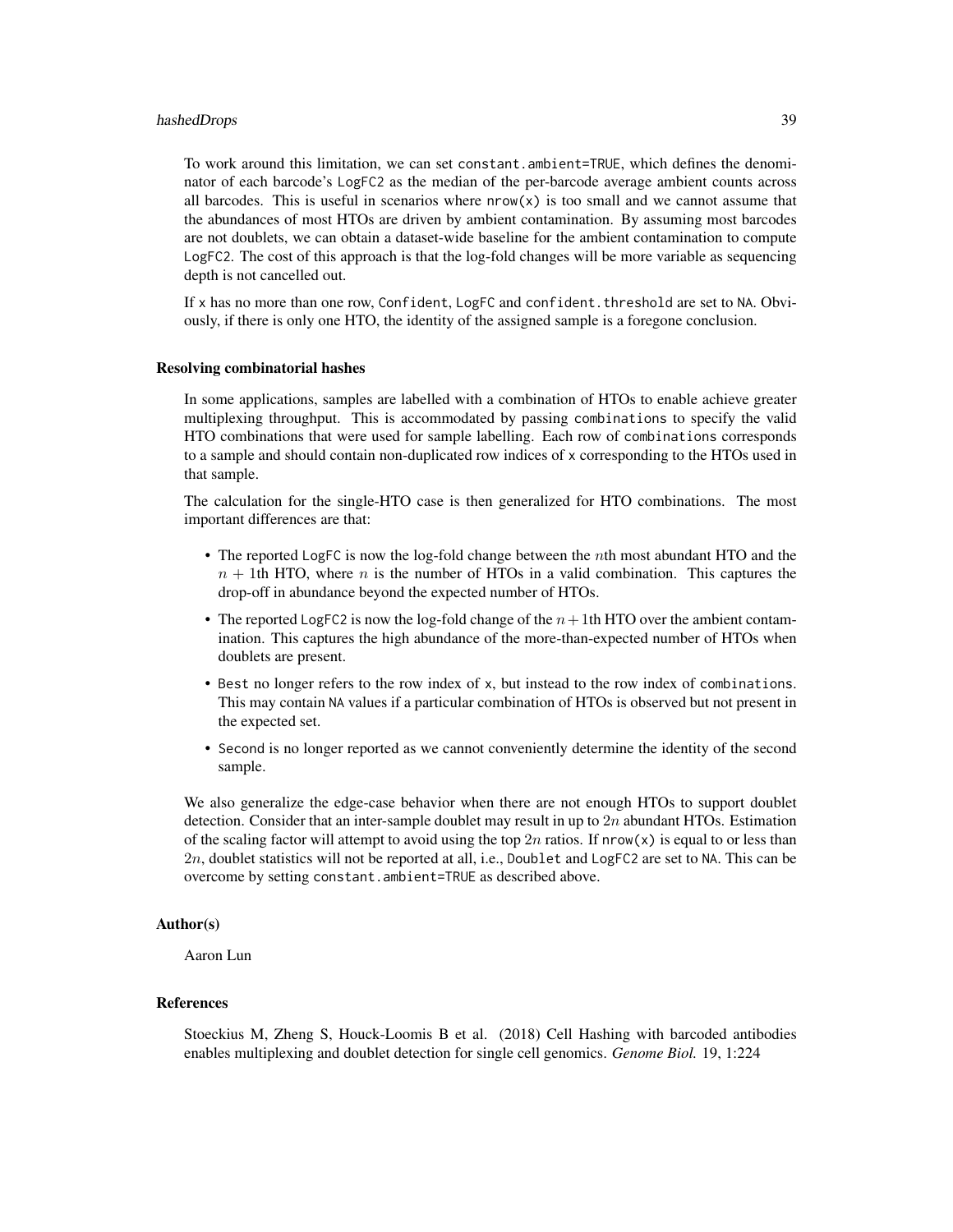#### See Also

[emptyDrops](#page-24-1), to identify which barcodes are likely to contain cells.

## Examples

```
# Mocking up an example dataset with 10 HTOs and 10% doublets.
ncells <- 1000
nhto < -10y <- matrix(rpois(ncells*nhto, 50), nrow=nhto)
true.sample <- sample(nhto, ncells, replace=TRUE)
y[cbind(true.sample, seq_len(ncells))] <- 1000
ndoub <- ncells/10
next.sample <- (true.sample[1:ndoub] + 1) %% nrow(y)
next.sample[next.sample==0] <- nrow(y)
y[cbind(next.sample, seq_len(ndoub))] <- 500
# Computing hashing statistics.
stats <- hashedDrops(y)
# Doublets show up in the top-left, singlets in the bottom right.
plot(stats$LogFC, stats$LogFC2)
# Most cells should be singlets with low second log-fold changes.
hist(stats$LogFC2, breaks=50)
# Identify confident singlets or doublets at the given threshold.
summary(stats$Confident)
summary(stats$Doublet)
# Checking against the known truth, in this case
# 'Best' contains the putative sample of origin.
table(stats$Best, true.sample)
```
<span id="page-39-1"></span>makeCountMatrix *Make a count matrix*

#### Description

Construct a count matrix from per-molecule information, typically the cell and gene of origin.

#### Usage

```
makeCountMatrix(gene, cell, all.genes=NULL, all.cells=NULL, value=NULL)
```
<span id="page-39-0"></span>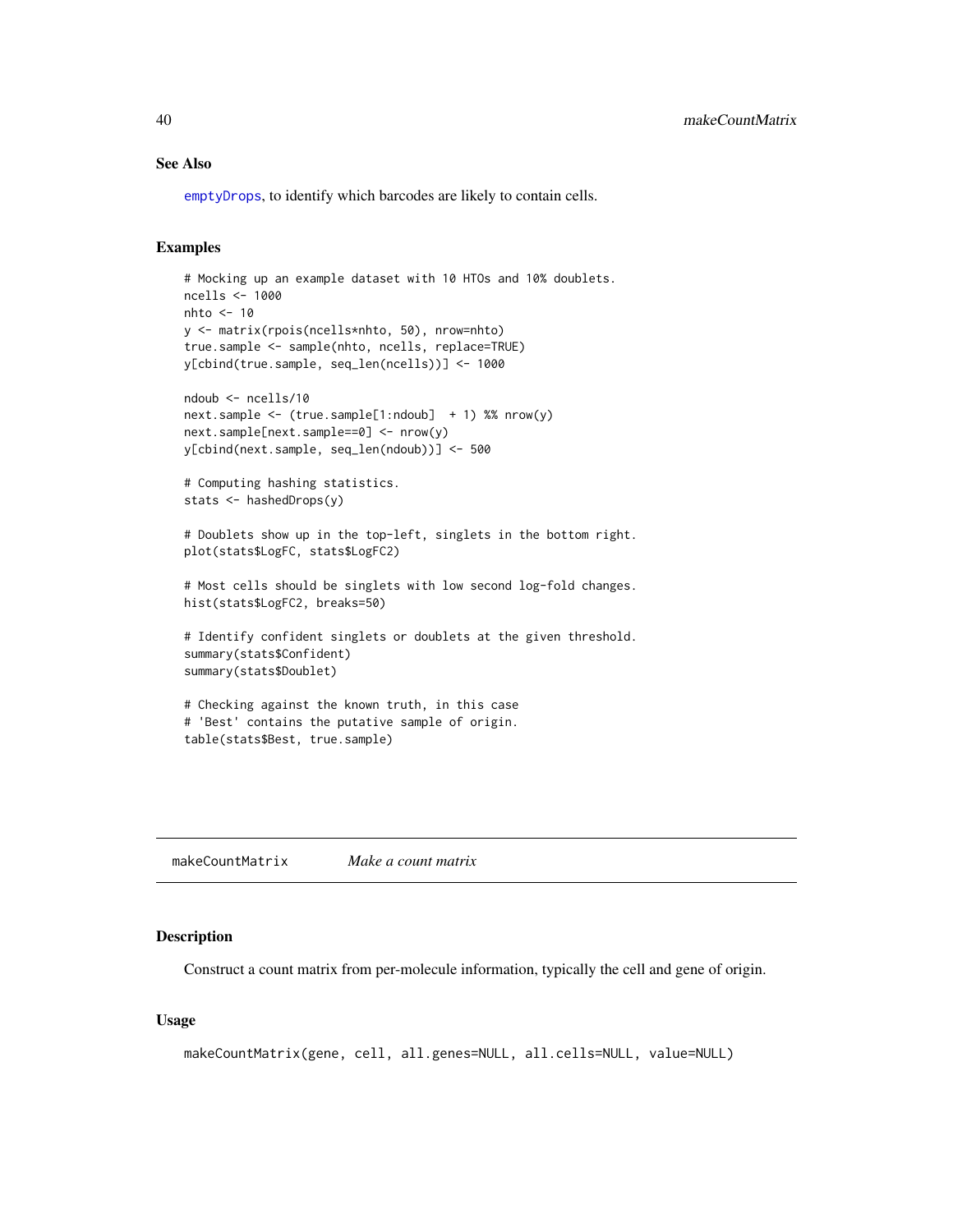## <span id="page-40-0"></span>makeCountMatrix 41

#### **Arguments**

| gene      | An integer or character vector specifying the gene to which each molecule was<br>assigned. |
|-----------|--------------------------------------------------------------------------------------------|
| cell      | An integer or character vector specifying the cell to which each molecule was<br>assigned. |
| all.genes | A character vector containing the names of all genes in the dataset.                       |
| all.cells | A character vector containing the names of all cells in the dataset.                       |
| value     | A numeric vector containing values for each molecule.                                      |

#### Details

Each element of the vectors gene, cell and (if specified) value contain information for a single transcript molecule. Each entry of the output matrix corresponds to a single gene and cell combination. If multiple molecules are present with the same combination, their values in value are summed together, and the sum is used as the entry of the output matrix.

If value=NULL, it will default to a vector of all 1's. Each entry of the output matrix represents the number of molecules with the corresponding combination, i.e., UMI counts. Users can pass other metrics such as the number of reads covering each molecule. This would yield a read count matrix rather than a UMI count matrix.

If all.genes is not specified, it is kept as NULL for integer gene. Otherwise, it is defined as the sorted unique values of character gene. The same occurs for cell and all.cells.

If gene is integer, its values should be positive and no greater than length(all.genes) if all.genes!=NULL. If gene is character, its values should be a subset of those in all.genes. The same requirements apply to cell and all.cells.

#### Value

A sparse matrix where rows are genes, columns are cells and entries are the sum of value for each gene/cell combination. Rows and columns are named if the gene or cell are character or if all.genes or all.cells are specified.

#### Author(s)

Aaron Lun

#### See Also

#### [read10xMolInfo](#page-44-1)

#### Examples

```
nmolecules <- 100
gene.id <- sample(LETTERS, nmolecules, replace=TRUE)
cell.id <- sample(20, nmolecules, replace=TRUE)
makeCountMatrix(gene.id, cell.id)
```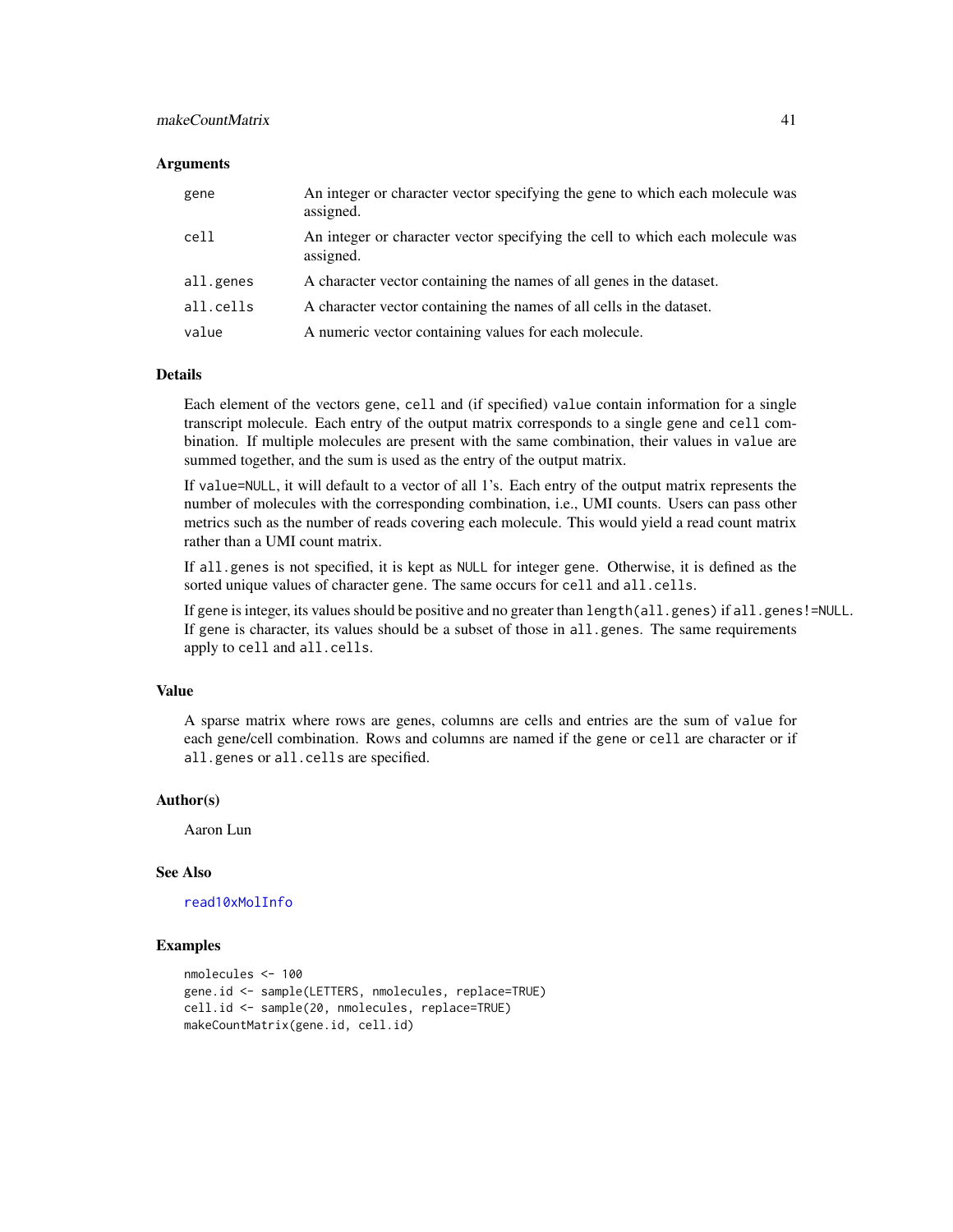## <span id="page-41-1"></span><span id="page-41-0"></span>Description

Creates a [SingleCellExperiment](#page-0-0) from the CellRanger output directories for 10X Genomics data.

## Usage

```
read10xCounts(
  samples,
  sample.names = names(samples),
 col.names = FALSE,
  type = c("auto", "sparse", "HDF5", "prefix"),
 version = c("auto", "2", "3"),genome = NULL,
 compressed = NULL,
 BPPARAM = SerialParam()
)
```
## Arguments

| samples        | A character vector containing one or more directory names, each corresponding<br>to a 10X sample. Each directory should contain a matrix file, a gene/feature<br>annotation file, and a barcode annotation file. |
|----------------|------------------------------------------------------------------------------------------------------------------------------------------------------------------------------------------------------------------|
|                | Alternatively, each string may contain a path to a HDF5 file in the sparse ma-<br>trix format generated by 10X. These can be mixed with directory names when<br>type="auto".                                     |
|                | Alternatively, each string may contain a prefix of names for the three-file system<br>described above, where the rest of the name of each file follows the standard<br>10X output.                               |
| sample.names   | A character vector of length equal to samples, containing the sample names<br>to store in the column metadata of the output object. If NULL, the file paths in<br>samples are used directly.                     |
| col.names      | A logical scalar indicating whether the columns of the output object should be<br>named with the cell barcodes.                                                                                                  |
| type           | String specifying the type of 10X format to read data from.                                                                                                                                                      |
| version        | String specifying the version of the 10X format to read data from.                                                                                                                                               |
| genome         | String specifying the genome if type="HDF5" and version='2'.                                                                                                                                                     |
| compressed     | Logical scalar indicating whether the text files are compressed for type="sparse"<br>or "prefix".                                                                                                                |
| <b>BPPARAM</b> | A BiocParallelParam object specifying how loading should be parallelized for<br>multiple samples.                                                                                                                |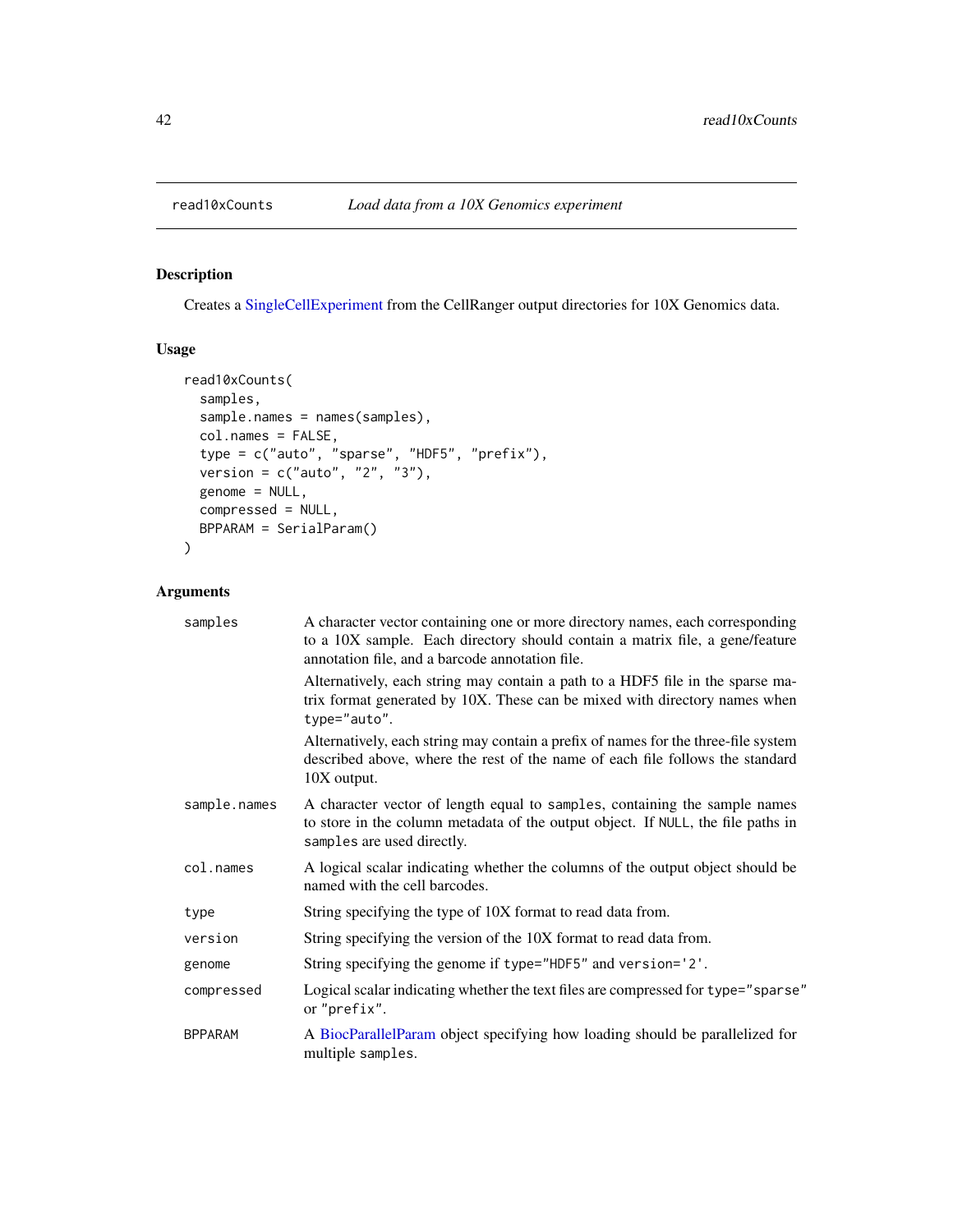#### <span id="page-42-0"></span>Details

This function has a long and storied past. It was originally developed as the read10xResults function in scater, inspired by the Read10X function from the Seurat package. It was then migrated to this package in an effort to consolidate some 10X-related functionality across various packages.

If type="auto", the format of the input file is automatically detected for each samples based on whether it ends with ".h5". If so, type is set to "HDF5"; otherwise it is set to "sparse".

- If type="sparse", count data are loaded as a [dgCMatrix](#page-0-0) object. This is a conventional column-sparse compressed matrix format produced by the CellRanger pipeline, consisting of a (possibly Gzipped) MatrixMarket text file ("matrix.mtx") with additional tab-delimited files for barcodes ("barcodes.tsv") and gene annotation ("features.tsv" for version 3 or "genes.tsv" for version 2).
- If type="prefix", count data are also loaded as a [dgCMatrix](#page-0-0) object. This assumes the same three-file structure for each sample as described for type="sparse", but each sample is defined here by a prefix in the file names rather than by being a separate directory. For example, if the samples entry is "xyx\_", the files are expected to be "xyz\_matrix.mtx", "xyz\_barcodes.tsv", etc.
- If type="HDF5", count data are assumed to follow the 10X sparse HDF5 format for large data sets. It is loaded as a [TENxMatrix](#page-0-0) object, which is a stub object that refers back to the file in samples. Users may need to set genome if it cannot be automatically determined when version="2".

When type="sparse" or "prefix" and compressed=NULL, the function will automatically search for both the unzipped and Gzipped versions of the files. This assumes that the compressed files have an additional ".gz" suffix. We can restrict to only compressed or uncompressed files by setting compressed=TRUE or FALSE, respectively.

CellRanger 3.0 introduced a major change in the format of the output files for both types. If version="auto", the version of the format is automatically detected from the supplied paths. For type="sparse", this is based on whether there is a "features.tsv.gz" file in the directory. For type="HDF5", this is based on whether there is a top-level "matrix" group with a "matrix/features" subgroup in the file.

Matrices are combined by column if multiple samples were specified. This will throw an error if the gene information is not consistent across samples.

If col.names=TRUE and length(sample)==1, each column is named by the cell barcode. For multiple samples, the index of each sample in samples is concatenated to the cell barcode to form the column name. This avoids problems with multiple instances of the same cell barcodes in different samples.

Note that user-level manipulation of sparse matrices requires loading of the **Matrix** package. Otherwise, calculation of rowSums, colSums, etc. will result in errors.

#### Value

A [SingleCellExperiment](#page-0-0) object containing count data for each gene (row) and cell (column) across all samples.

• Row metadata will contain the fields "ID" and "Symbol". The former is the gene identifier (usually Ensembl), while the latter is the gene name. If version="3", it will also contain the "Type" field specifying the type of feature (e.g., gene or antibody).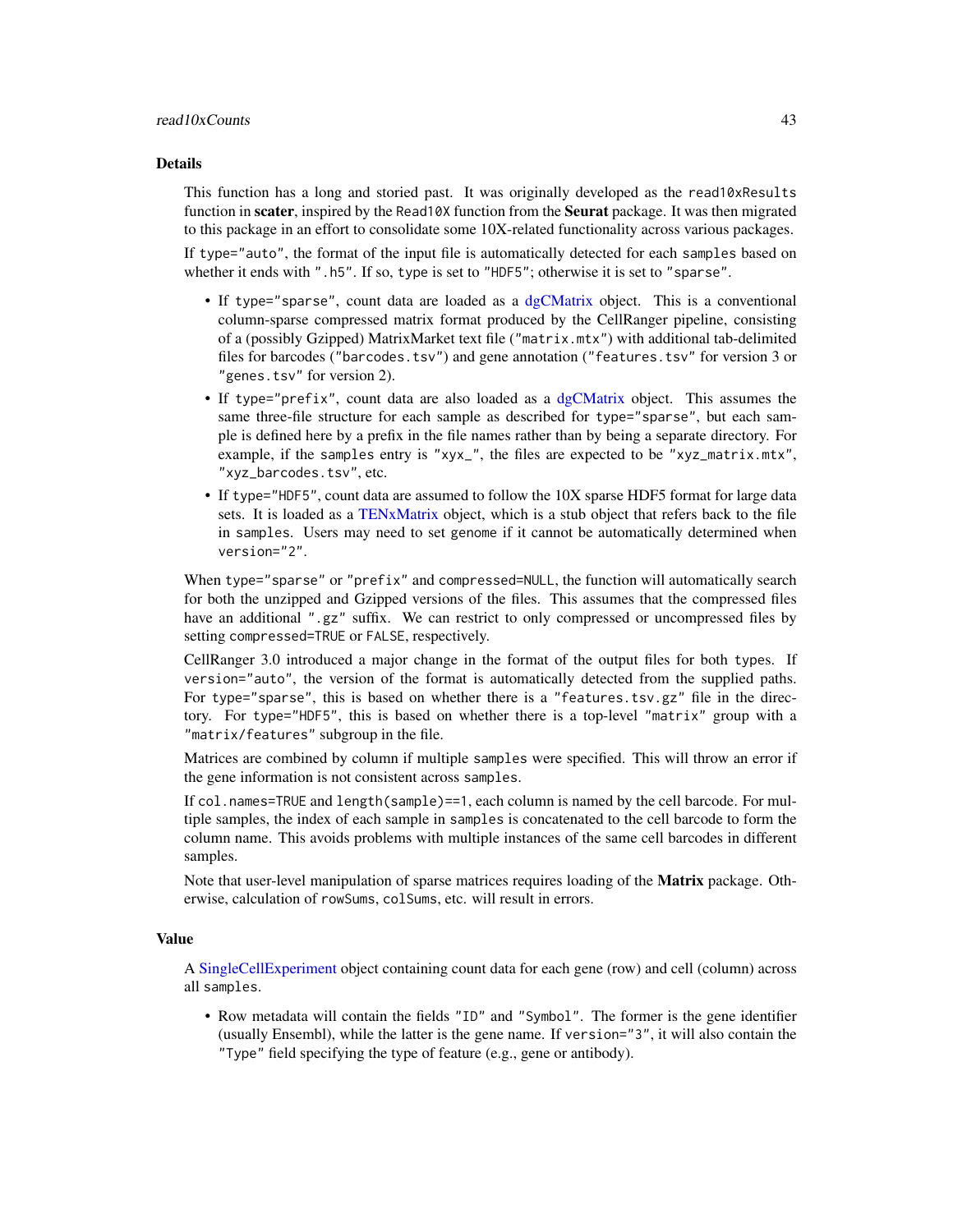- <span id="page-43-0"></span>• Column metadata will contain the fields "Sample" and "Barcode". The former contains the name of the sample (or if not supplied, the path in samples) from which each column was obtained. The latter contains to the cell barcode sequence and GEM group for each cell library.
- Rows are named with the gene identifier. Columns are named with the cell barcode in certain settings, see Details.
- The assays will contain a single "counts" matrix, containing UMI counts for each gene in each cell. Note that the matrix representation will depend on the format of the samples, see Details.
- The metadata contains a "Samples" field, containing the input samples character vector.

#### Author(s)

Davis McCarthy, with modifications from Aaron Lun

#### References

Zheng GX, Terry JM, Belgrader P, and others (2017). Massively parallel digital transcriptional profiling of single cells. *Nat Commun* 8:14049.

10X Genomics (2017). Gene-Barcode Matrices. [https://support.10xgenomics.com/single-ce](https://support.10xgenomics.com/single-cell-gene-expression/software/pipelines/2.2/output/matrices)ll-gene-expression/ [software/pipelines/2.2/output/matrices](https://support.10xgenomics.com/single-cell-gene-expression/software/pipelines/2.2/output/matrices)

10X Genomics (2018). Feature-Barcode Matrices. [https://support.10xgenomics.com/single-](https://support.10xgenomics.com/single-cell-gene-expression/software/pipelines/latest/output/matrices)cell-gene-expression/ [software/pipelines/latest/output/matrices](https://support.10xgenomics.com/single-cell-gene-expression/software/pipelines/latest/output/matrices)

10X Genomics (2018). HDF5 Gene-Barcode Matrix Format. [https://support.10xgenomics.](https://support.10xgenomics.com/single-cell-gene-expression/software/pipelines/2.2/advanced/h5_matrices) [com/single-cell-gene-expression/software/pipelines/2.2/advanced/h5\\_matrices](https://support.10xgenomics.com/single-cell-gene-expression/software/pipelines/2.2/advanced/h5_matrices)

10X Genomics (2018). HDF5 Feature Barcode Matrix Format. [https://support.10xgenomics.](https://support.10xgenomics.com/single-cell-gene-expression/software/pipelines/latest/advanced/h5_matrices) [com/single-cell-gene-expression/software/pipelines/latest/advanced/h5\\_matrices](https://support.10xgenomics.com/single-cell-gene-expression/software/pipelines/latest/advanced/h5_matrices)

#### See Also

[splitAltExps](#page-0-0), to split alternative feature sets (e.g., antibody tags) into their own Experiments.

[write10xCounts](#page-51-1), to create 10X-formatted file(s) from a count matrix.

#### Examples

```
# Mocking up some 10X genomics output.
example(write10xCounts)
```
# Reading it in. sce10x <- read10xCounts(tmpdir)

```
# Column names are dropped with multiple 'samples'.
sce10x2 <- read10xCounts(c(tmpdir, tmpdir))
```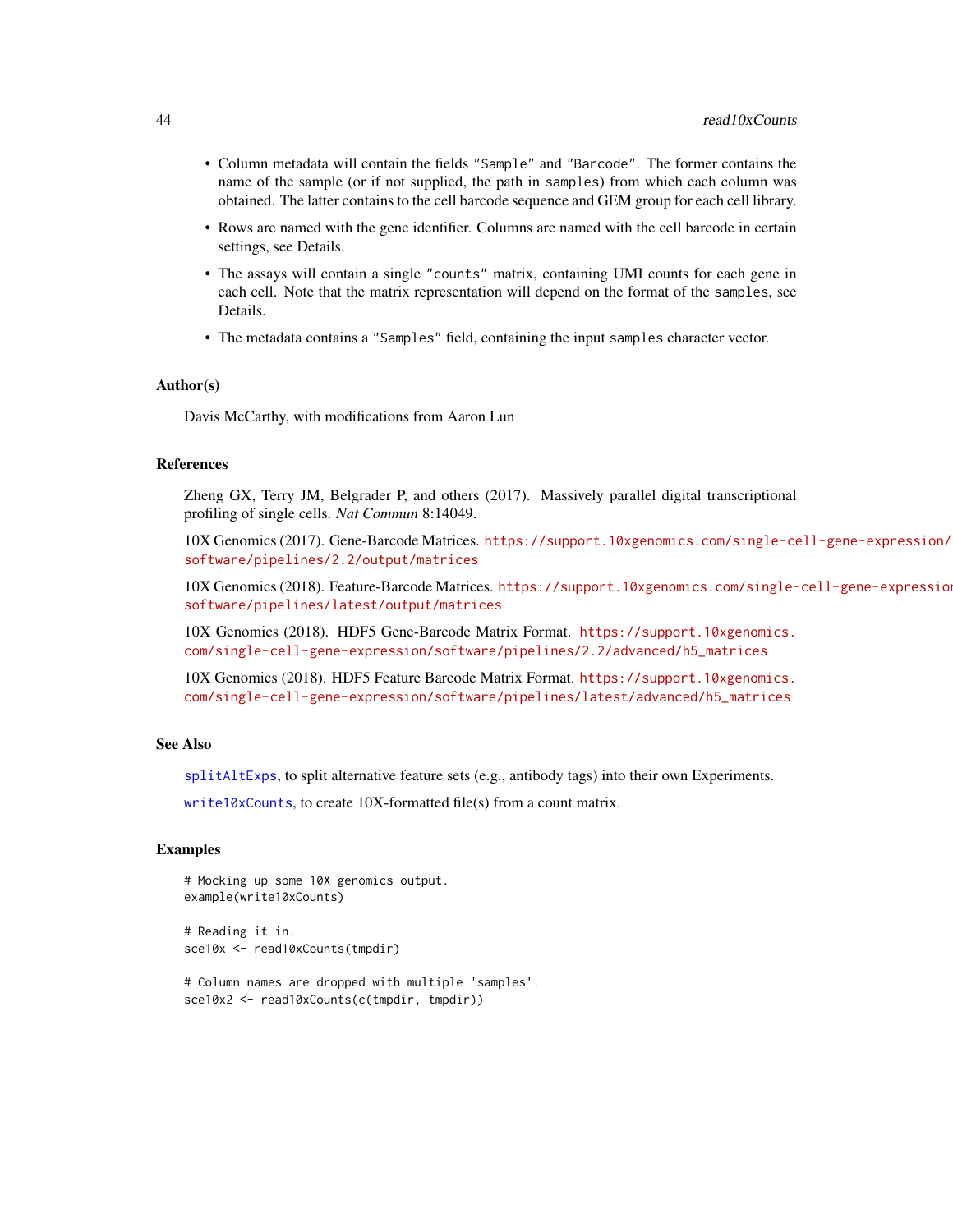<span id="page-44-1"></span><span id="page-44-0"></span>

#### Description

Extract relevant fields from the molecule information HDF5 file, produced by CellRanger for 10X Genomics data.

## Usage

```
read10xMolInfo(
  sample,
 barcode.length = NULL,
 keep.unmapped = FALSE,
 get-cell = TRUE,get .umi = TRUE,
  get.gem = TRUE,
  get.gene = TRUE,
 get.reads = TRUE,
  get.library = TRUE,
  extract.library.info = FALSE,
  version = c("auto", "2", "3")
)
```
## Arguments

| sample               | A string containing the path to the molecule information HDF5 file.                                                |
|----------------------|--------------------------------------------------------------------------------------------------------------------|
|                      | barcode. Length An integer scalar specifying the length of the cell barcode. Only relevant when<br>$version="2"$ . |
| keep.unmapped        | A logical scalar indicating whether unmapped molecules should be reported.                                         |
|                      | get.cell, get.umi, get.gem, get.gene, get.reads, get.library                                                       |
|                      | Logical scalar indicating whether the corresponding field should be extracted                                      |
|                      | for each molecule.                                                                                                 |
| extract.library.info |                                                                                                                    |
|                      | Logical scalar indicating whether the library information should be extracted.                                     |
|                      | Only relevant when version="3".                                                                                    |
| version              | String specifying the version of the 10X molecule information format to read<br>data from.                         |

#### Details

Molecules that were not assigned to any gene have gene set to length(genes)+1. By default, these are removed when keep.unmapped=FALSE.

CellRanger 3.0 introduced a major change in the format of the molecule information files. When version="auto", the function will attempt to determine the version format of the file. This can also be user-specified by setting version explicitly.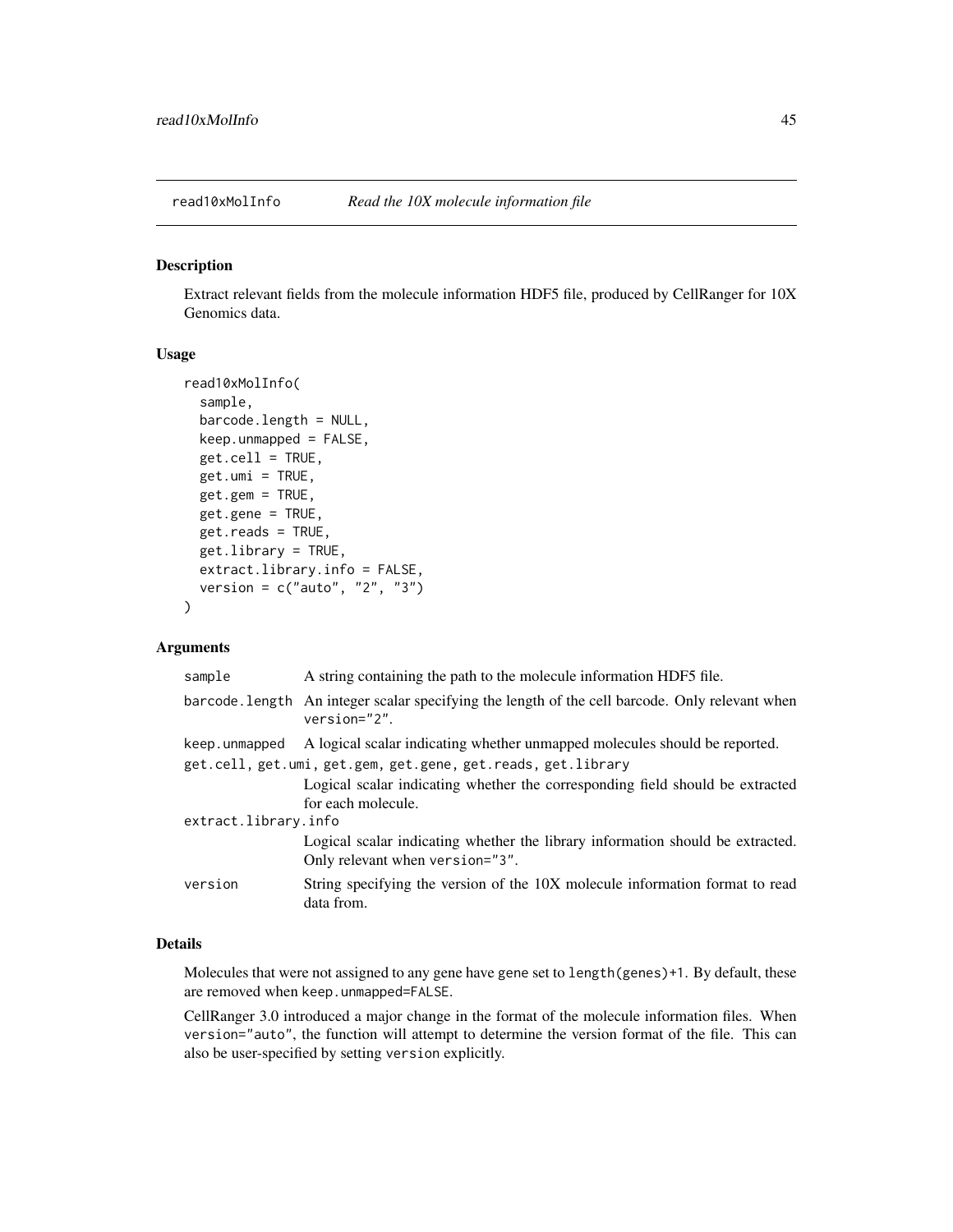For files produced by version 2.2 of the CellRanger software, the length of the cell barcode is not given. Instead, the barcode length is automatically inferred if barcode.length=NULL and version="2". Currently, version 1 of the 10X chemistry uses 14 nt barcodes, while version 2 uses 16 nt barcodes.

Setting any of the get.\* arguments will (generally) avoid extraction of the corresponding field. This can improve efficiency if that field is not necessary for further analysis. Aside from the missing field, the results are guaranteed to be identical, i.e., same order and number of rows.

#### Value

A named list is returned containing data, a [DataFrame](#page-0-0) where each row corresponds to a single transcript molecule. This contains the following fields:

barcode: Character, the cell barcode for each molecule.

umi: Integer, the processed UMI barcode in 2-bit encoding.

gem\_group: Integer, the GEM group.

- gene: Integer, the index of the gene to which the molecule was assigned. This refers to an entry in the genes vector, see below.
- reads: Integer, the number of reads mapped to this molecule.
- reads: Integer, the number of reads mapped to this molecule.
- library: Integer, the library index in cases where multiple libraries are present in the same file. Only reported when version="3".

A field will not be present in the DataFrame if the corresponding get.\* argument is FALSE,

The second element of the list is genes, a character vector containing the names of all genes in the annotation. This is indexed by the gene field in the data DataFrame.

If version="3", a feature.type entry is added to the list. This is a character vector of the same length as genes, containing the feature type for each gene.

If extract.library.info=TRUE, an additional element named library.info is returned. This is a list of lists containing per-library information such as the "library\_type". The library field in the data DataFrame indexes this list.

#### Author(s)

Aaron Lun, based on code by Jonathan Griffiths

#### References

Zheng GX, Terry JM, Belgrader P, and others (2017). Massively parallel digital transcriptional profiling of single cells. *Nat Commun* 8:14049.

10X Genomics (2017). Molecule info. [https://support.10xgenomics.com/single-cell-gene-](https://support.10xgenomics.com/single-cell-gene-expression/software/pipelines/2.2/output/molecule_info)expression/ [software/pipelines/2.2/output/molecule\\_info](https://support.10xgenomics.com/single-cell-gene-expression/software/pipelines/2.2/output/molecule_info)

10X Genomics (2018). Molecule info. [https://support.10xgenomics.com/single-cell-gene-](https://support.10xgenomics.com/single-cell-gene-expression/software/pipelines/latest/output/molecule_info)expression/ [software/pipelines/latest/output/molecule\\_info](https://support.10xgenomics.com/single-cell-gene-expression/software/pipelines/latest/output/molecule_info)

<span id="page-45-0"></span>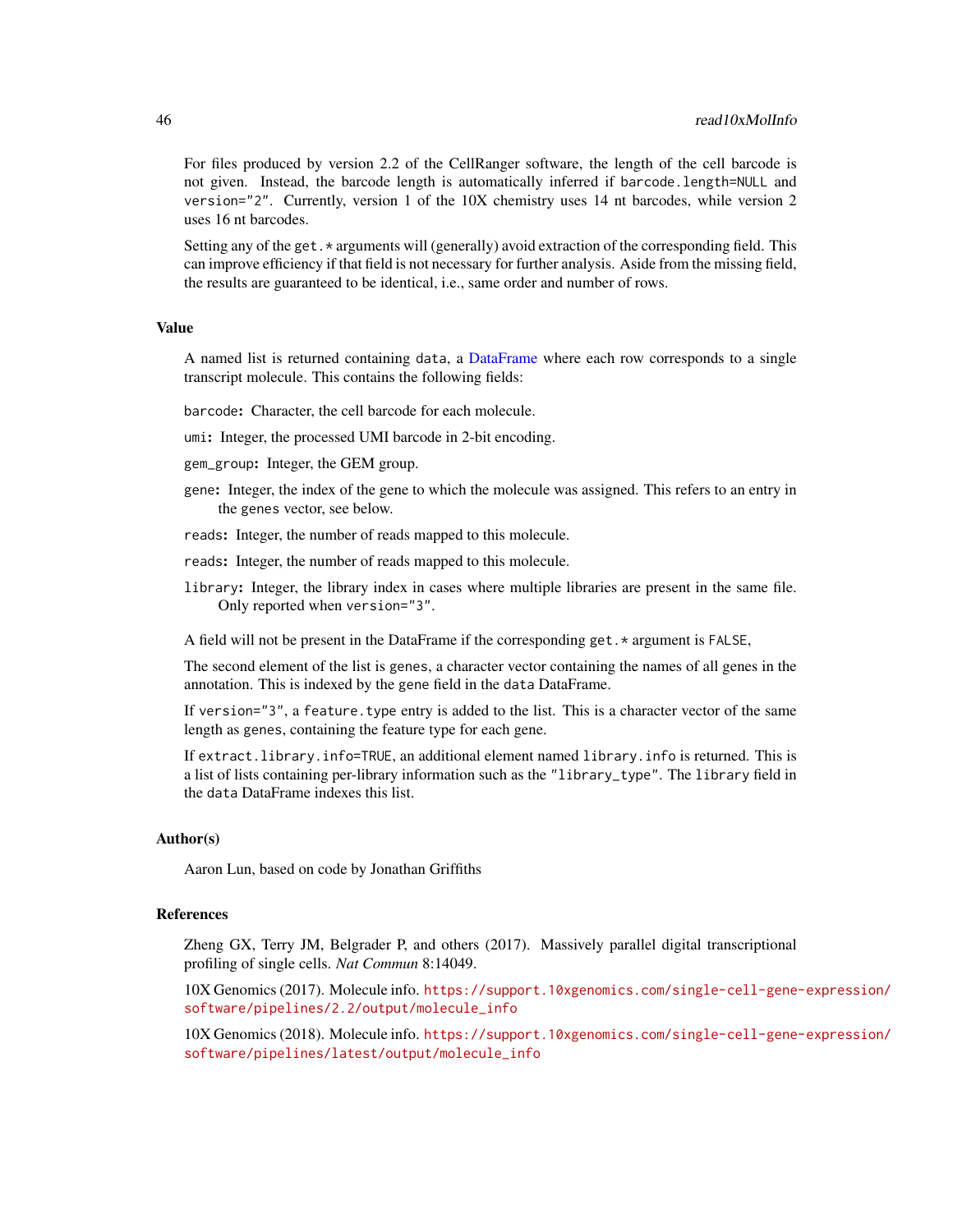## <span id="page-46-0"></span>removeAmbience 47

## See Also

[makeCountMatrix](#page-39-1), which creates a count matrix from this information.

## Examples

```
# Mocking up some 10X HDF5-formatted data.
out <- DropletUtils:::simBasicMolInfo(tempfile())
```

```
# Reading the resulting file.
read10xMolInfo(out)
```
removeAmbience *Remove the ambient profile*

## Description

Estimate and remove the ambient profile from a count matrix, given pre-existing groupings of similar cells. This function is largely intended for plot beautification rather than real analysis.

#### Usage

```
removeAmbience(y, ...)
## S4 method for signature 'ANY'
removeAmbience(
 y,
 ambient,
 groups,
  features = NULL,
  ...,
 size.factors = librarySizeFactors(y),
 dispersion = 0.1,
  sink = NULL,
 BPPARAM = SerialParam()
)
## S4 method for signature 'SummarizedExperiment'
removeAmbience(y, ..., assay.type = "counts")
```
#### Arguments

y A numeric matrix-like object containing counts for each gene (row) and cell or group of cells (column). Alternatively, a [SummarizedExperiment](#page-0-0) containing such a matrix.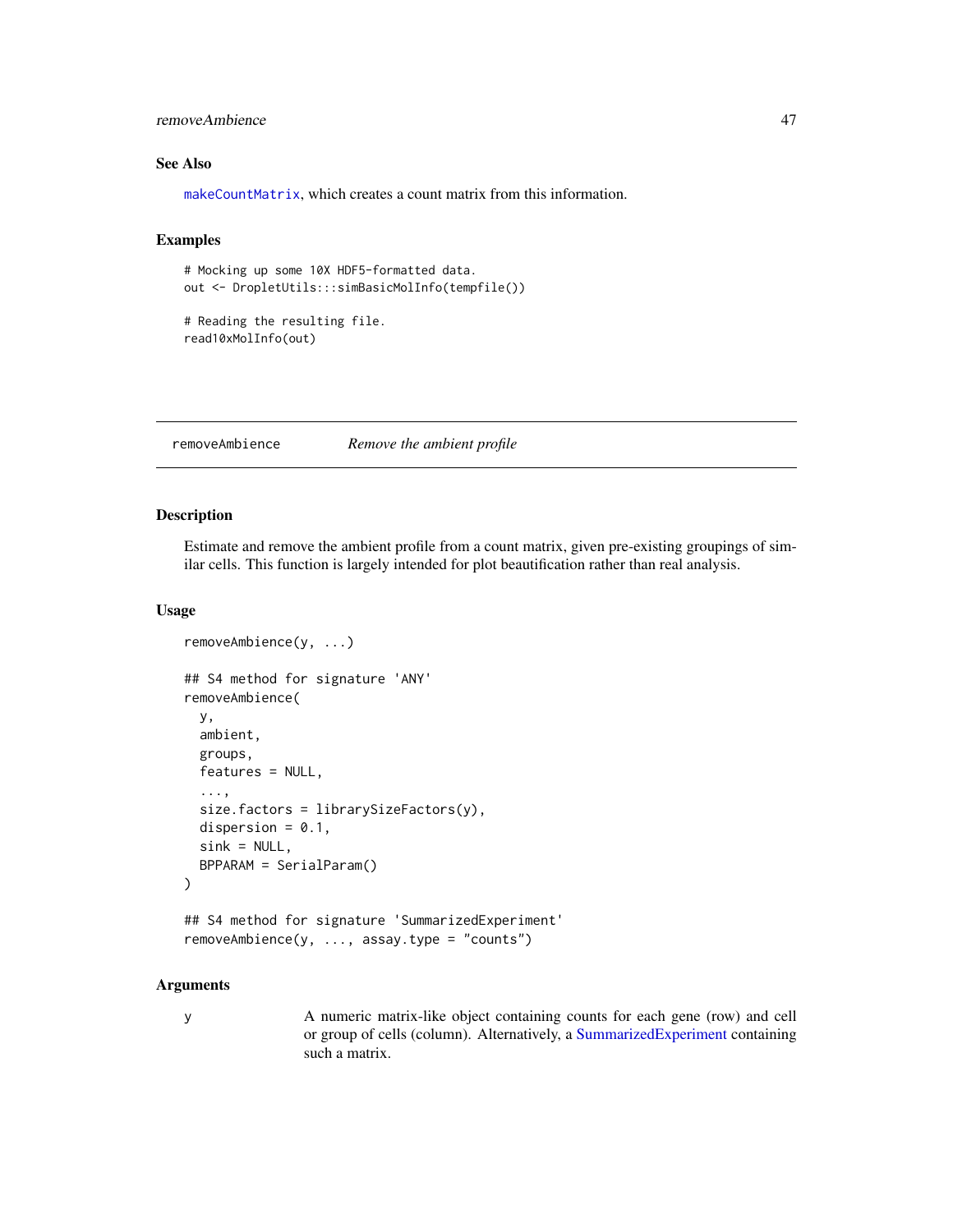<span id="page-47-0"></span>

|                | For the generic, further arguments to pass to specific methods.                                                                               |
|----------------|-----------------------------------------------------------------------------------------------------------------------------------------------|
|                | For the SummarizedExperiment method, further arguments to pass to the ANY<br>method.                                                          |
|                | For the ANY method, Further arguments to pass to ambientContribMaximum.                                                                       |
| ambient        | A numeric vector of length equal to $nrow(y)$ , containing the proportions of<br>transcripts for each gene in the ambient solution.           |
| groups         | A vector of length equal to ncol(y), specifying the assigned group for each cell.<br>This can also be a DataFrame, see ?sumCountsAcrossCells. |
| features       | A vector of control features or a list of mutually exclusive feature sets, see<br>?ambientContribNegative for more details.                   |
| size.factors   | Numeric scalar specifying the size factors for each column of y, defaults to<br>library size-derived size factors.                            |
| dispersion     | Numeric scalar specifying the dispersion to use in the quantile-quantile map-<br>ping.                                                        |
| sink           | An optional Realization Sink object of the same dimensions as y.                                                                              |
| <b>BPPARAM</b> | A BiocParallelParam object specifying how parallelization should be performed.                                                                |
| assay.type     | Integer or string specifying the assay containing the count matrix.                                                                           |

## Details

This function will aggregate counts from each group of related cells into an average profile. For each group, we estimate the contribution of the ambient profile and subtract it from the average. By default, this is done with [ambientContribMaximum](#page-1-1), but if enough is known about the biological system, users can specify feaures to use [ambientContribNegative](#page-4-1) instead.

We then perform quantile-quantile mapping of counts in y from the old to new averages. This approach preserves the mean-variance relationship and improves the precision of estimate of the ambient contribution, but relies on a sensible grouping of similar cells, e.g., unsupervised clusters or cell type annotations. As such, this function is best used at the end of the analysis to clean up expression matrices prior to visualization.

#### Value

A numeric matrix-like object of the same dimensions as y, containing the counts after removing the ambient contamination. The exact representation of the output will depend on the class of y and whether sink was used.

#### Author(s)

Aaron Lun

#### See Also

[ambientContribMaximum](#page-1-1) and [ambientContribNegative](#page-4-1), to estimate the ambient contribution.

[estimateAmbience](#page-10-2), to estimate the ambient profile.

The **SoupX** package, which provides another implementation of the same general approach.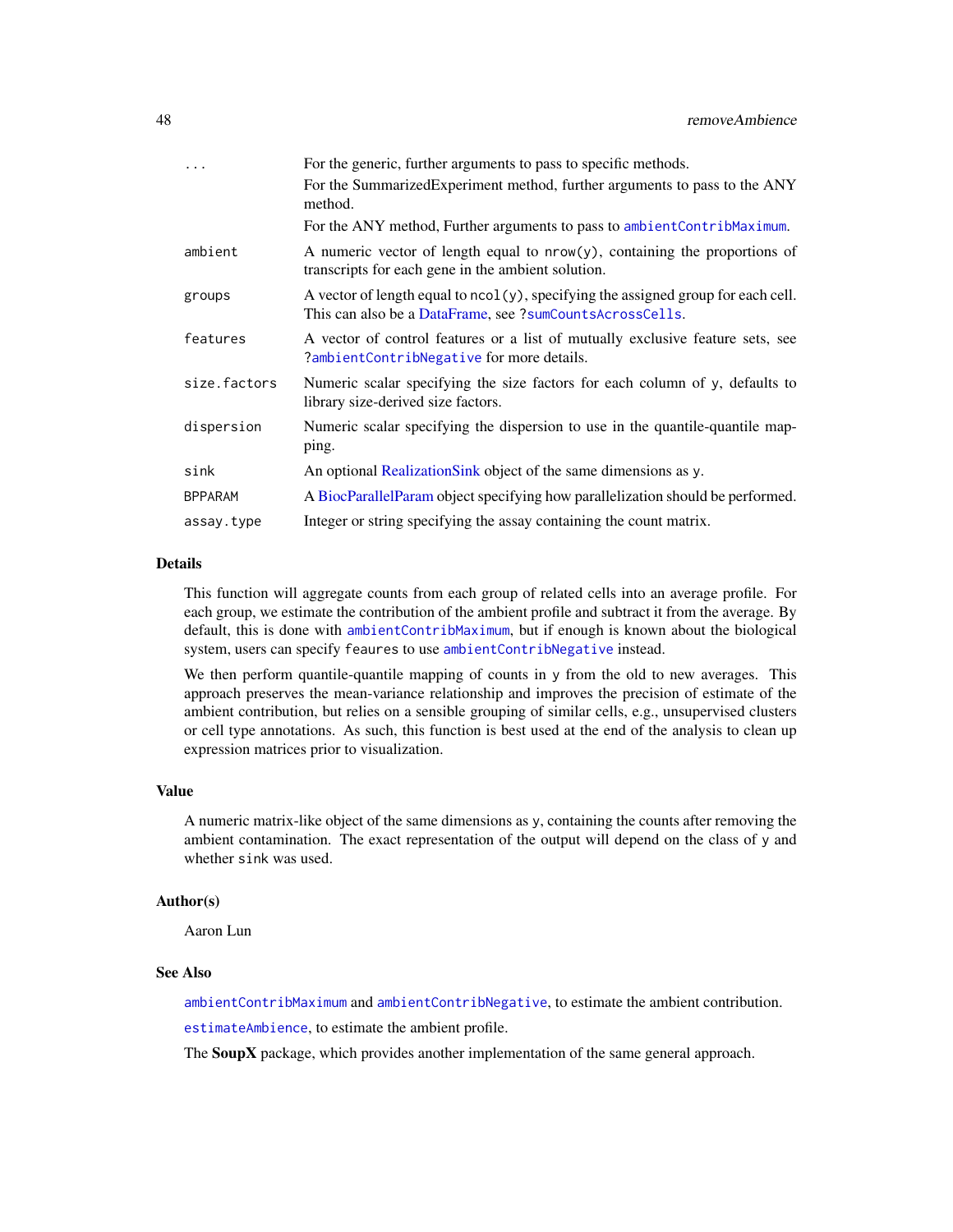## <span id="page-48-0"></span>swappedDrops 49

## Examples

```
# Making up some data.
ngenes <- 1000
ambient <- runif(ngenes, 0, 0.1)
cells \leftarrow c(runif(100) \star 10, integer(900))
y <- matrix(rpois(ngenes * 100, cells + ambient), nrow=ngenes)
# Pretending that all cells are in one group, in this example.
removed <- removeAmbience(y, ambient, groups=rep(1, ncol(y)))
summary(rowMeans(removed[1:100,]))
summary(rowMeans(removed[101:1000,]))
```
<span id="page-48-1"></span>swappedDrops *Clean barcode-swapped droplet data*

## Description

Remove the effects of barcode swapping on droplet-based single-cell RNA-seq data, specifically 10X Genomics datasets.

## Usage

```
swappedDrops(samples, barcode.length = NULL, use.library = NULL, ...)
```

```
removeSwappedDrops(
 cells,
 umis,
 genes,
 nreads,
 ref.genes,
 min.frac = 0.8,
  get.swapped = FALSE,
  get.diagnostics = FALSE,
 hdf5.out = FALSE)
```
#### Arguments

| samples     | A character vector containing paths to the molecule information HDF5 files,<br>produced by CellRanger for 10X Genomics data. Each file corresponds to one<br>sample in a multiplexed pool. |
|-------------|--------------------------------------------------------------------------------------------------------------------------------------------------------------------------------------------|
|             | barcode. Length An integer scalar specifying the length of the cell barcode, see read10xMolInfo.                                                                                           |
| use.library | An integer scalar specifying the library index for which to extract molecules<br>from sample. Alternatively, a string specifying the library type, e.g., "Gene<br>expression".             |
| .           | Further arguments to be passed to remove Swapped Drops.                                                                                                                                    |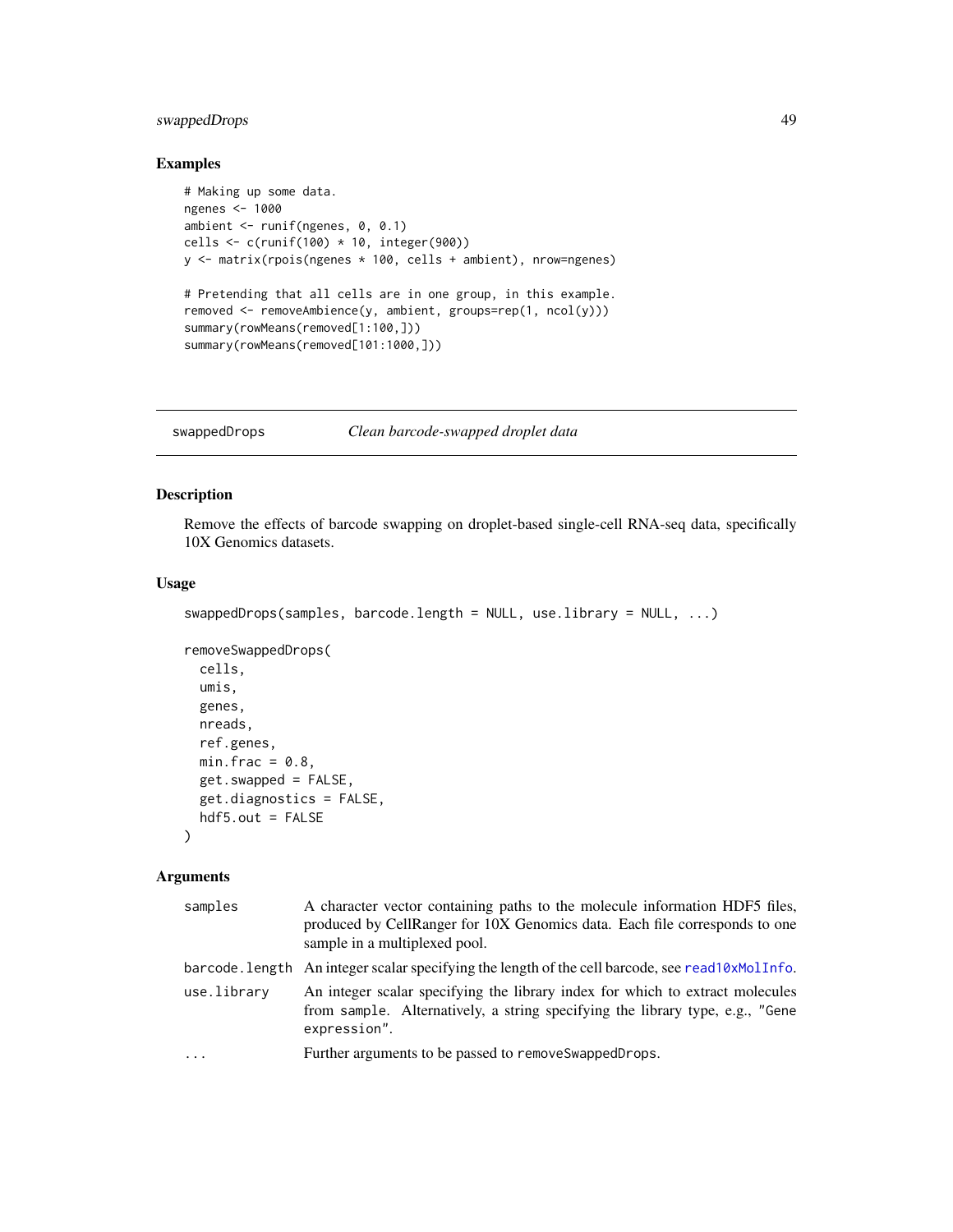<span id="page-49-0"></span>

| cells           | A list of character vectors containing cell barcodes. Each vector corresponds to<br>one sample in a multiplexed pool, and each entry of the vector corresponds to<br>one molecule. |
|-----------------|------------------------------------------------------------------------------------------------------------------------------------------------------------------------------------|
| umis            | A list of integer vectors containing encoded UMI sequences, organized as de-<br>scribed for cells. See ?encodeSequences to convert sequences to integers.                          |
| genes           | A list of integer vectors specifying the gene indices, organized as described for<br>cells. Each index should refer to an element of ref.genes.                                    |
| nreads          | A list of integer vectors containing the number of reads per molecule, organized<br>as described for cells.                                                                        |
| ref.genes       | A character vector containing the names or symbols of all genes.                                                                                                                   |
| min.frac        | A numeric scalar specifying the minimum fraction of reads required for a swapped<br>molecule to be assigned to a sample.                                                           |
| get.swapped     | A logical scalar indicating whether the UMI counts corresponding to swapped<br>molecules should be returned.                                                                       |
| get.diagnostics |                                                                                                                                                                                    |
|                 | A logical scalar indicating whether to return the number of reads for each molecule<br>in each sample.                                                                             |
| hdf5.out        | Deprecated and ignored.                                                                                                                                                            |

#### Details

Barcode swapping on the Illumina sequencer occurs when multiplexed samples undergo PCR reamplification on the flow cell by excess primer with different barcodes. This results in sequencing of the wrong sample barcode and molecules being assigned to incorrect samples after debarcoding. With droplet data, there is the opportunity to remove such effects based on the combination of gene, UMI and cell barcode for each observed transcript molecule. It is very unlikely that the same combination will arise from different molecules in multiple samples. Thus, observation of the same combination across multiple samples is indicative of barcode swapping.

We can remove swapped molecules based on the number of reads assigned to each gene-UMIbarcode combination. From the total number of reads assigned to that combination, the fraction of reads in each sample is calculated. The sample with the largest fraction that is greater than min. frac is defined as the putative sample of origin to which the molecule is assigned. This assumes that the swapping rate is low, so the sample of origin for a molecule should contain the majority of the reads. In other all samples, reads for the combination are assumed to derive from swapping and do not contribute to the count matrix. Setting min.frac=1 will effectively remove all molecules that appear in multiple samples. We do not recommend setting min.frac lower than 0.5.

If diagnostics=TRUE, a diagnostics matrix is returned containing the number of reads per gene-UMI-barcode combination in each sample. Each row corresponds to a combination and each column corresponds to a sample. This can be useful for examining the level of swapping across samples on a molecule-by-molecule basis, though for the sake of memory, the actual identity of the molecules is not returned. By default, the matrix is returned as a [HDF5Matrix,](#page-0-0) which reduces memory usage and avoids potential issues with integer overflow. If hdf5.out=FALSE, a sparse matrix is returned instead, which is faster but uses more memory.

swappedDrops is a wrapper around removeSwappedDrops that extracts the relevant data from the 10X Genomics molecule information file. For other types of droplet-based data, it may be more convenient to call removeSwappedDrops directly.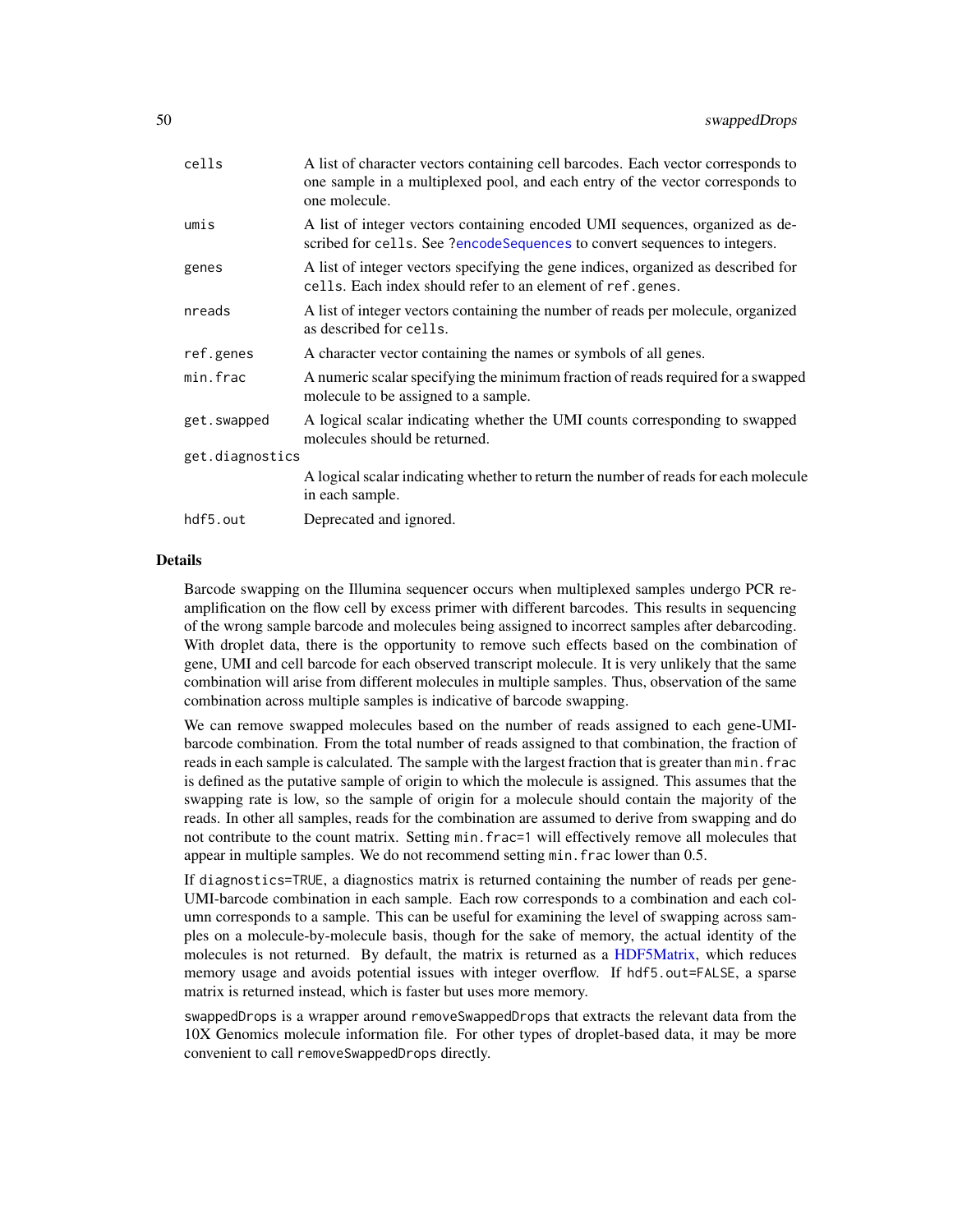#### swappedDrops 51

#### Value

A list is returned with the cleaned entry, itself a list of sparse matrices. Each matrix corresponds to a sample and contains the UMI count for each gene (row) and cell barcode (column) after removing swapped molecules. All cell barcodes that were originally observed are reported as columns, though note that it is possible for some barcodes to contain no counts.

If get.swapped=TRUE, a swapped entry is returned in the top-level list. This is a list containing sample-specific sparse matrices of UMI counts corresponding to the swapped molecules. Adding the cleaned and swapped matrices for each sample should yield the total UMI count prior to removal of swapped molecules.

If get.diagnostics=TRUE, the top-level list will also contain an additional diagnostics matrix.

## Format of the molecule information file

swappedDrops makes a few assumptions about the nature of the data in each molecule information file. These are necessary to simplify downstream processing and are generally acceptable in most cases.

Each molecule information file should contain data from only a single 10X run. Users should *not* combine multiple samples into a single molecule information file. The function will emit a warning upon detecting multiple GEM groups from any molecule information file. Molecules with different GEM groups will not be recognised as coming from a different sample, though they will be recognised as being derived from different cell-level libraries.

In files produced by CellRanger version 3.0, an additional per-molecule field is present indicating the (c)DNA library from which the molecule was derived. Library preparation can be performed separately for different features (e.g., antibodies, CRISPR tags) such that one 10X run can contain data from multiple libraries. This allows for arbitrarily complicated multiplexing schemes - for example, gene expression libraries might be multiplexed together across one set of samples, while the antibody-derived libraries might be multiplexed across another *different* set of samples. For simplicity, we assume that multiplexing was performed across the same set of samples for all libraries therein.

If a different multiplexing scheme was applied for each library type, users can set use.library to only check for swapping within a given library type(s). For example, if the multiplexed set of samples for the gene expression libraries is different from the multiplexed set for the CRISPR libraries, one could run swappedDrops separately on each set of samples with use.library set to the corresponding type. This avoids having to take the union of both sets of samples for a single swappedDrops run, which could detect spurious swaps between samples that were never multiplexed together for the same library type.

## Author(s)

Jonathan Griffiths, with modifications by Aaron Lun

#### References

Griffiths JA, Lun ATL, Richard AC, Bach K, Marioni JC (2018). Detection and removal of barcode swapping in single-cell RNA-seq data. *Nat. Commun.* 9, 1:2667.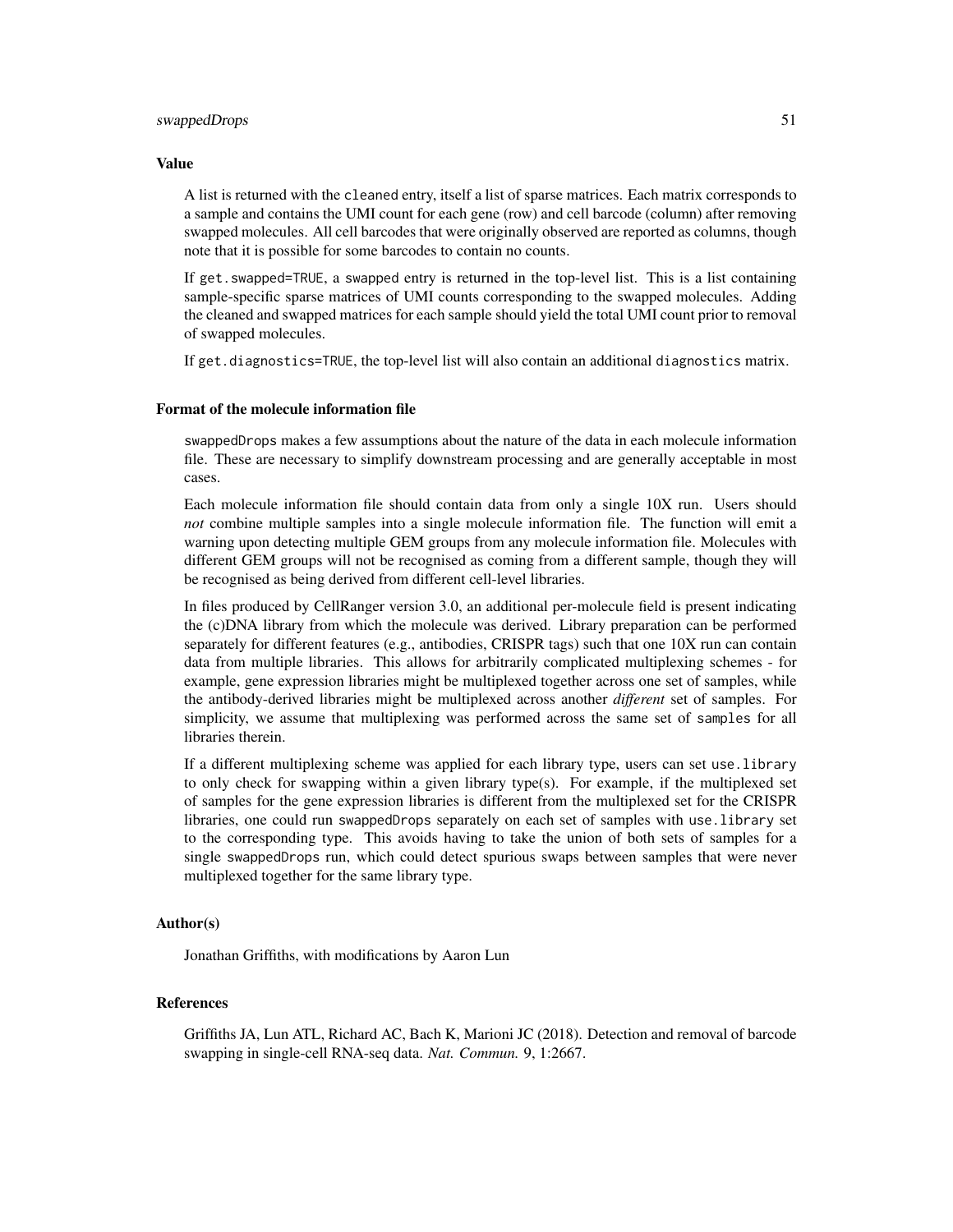## See Also

[read10xMolInfo](#page-44-1), [encodeSequences](#page-32-1)

#### Examples

```
# Mocking up some 10x HDF5-formatted data, with swapping.
curfiles <- DropletUtils:::simSwappedMolInfo(tempfile(), nsamples=3)
# Obtaining count matrices with swapping removed.
out <- swappedDrops(curfiles)
lapply(out$cleaned, dim)
out <- swappedDrops(curfiles, get.swapped=TRUE, get.diagnostics=TRUE)
names(out)
```
<span id="page-51-1"></span>

write10xCounts *Write count data in the 10x format*

#### Description

Create a directory containing the count matrix and cell/gene annotation from a sparse matrix of UMI counts, in the format produced by the CellRanger software suite.

## Usage

```
write10xCounts(
  path,
  x,
 barcodes = colnames(x),
  gene.id = rownames(x),
  gene.symbol = gene.id,
  gene.type = "Gene Expression",
  overwrite = FALSE,
  type = c("auto", "sparse", "HDF5"),
  genome = "unknown",
  version = c("2", "3"),
  chemistry = "Single Cell 3' v3",
  original.gem.groups = 1L,
  library.ids = "custom"
)
```
## **Arguments**

| path         | A string containing the path to the output directory (for type="sparse") or file<br>(for type=" $HDF5$ "). |
|--------------|------------------------------------------------------------------------------------------------------------|
| $\mathsf{X}$ | A sparse numeric matrix of UMI counts.                                                                     |

<span id="page-51-0"></span>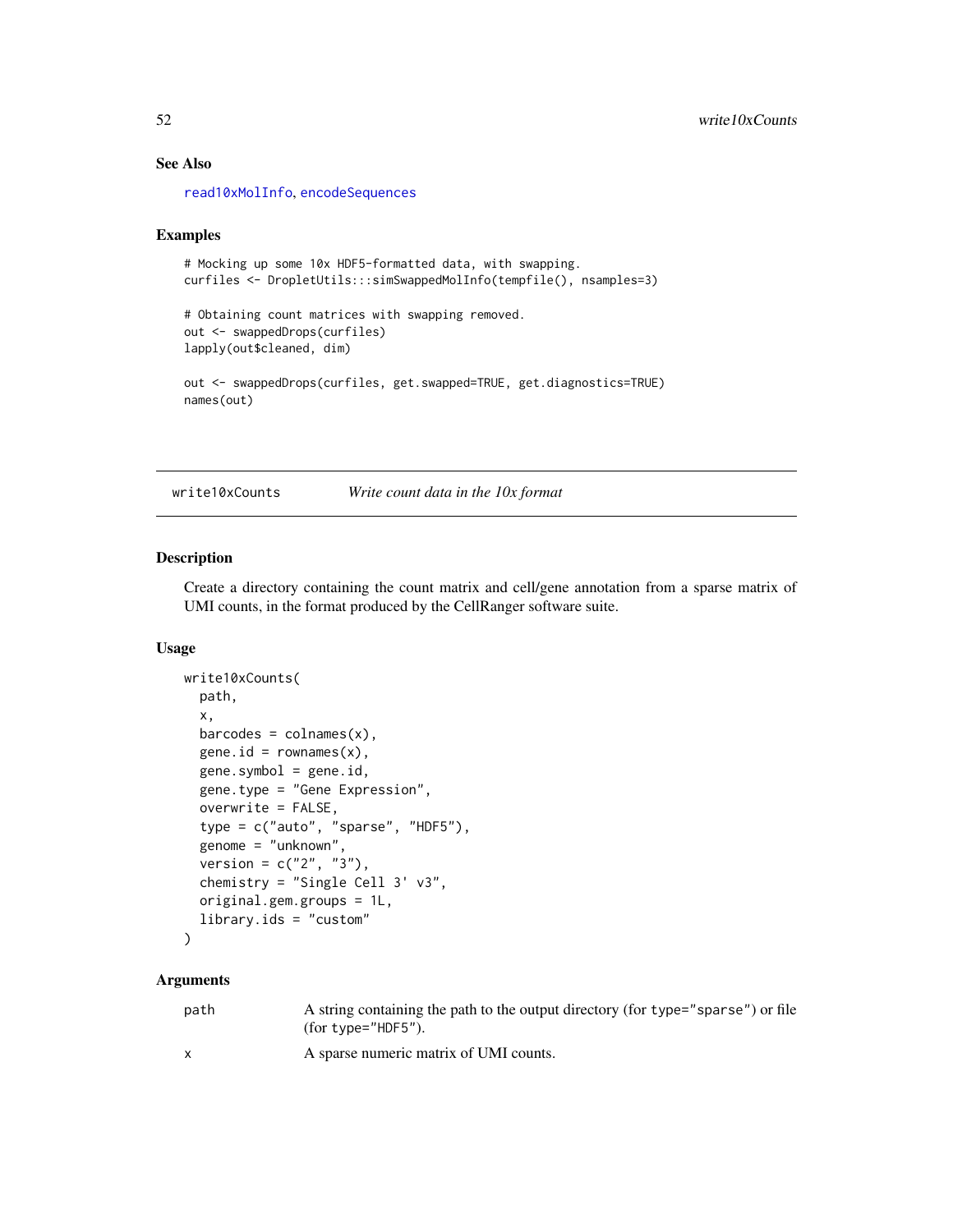## <span id="page-52-0"></span>write  $10x$ Counts 53

| barcodes    | A character vector of cell barcodes, one per column of x.                                                                                                                                                         |
|-------------|-------------------------------------------------------------------------------------------------------------------------------------------------------------------------------------------------------------------|
| gene.id     | A character vector of gene identifiers, one per row of x.                                                                                                                                                         |
| gene.symbol | A character vector of gene symbols, one per row of x.                                                                                                                                                             |
| gene.type   | A character vector of gene types, expanded to one per row of x. Only used when<br>version="3".                                                                                                                    |
| overwrite   | A logical scalar specifying whether path should be overwritten if it already<br>exists.                                                                                                                           |
| type        | String specifying the type of 10X format to save x to. This is either a directory<br>containing a sparse matrix with row/column annotation ("sparse") or a HDF5<br>file containing the same information ("HDF5"). |
| genome      | String specifying the genome for storage when type="HDF5". This can be a<br>character vector with one genome per feature if version="3".                                                                          |
| version     | String specifying the version of the CellRanger format to produce.                                                                                                                                                |
|             | chemistry, original.gem.groups, library.ids                                                                                                                                                                       |
|             | Strings containing metadata attributes to be added to the HDF5 file for type="HDF5".<br>Their interpretation is not formally documented and is left to the user's imagi-<br>nation.                               |

## Details

This function will try to automatically detect the desired format based on whether path ends with ".h5". If so, it assumes that path specifies a HDF5 file path and sets type="HDF5". Otherwise it will set type="sparse" under the assumption that path specifies a path to a directory.

Note that there were major changes in the output format for CellRanger version 3.0 to account for non-gene features such as antibody or CRISPR tags. Users can switch to this new format using version="3". See the documentation for "latest" for this new format, otherwise see "2.2" or earlier.

The primary purpose of this function is to create files to use for testing [read10xCounts](#page-41-1). In principle, it is possible to re-use the HDF5 matrices in cellranger reanalyze. We recommend against doing so routinely due to CellRanger's dependence on undocumented metadata attributes that may change without notice.

## Value

For type="sparse", a directory is produced at path. If version="2", this will contain the files "matrix.mtx", "barcodes.tsv" and "genes.tsv". If version="3", it will instead contain "matrix.mtx.gz", "barcodes.tsv.gz" and "features.tsv.gz".

For type="HDF5", a HDF5 file is produced at path containing data in column-sparse format. If version="2", data are stored in the HDF5 group named genome. If version="3", data are stored in the group "matrix".

A TRUE value is invisibly returned.

## Author(s)

Aaron Lun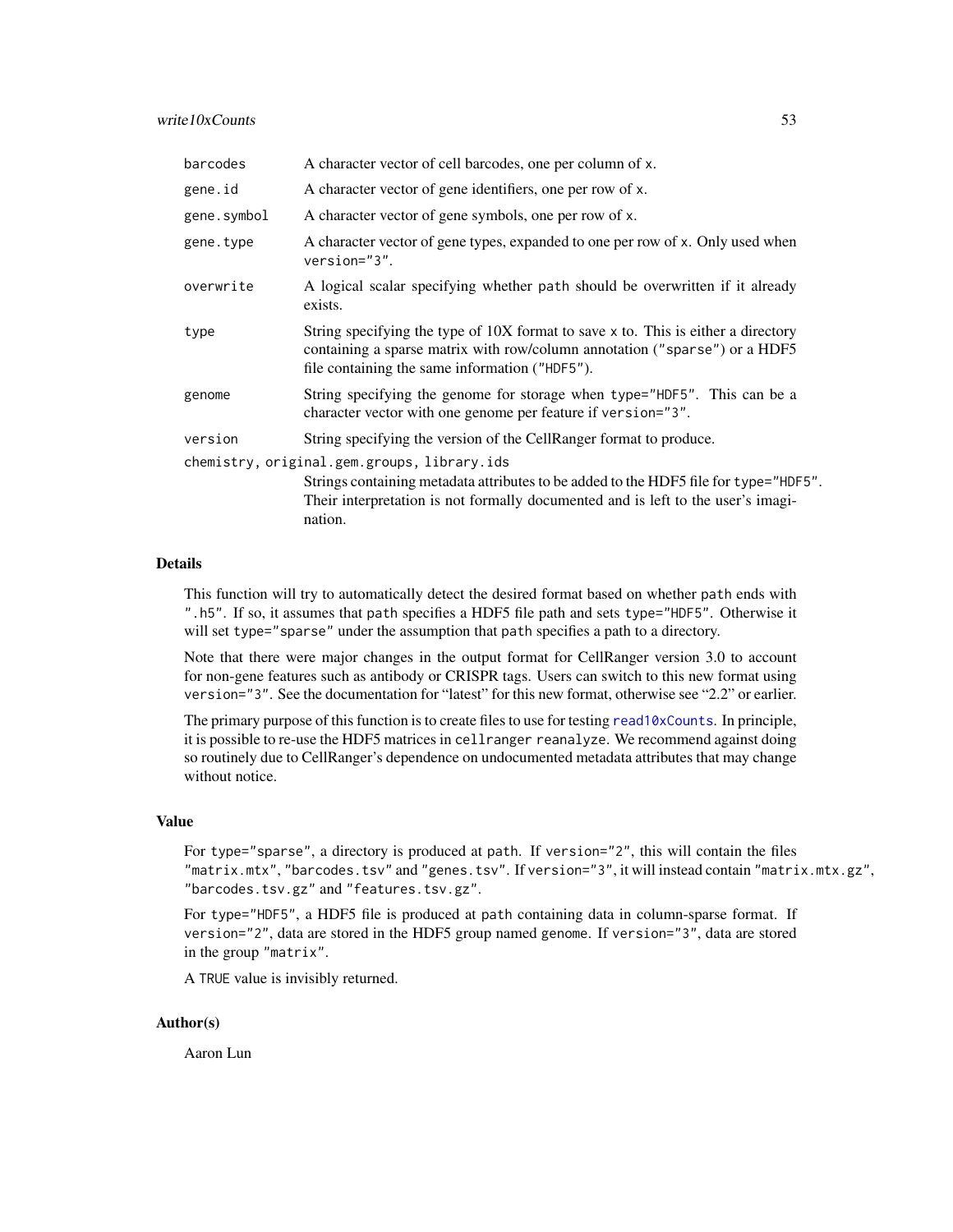## References

10X Genomics (2017). Gene-Barcode Matrices. [https://support.10xgenomics.com/single-ce](https://support.10xgenomics.com/single-cell-gene-expression/software/pipelines/2.2/output/matrices)ll-gene-expression/ [software/pipelines/2.2/output/matrices](https://support.10xgenomics.com/single-cell-gene-expression/software/pipelines/2.2/output/matrices)

10X Genomics (2018). Feature-Barcode Matrices. [https://support.10xgenomics.com/single-](https://support.10xgenomics.com/single-cell-gene-expression/software/pipelines/latest/output/matrices)cell-gene-expression/ [software/pipelines/latest/output/matrices](https://support.10xgenomics.com/single-cell-gene-expression/software/pipelines/latest/output/matrices)

10X Genomics (2018). HDF5 Gene-Barcode Matrix Format. [https://support.10xgenomics.](https://support.10xgenomics.com/single-cell-gene-expression/software/pipelines/2.2/advanced/h5_matrices) [com/single-cell-gene-expression/software/pipelines/2.2/advanced/h5\\_matrices](https://support.10xgenomics.com/single-cell-gene-expression/software/pipelines/2.2/advanced/h5_matrices)

10X Genomics (2018). HDF5 Feature Barcode Matrix Format. [https://support.10xgenomics.](https://support.10xgenomics.com/single-cell-gene-expression/software/pipelines/latest/advanced/h5_matrices) [com/single-cell-gene-expression/software/pipelines/latest/advanced/h5\\_matrices](https://support.10xgenomics.com/single-cell-gene-expression/software/pipelines/latest/advanced/h5_matrices)

## See Also

[read10xCounts](#page-41-1), to read CellRanger matrices into R.

## Examples

# Writing this to file: tmpdir <- tempfile()

# Creating a version 3 HDF5 file: tmph5 <- tempfile(fileext=".h5")

list.files(tmpdir)

```
# Mocking up some count data.
library(Matrix)
my.counts <- matrix(rpois(1000, lambda=5), ncol=10, nrow=100)
my.counts <- as(my.counts, "dgCMatrix")
cell.ids <- paste0("BARCODE-", seq_len(ncol(my.counts)))
ngenes <- nrow(my.counts)
gene.ids <- paste0("ENSG0000", seq_len(ngenes))
gene.symb <- paste0("GENE", seq_len(ngenes))
```
write10xCounts(tmpdir, my.counts, gene.id=gene.ids, gene.symbol=gene.symb, barcodes=cell.ids)

write10xCounts(tmph5, my.counts, gene.id=gene.ids,

gene.symbol=gene.symb, barcodes=cell.ids, version='3')

<span id="page-53-0"></span>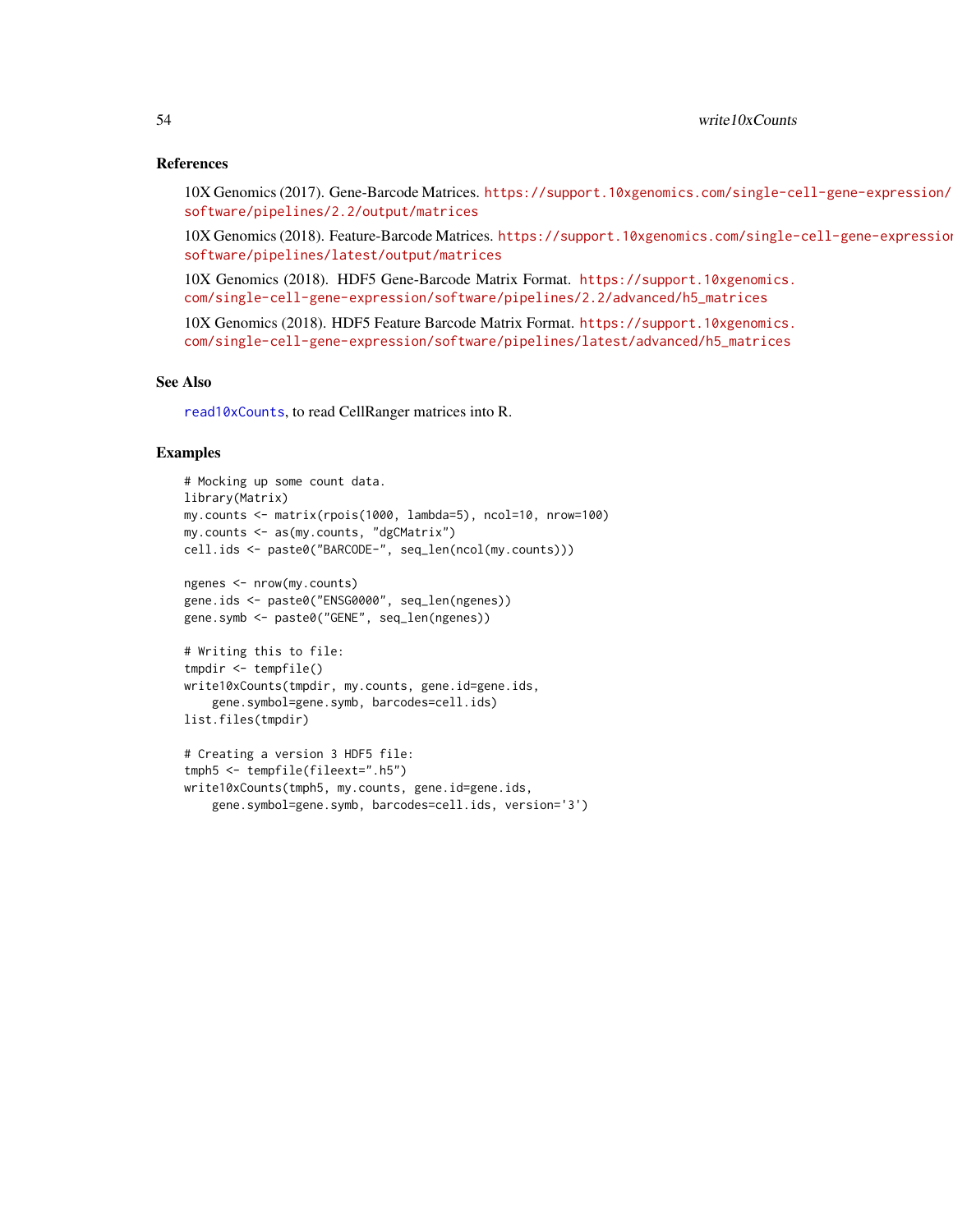# <span id="page-54-0"></span>**Index**

ambientContribMaximum, [2,](#page-1-0) *[7](#page-6-0)*, *[9](#page-8-0)*, *[14](#page-13-0)*, *[48](#page-47-0)* ambientContribMaximum,ANY-method *(*ambientContribMaximum*)*, [2](#page-1-0) ambientContribMaximum,SummarizedExperiment-method *(*ambientContribMaximum*)*, [2](#page-1-0) ambientContribNegative, *[5](#page-4-0)*, [5,](#page-4-0) *[9](#page-8-0)*, *[20](#page-19-0)*, *[48](#page-47-0)* ambientContribNegative,ANY-method *(*ambientContribNegative*)*, [5](#page-4-0) ambientContribNegative, SummarizedExperiment-method *(*ambientContribNegative*)*, [5](#page-4-0) ambientContribSparse, *[5](#page-4-0)*, *[7](#page-6-0)*, [8,](#page-7-0) *[11](#page-10-0)*, *[20,](#page-19-0) [21](#page-20-0)* ambientContribSparse,ANY-method *(*ambientContribSparse*)*, [8](#page-7-0) ambientContribSparse,SummarizedExperiment-method downsampleMatrix, *[24](#page-23-0) (*ambientContribSparse*)*, [8](#page-7-0) ambientProfileBimodal, *[5](#page-4-0)*, *[7](#page-6-0)*, *[9](#page-8-0)*, [10,](#page-9-0) *[20](#page-19-0)*, *[35](#page-34-0)*, *[38](#page-37-0)* ambientProfileBimodal,ANY-method *(*ambientProfileBimodal*)*, [10](#page-9-0) ambientProfileBimodal,SummarizedExperiment-method<br>emptyDrops,SummarizedExperiment-method *(*ambientProfileBimodal*)*, [10](#page-9-0) ambientProfileEmpty, *[5](#page-4-0)*, *[7](#page-6-0)*, *[10,](#page-9-0) [11](#page-10-0)*, [11,](#page-10-0) *[12](#page-11-0)*, *[26,](#page-25-0) [27](#page-26-0)*, *[29](#page-28-0)*, *[31](#page-30-0)* ambientProfileEmpty,ANY-method *(*ambientProfileEmpty*)*, [11](#page-10-0) ambientProfileEmpty,SummarizedExperiment-method emptyDropsCellRanger,SummarizedExperiment-method *(*ambientProfileEmpty*)*, [11](#page-10-0) barcodeRanks, [14,](#page-13-0) *[26,](#page-25-0) [27](#page-26-0)*, *[29](#page-28-0)* barcodeRanks,ANY-method *(*barcodeRanks*)*, [14](#page-13-0) barcodeRanks,SummarizedExperiment-method *(*barcodeRanks*)*, [14](#page-13-0) BiocParallelParam, *[3](#page-2-0)*, *[8](#page-7-0)*, *[12](#page-11-0)*, *[15](#page-14-0)*, *[26](#page-25-0)*, *[31](#page-30-0)*, *[42](#page-41-0)*, *[48](#page-47-0)* chimericDrops, [17](#page-16-0) cleanTagCounts, *[9](#page-8-0)*, [19](#page-18-0) cleanTagCounts,ANY-method *(*cleanTagCounts*)*, [19](#page-18-0) cleanTagCounts,SummarizedExperiment-method *(*cleanTagCounts*)*, [19](#page-18-0) controlAmbience *(*ambientContribNegative*)*, [5](#page-4-0) DataFrame, *[15](#page-14-0)*, *[18](#page-17-0)*, *[20](#page-19-0)*, *[32](#page-31-0)*, *[37](#page-36-0)*, *[46](#page-45-0)*, *[48](#page-47-0)* defaultDrops, [21,](#page-20-0) *[29](#page-28-0)* defaultDrops,ANY-method *(*defaultDrops*)*, [21](#page-20-0) defaultDrops,SummarizedExperiment-method *(*defaultDrops*)*, [21](#page-20-0) dgCMatrix, *[12](#page-11-0)*, *[25](#page-24-0)*, *[43](#page-42-0)* dgTMatrix, *[12](#page-11-0)*, *[25](#page-24-0)* downsampleReads, [23](#page-22-0) emptyDrops, *[4,](#page-3-0) [5](#page-4-0)*, *[14](#page-13-0)*, *[16](#page-15-0)*, *[22](#page-21-0)*, [25,](#page-24-0) *[28](#page-27-0)*, *[32](#page-31-0)*, *[37,](#page-36-0) [38](#page-37-0)*, *[40](#page-39-0)* emptyDrops,ANY-method *(*emptyDrops*)*, [25](#page-24-0) *(*emptyDrops*)*, [25](#page-24-0) emptyDropsCellRanger, [30](#page-29-0) emptyDropsCellRanger,ANY-method *(*emptyDropsCellRanger*)*, [30](#page-29-0) *(*emptyDropsCellRanger*)*, [30](#page-29-0) encodeSequences, *[17](#page-16-0)*, [33,](#page-32-0) *[50](#page-49-0)*, *[52](#page-51-0)* estimateAmbience, *[48](#page-47-0)* estimateAmbience *(*ambientProfileEmpty*)*, [11](#page-10-0) get10xMolInfoStats, *[24](#page-23-0)*, [34](#page-33-0) goodTuringProportions, *[27](#page-26-0)* hashedDrops, *[10,](#page-9-0) [11](#page-10-0)*, *[14](#page-13-0)*, [35](#page-34-0) hashedDrops,ANY-method *(*hashedDrops*)*, [35](#page-34-0) hashedDrops,SummarizedExperiment-method *(*hashedDrops*)*, [35](#page-34-0) HDF5Matrix, *[50](#page-49-0)*